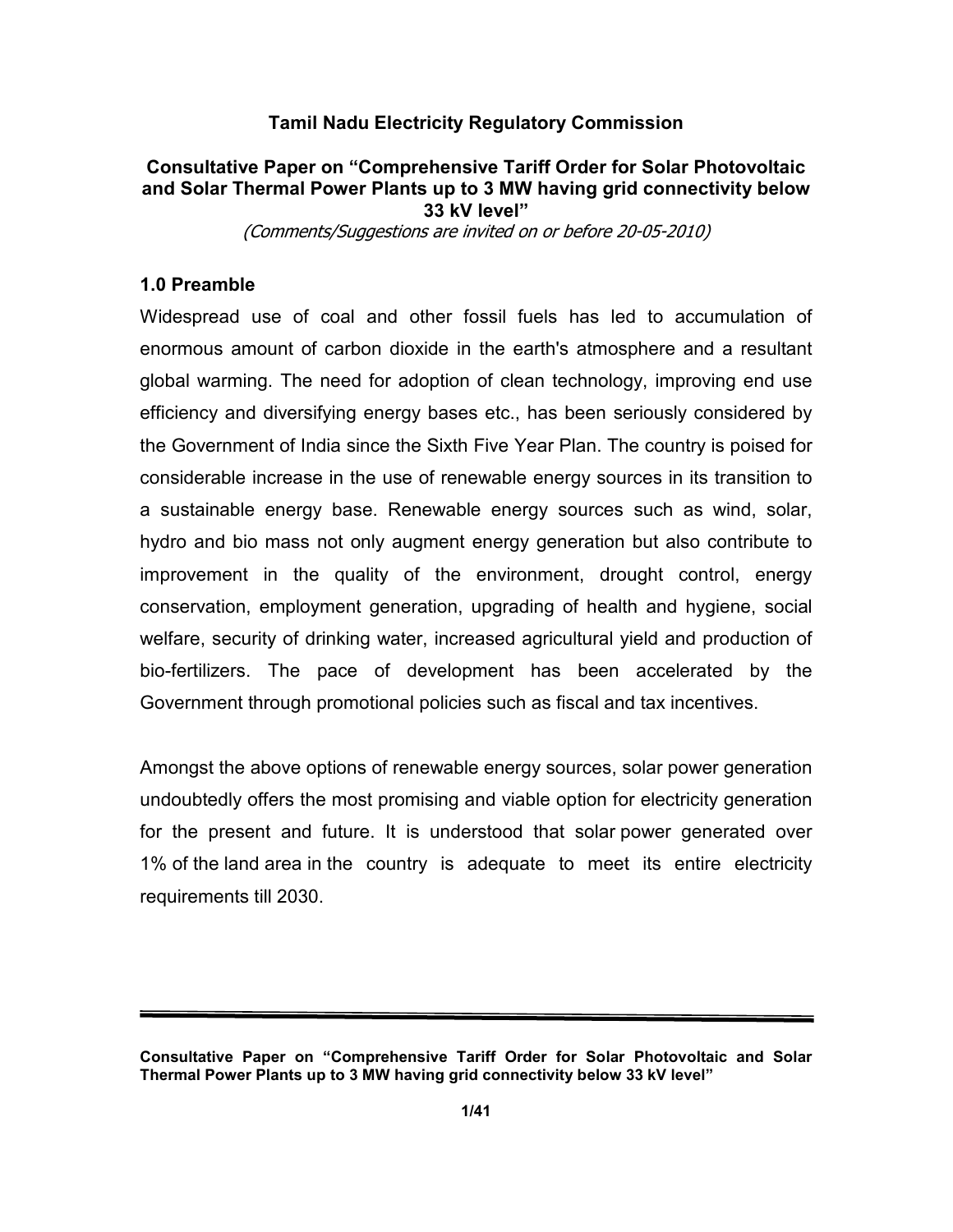### 2.0 Need for the consultative paper

Overwhelming emphasis has been laid in the Electricity Act 2003, National Tariff Policy and National Electricity Policy to promote environmental friendly renewable sources of energy such as Wind, Hydel, Solar and Biomass. Taking into consideration the huge deficit of power in the State, growth importance of solar energy and the high solar energy incidence in Tamil Nadu, Commission considers that there is an urgent need to put in place, the necessary regulating mechanism to develop solar power in the State. In order to encourage and facilitate expeditious development of grid connected solar based power generation, it is critical that regulatory clarity and certainty are in place for solar power projects which are at nascent stage of development. The Commission floats this consultative paper to elucidate the views of stakeholders.

### 3. Potential for Solar Power

The country receives solar energy equivalent to nearly 5,000 trillion kWh/year, which is equivalent to 600 GW- far more than the country's total energy consumption today. But, the utilization of solar energy is negligible. Solar applications can be broadly divided into grid-connected and off-grid. Considering the potential for solar power, grid connected electricity generation projects need to be promoted if necessary, by giving preferential tariff. Broadly, solar electricity generation uses two types of technologies namely photovoltaic (SPV) and solar thermal.

The country receives solar radiation of 4.6 to 6.4 kWh/m²/day for 300 to 330 days in a year. The average annual global solar radiant exposure in Chennai is 5.37  $kWh/m^2$  / day. The power generation potential for the country using solar PV

Consultative Paper on "Comprehensive Tariff Order for Solar Photovoltaic and Solar Thermal Power Plants up to 3 MW having grid connectivity below 33 kV level"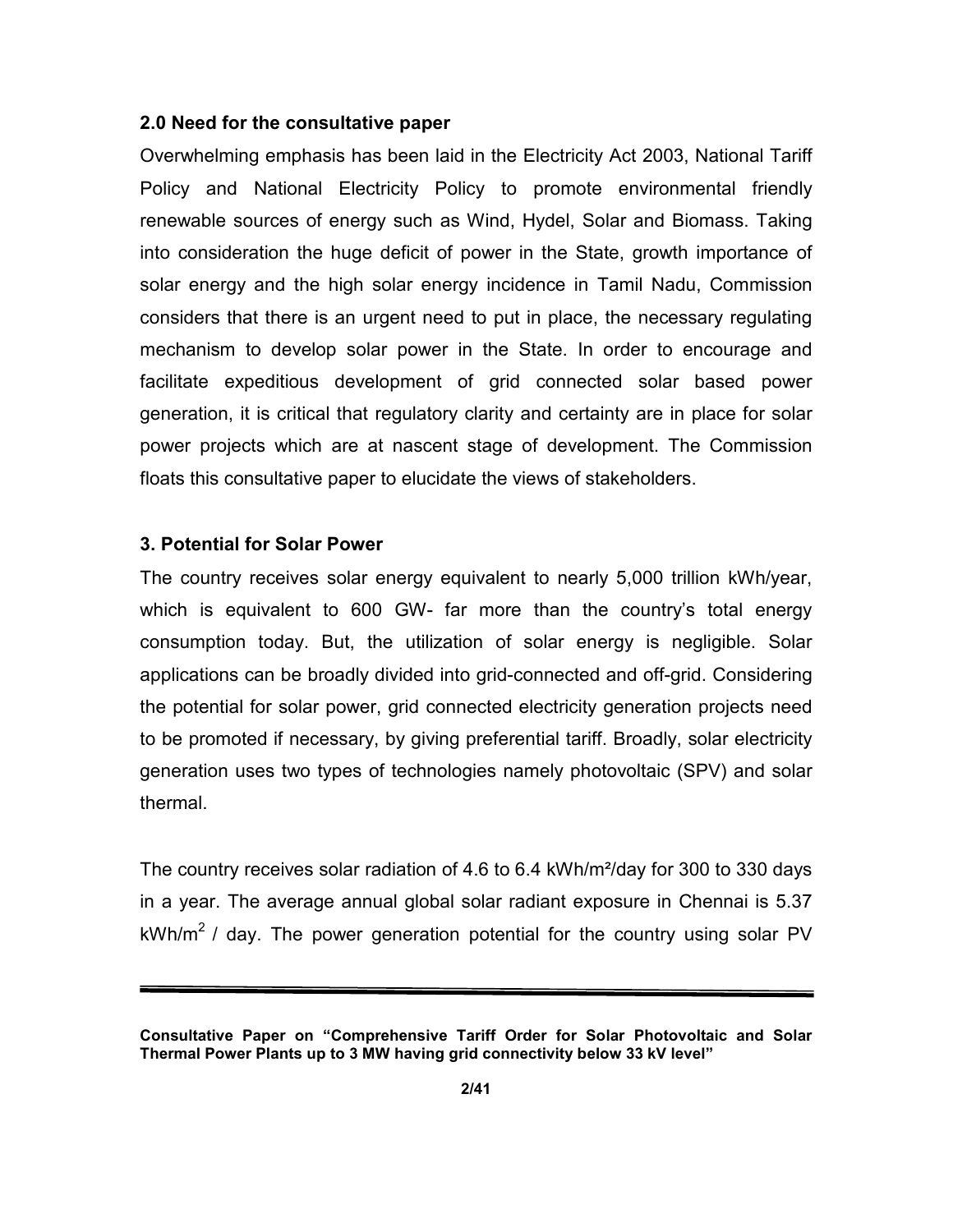technology is estimated to be about 20 MW/km² and that using solar thermal generation about 35 MW/km². Further, this estimated potential is at current levels of technology efficiency. If technology is improved, then the potential could increase significantly. Solar energy systems do not require any fuel and, therefore, the running cost is low. The other advantage of solar energy systems is that the systems are modular, long-lasting, reliable and require less maintenance.

Tamil Nadu is blessed with conducive natural meteorological and topographical setting. Excepting for some of the experimental units such as the 15 KW unit setup by TEDA, 100 KW unit setup by M/s NEPC and 2x25 KW unit setup by M/s Udaya Semi conductors, no major attempt has been made in the State for solar power generation. Based on the MNRE's guidelines on generation based incentive scheme, TEDA has initiated moves for the establishment of Grid Interactive Solar Photovoltaic Power Plants of 1MW to 10MW capacity in Tamil Nadu under Build Own Operate basis.

# 4. Renewable sources of energy: Regulatory Framework and Related provisions in the Electricity Act and National Policies:

Extracts of the relevant provisions in the Electricity Act 2003, National Tariff Policy, National Electricity Policy, National Electricity Plan etc., are documented in annexure 1

The Electricity Act, 2003 has radically changed the legal and regulatory framework for the renewable energy sector. It envisages, inter alia, that State Electricity Regulatory Commissions (SERCs) should take steps to promote renewable and non-conventional sources of energy.

Consultative Paper on "Comprehensive Tariff Order for Solar Photovoltaic and Solar Thermal Power Plants up to 3 MW having grid connectivity below 33 kV level"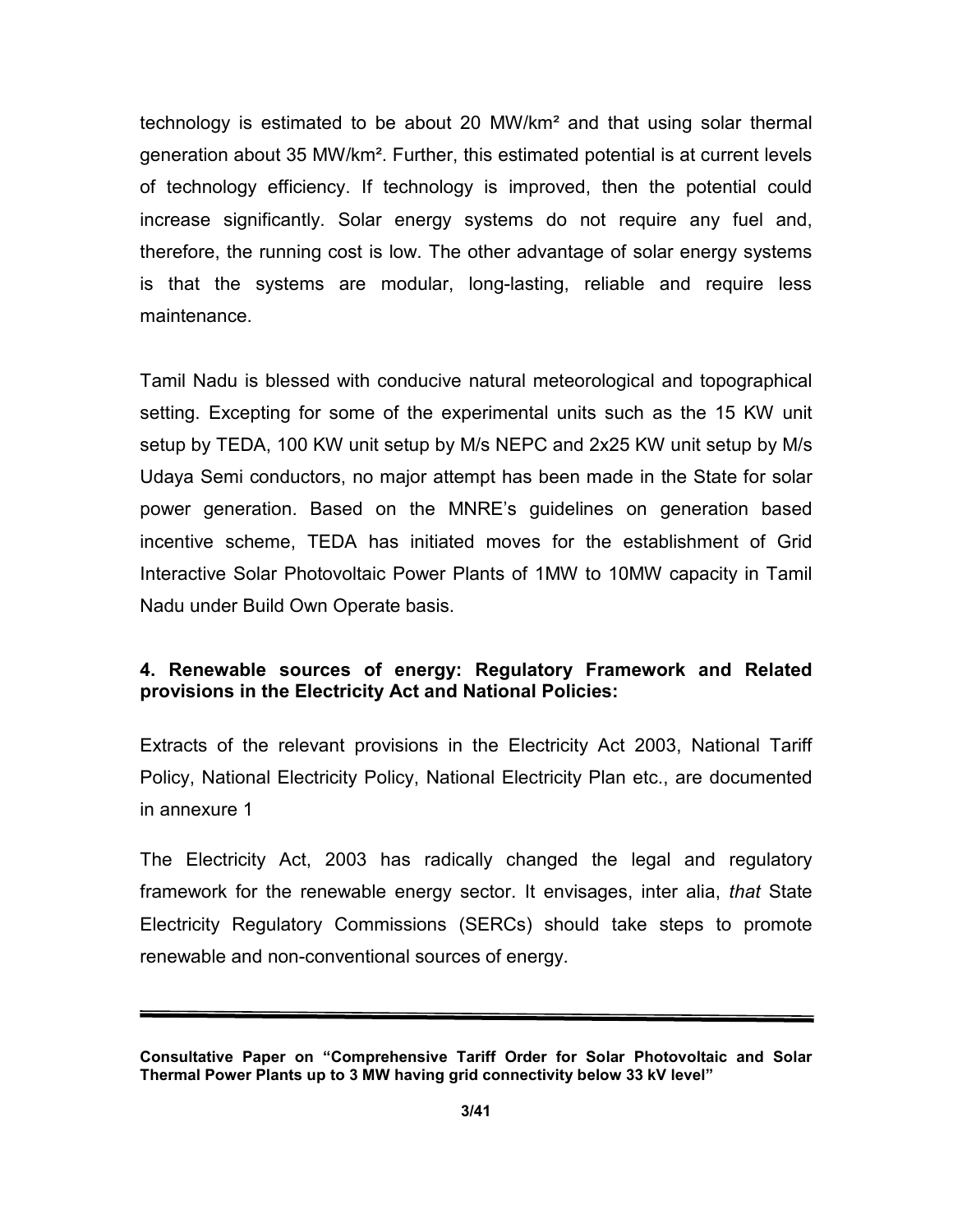The Electricity Act,2003 and various policy documents such as the National Electricity Policy, Tariff Policy etc, provide for promotion and preferential treatment including tariff for renewable energy sources as well as stipulation of renewable power purchase obligation by SERCs.

As per Section 61 and 62 of the Electricity Act, 2003, the Commission is required to determine the tariff for supply of electricity by a generating company to a distribution licensee. Section 61(h) of the Electricity Act, 2003 stipulates that while determining tariff, the Commission shall be guided by the aspects of promotion of co-generation and generation from renewable sources of energy. Section 3 of the Electricity Act, 2003 clearly mandates that the formulation of the National Electricity Policy, Tariff Policy and Plan thereof for development of power systems shall be based on optimal utilization of all resources including renewable sources of energy. Clause 6.4 of the Tariff Policy notified by the

Ministry of Power, Government of India, stipulates that the Appropriate Commission shall determine Preferential Tariff for procurement of Renewable Energy (RE) by Distribution Licensees under Renewable Purchase Standards (RPS) obligation as envisaged under Section 86(1)(e) of EA 2003, which is reproduced below:

 "6.4 ………..It will take some time before non-conventional technologies can compete with conventional sources in terms of cost of electricity. Therefore, procurement by distribution companies shall be done at preferential tariffs determined by the Appropriate Commission.

 (2) Such procurement by Distribution Licensees for future requirements shall be done, as far as possible, through competitive bidding process under

Consultative Paper on "Comprehensive Tariff Order for Solar Photovoltaic and Solar Thermal Power Plants up to 3 MW having grid connectivity below 33 kV level"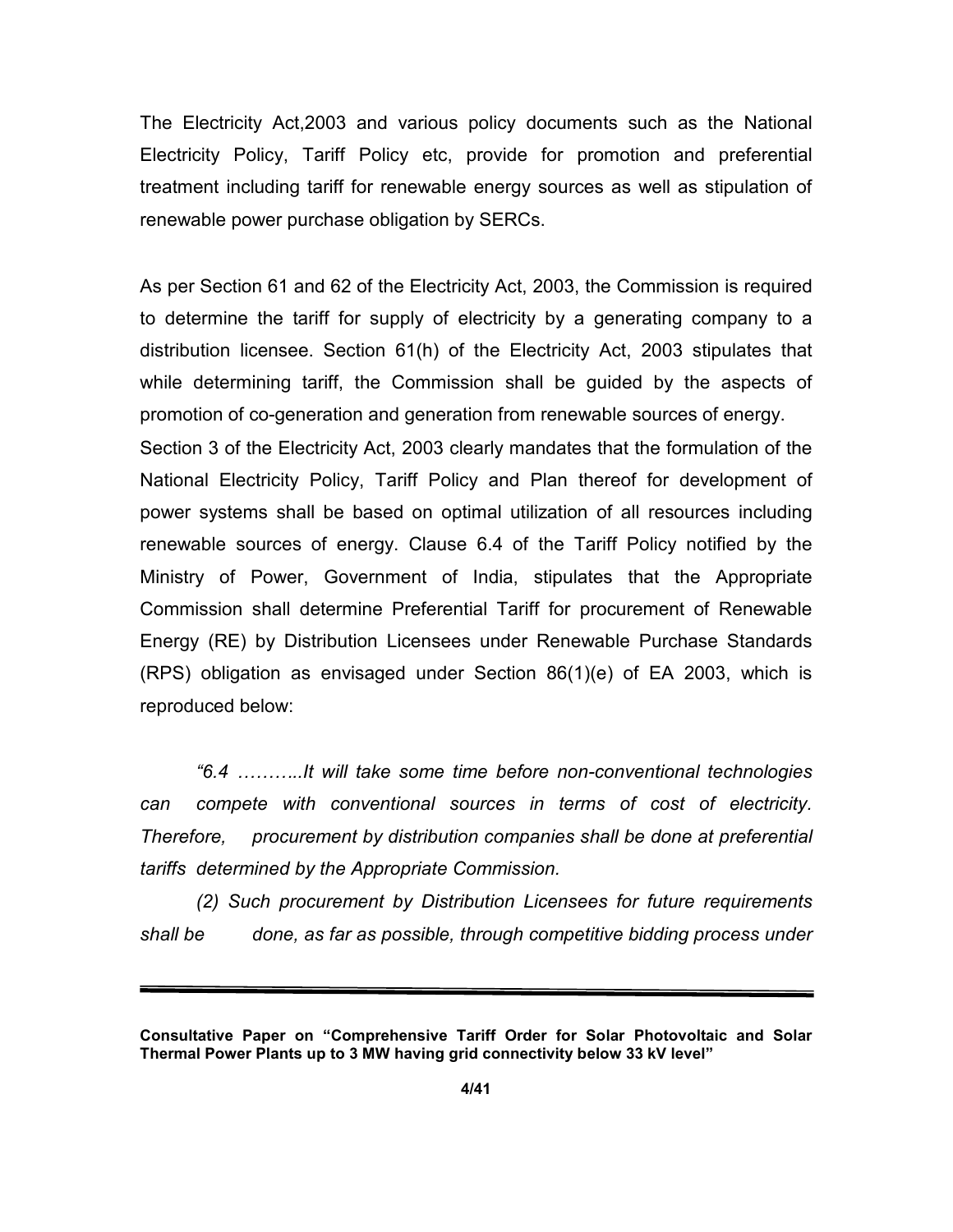Section 63 of the Act within suppliers offering energy from same type of nonconventional sources. In the long-term, these technologies would need to compete with other sources in terms of full costs."

The Government of India, realizing that energy is a vital input to the economy, and that it is necessary to ensure reliable availability of energy to sustain higher growth rates, directed the Planning Commission to constitute an expert committee to undertake a comprehensive review and to make policy recommendations on this subject. The expert committee submitted its final report entitled the "Integrated Energy Policy Report". The specific recommendations to Regulators for solar power development in India made in this report are reproduced below:-

Policy for Renewable and Non-Conventional Energy Sources [Chapter 7 Para 3 of IEPR]

"Respective power regulators should mandate feed-in laws for renewable energy, where appropriate, as provided under the Electricity Act and as mandated in many countries. The following specific policies to promote various renewables are recommended. …………………

Solar thermal power plants: The economic viability of solar thermal plants has not yet been fully established. To encourage entrepreneurs to invest in the technology, a higher premium on feed-in tariff may be given. The higher premium can be justified on grounds of the higher risk and may be made available only to the first 5000 MW of solar thermal plants.

Solar photovoltaic: Although the present cost is very high, since the ultimate potential is very large, incentive to commercialize and lower the cost may be

Consultative Paper on "Comprehensive Tariff Order for Solar Photovoltaic and Solar Thermal Power Plants up to 3 MW having grid connectivity below 33 kV level"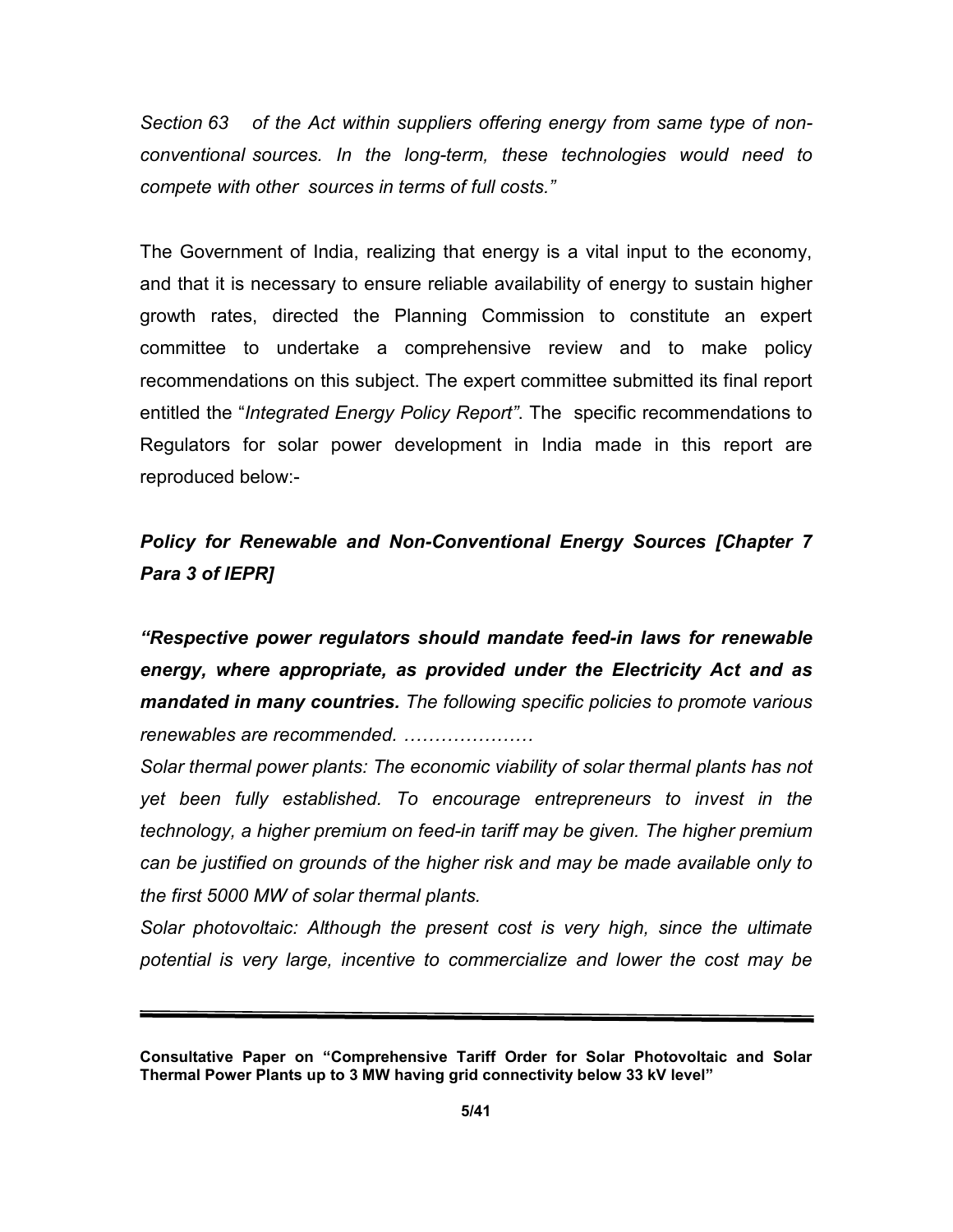provided through a higher feed-in tariff, again for the first 5000 MW of installed capacity".

### Jawaharlal Nehru National Solar Mission

The Government of India has approved a new policy on development of solar energy in the country by launching of the Jawaharlal Nehru National Solar Mission. This Mission is one of the eight key National Missions which comprise India's National Action Plan on Climate Change. It has a twin objective – to contribute to India's long term energy security as well as its ecological security. The Solar Mission recommends the implementation in 3 stages leading up to an installed capacity of 20,000 MW by the end of the 13  $^{\text{th}}$  Five Year Plan in 2022. It is envisaged that as a result of rapid scale up as well as technological developments, the price of solar power will attain parity with grid power at the end of the Mission, enabling accelerated and large-scale expansion thereafter. The Mission will adopt a 3-phase approach, spanning the remaining period of the 11th Plan and first year of the 12th Plan (up to 2012-13) as Phase 1, the remaining 4 years of the 12th Plan (2013-17) as Phase 2 and the 13th Plan (2017-22) as Phase 3.

As per the above Policy, the solar power purchase obligation for States may start with 0.25% in the phase I and to go up to 3% by 2022. This could be complemented with a solar specific Renewable Energy Certificate (REC) mechanism to allow utilities and solar power generation companies to buy and sell certificates to meet their solar power purchase obligations.

Consultative Paper on "Comprehensive Tariff Order for Solar Photovoltaic and Solar Thermal Power Plants up to 3 MW having grid connectivity below 33 kV level"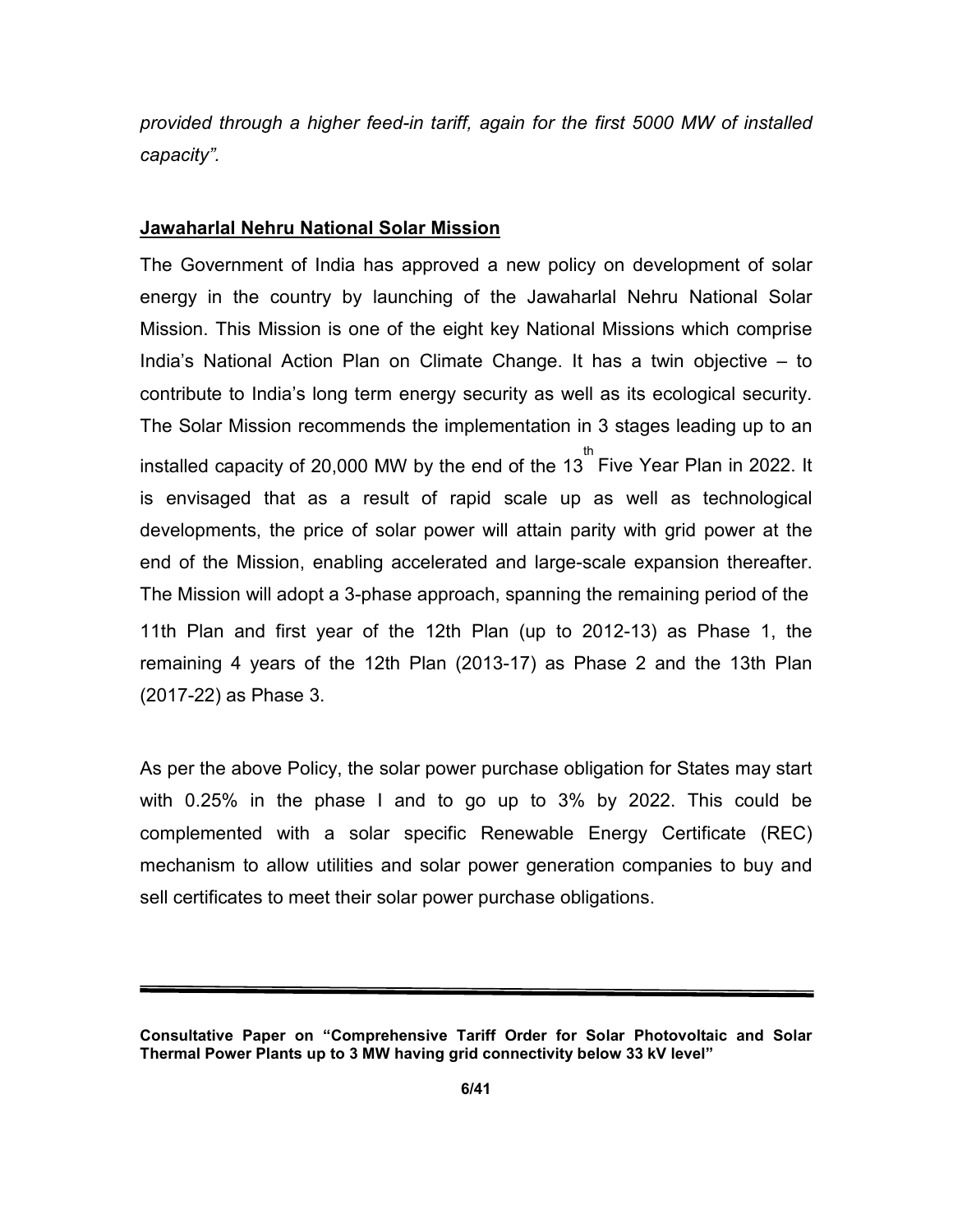As per the mission, NTPC Vidyut Vyapar Nigam Ltd. (NVVN), subsidiary company of NTPC Limited, engaged in the business of trading is designated as nodal agency by the Ministry of Power (MoP) for entering into a Power Purchase Agreement (PPA) with Solar Power Developers to purchase solar power fed to 33 KV and above grid, in accordance with the tariff and PPA duration as fixed by the Central Electricity Regulatory Commission. The Ministry of Power shall allocate to NVVN, equivalent megawatt capacity, from the Central unallocated quota, from NTPC power stations, at the rate notified by the CERC for bundling together with solar power. NVVN will undertake the sale of the bundled power to State utilities at the rates determined as per CERC regulations.

The mission also encourages rooftop solar PV and other small solar power plants, connected to LT/11 KV grid, to replace conventional power and dieselbased generators. The distribution utility will pay the tariff determined by the State Electricity Regulatory Commission for the metered electricity generated from such applications (whether consumed by the grid connected owner of the rooftop/ground mounted installation or fed into the grid). Under the Solar Mission, a normative Generation Based Incentive will be payable to the utility and would be derived as the difference between the solar tariff determined by the Central Electricity Regulatory Commission for the concerned solar generation technology less an assumed base price of Rs. 5.50/kWh with 3% annual escalation. Funds will be disbursed through Indian Renewable Energy Development Agency (IREDA), a PSU under MNRE. The distribution utilities will be entitled to account such electricity generated and consumed within their license areas for fulfillment of RPOs. The metering and billing arrangements between the utility and the rooftop PV operator, will be as per guidelines/regulations of the appropriate commission.

Consultative Paper on "Comprehensive Tariff Order for Solar Photovoltaic and Solar Thermal Power Plants up to 3 MW having grid connectivity below 33 kV level"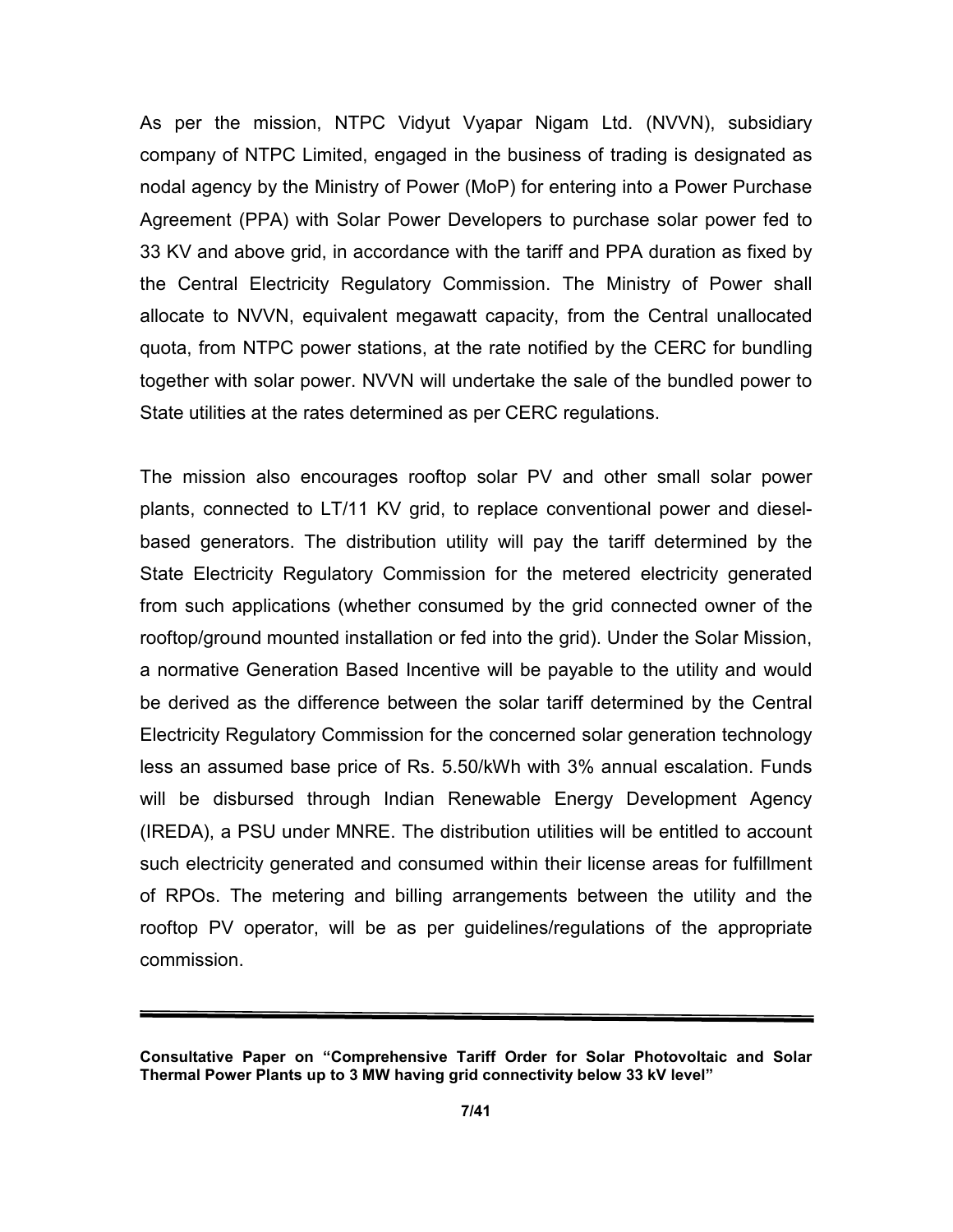In line with the above, the Ministry of Power, Government of India, has proposed to amend the clause 6.4 (1) of the National Tariff Policy to specify 0.25% solar RPO with effect from 1.4.2010 and 3% by 2022. The proposed amendment also specifies the introduction of solar specific Renewable Energy Certificate (REC) mechanism.

## 5. Policy Guidelines for Generation Based Incentive for Grid Interactive Solar Power Generation Plants

With a view to develop and demonstrate technical performance of grid interactive solar power generation, achieve reduction in the cost of the grid connected solar power generation in the country, the Ministry of New and Renewable Energy (MNRE), Government of India issued guidelines during January and March 2008 on generation based incentive scheme to encourage grid connected solar photovoltaic (SPV) and solar thermal power generation from megawatt size solar power plants. The Ministry considered support for a maximum capacity up to 50 MW (including solar photovoltaic as well as solar thermal power generation) during the 11th plan period.

As per the above guidelines, The Ministry provided through IREDA, a generationbased incentive of a maximum of Rs.12.00 per kWh (for Solar PV) and Rs.10.00 per kWh (for Solar Thermal) generation to eligible projects, which are commissioned by  $31<sup>st</sup>$  December, 2009, after taking into account the power purchase rate (per kWh) provided by the State Electricity Regulatory Commission or utility for that project. Any project commissioned after 31<sup>st</sup> December, 2009 would be eligible for a maximum incentive with a 5% reduction and ceiling of

Consultative Paper on "Comprehensive Tariff Order for Solar Photovoltaic and Solar Thermal Power Plants up to 3 MW having grid connectivity below 33 kV level"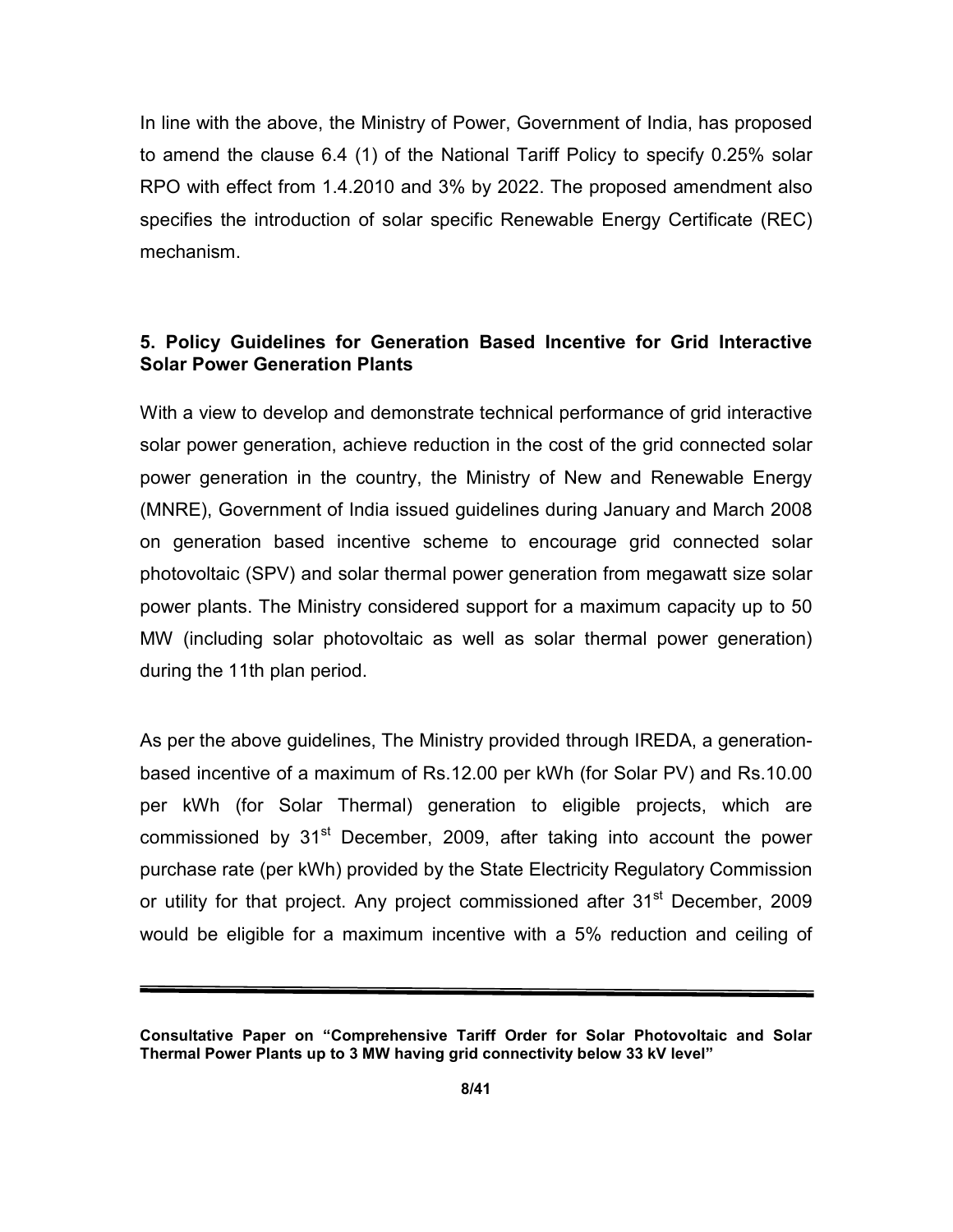Rs.11.40 per kWh for solar PV generation project and Rs.9.50 for solar thermal generation project. The maximum amount of generation based incentive applicable for a project will be determined after deducting the power purchase rate for which PPA has been signed by the utility with a project developer, from a notional amount.of Rs.15.00 per kWh for solar PV generation power projects. In all cases, the maximum amount of generation-based incentive shall not exceed Rs.12.00 per kWh for Solar PV and Rs.13.00 per kWh for solar thermal generation power projects. In all cases the maximum amount of generationbased incentive shall not exceed Rs.10.00 per kWh.

In continuation to the above, MNRE has issued the following draft guidelines as per the National Solar Mission for development of Solar Power in the country, which will be effective from 01-04-2010:

# 5.1 Jawaharlal Nehru National Solar Mission (JNNSM) guidelines for Selection of New Grid Connected Solar Projects under Phase 1 of JNNSM;

Under this scheme the minimum Project capacity shall be 5 MW and 20 MW in case of Solar Photo Voltaic Projects and Solar Thermal Project respectively. The maximum capacity for each project of Solar Photo Voltaic technology would be 25 MW and 100 MW for Solar thermal technology. The evacuation under this scheme will be 33 kV and above.

For each MW installed capacity of solar power for which a PPA is signed by NVVN, the Ministry of Power (MoP) shall allocate to NVVN an equivalent amount of MW ( upto a maximum of 1000 MW ) capacity from

Consultative Paper on "Comprehensive Tariff Order for Solar Photovoltaic and Solar Thermal Power Plants up to 3 MW having grid connectivity below 33 kV level"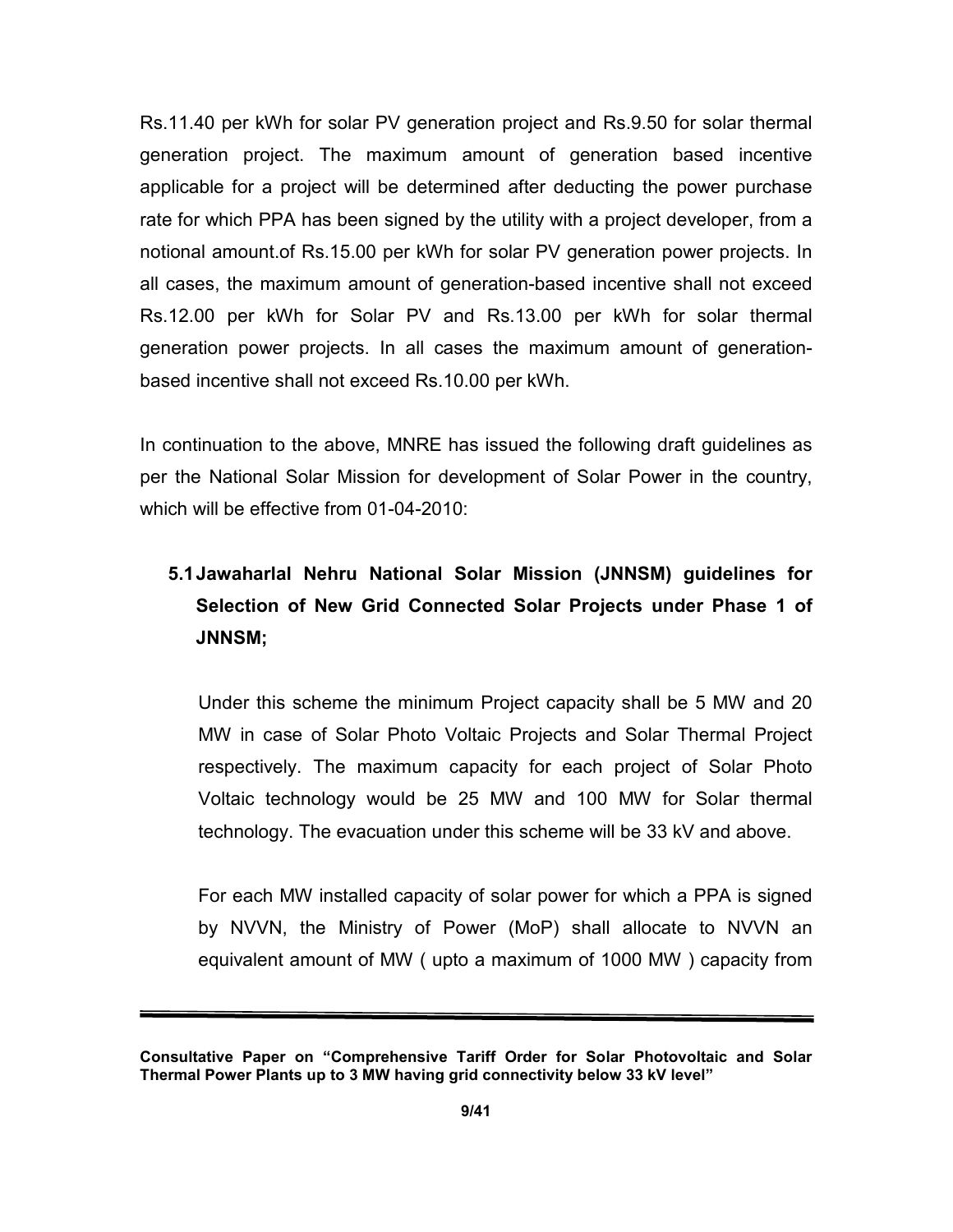the unallocated quota of NTPC coal based stations and NVVN will supply this "bundled" power to the Distribution Utilities.

# 5.2 Guidelines for Rooftop PV and other small Solar Power Plants connected to distribution network (below 33 kV) under JNNSM;

This scheme is presently applicable to the projects with installed capacity of 1 MW and up to 3MW having grid connectivity at HT level (below 33 kV) of the distribution network. Once the Central Electricity Authority (CEA) finalized the standards for interfacing of small solar generators with LT distribution network, this scheme will be extended to solar generators connected at LT level.

The local distribution utility in whose area the plant is located, would sign a Power Purchase Agreement (PPA) with the Project Proponent at a tariff determined by the appropriate State Electricity Regulatory Commission (SERC). Generation Based Incentive (GBI) will be payable to the distribution utility for power purchased from solar power project selected under these guidelines. The GBI shall be equal to the difference between the tariff determined by the Central Electricity Regulatory Commission (CERC) and the Base Rate, which will be Rs 5.50 per kWh in the first fiscal year of commissioning to be escalated by 3% every year. The applicable Base Rate for projects to be commissioned during each subsequent year shall be modified at escalation factor of 3% p.a. and such escalated Base Rate shall remain constant over duration of 25 years.

Consultative Paper on "Comprehensive Tariff Order for Solar Photovoltaic and Solar Thermal Power Plants up to 3 MW having grid connectivity below 33 kV level"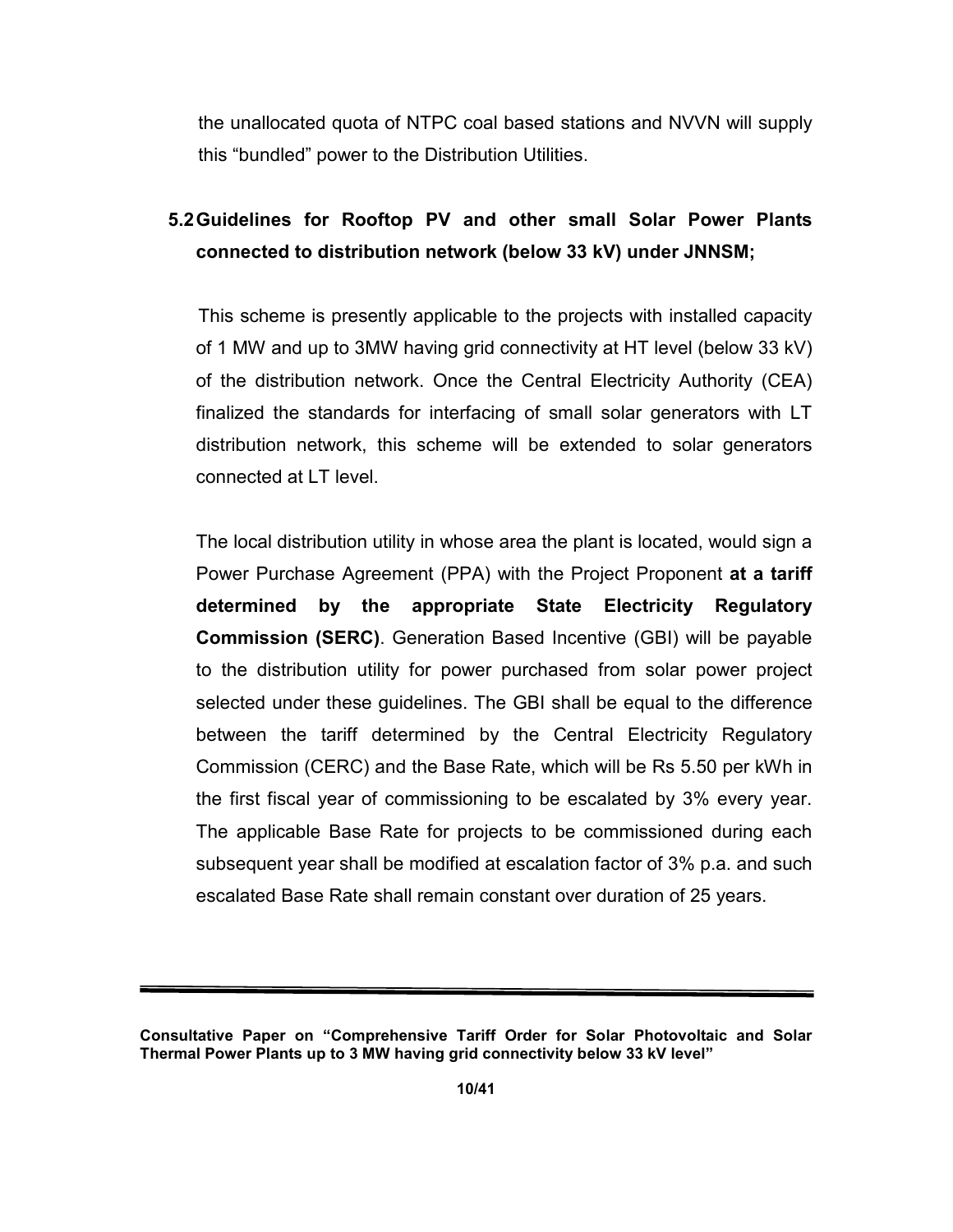MNRE has proposed to develop solar PV capacity of 100 MW under these guidelines. This capacity addition shall be achieved by developing the projects in the following manner:

| SI.<br>No.     | <b>Project Category</b>                                                                                    | <b>Capacity Limit</b> |
|----------------|------------------------------------------------------------------------------------------------------------|-----------------------|
| 1              | Projects connected at HT level of<br>distribution network with installed<br>capacity of 1 MW and upto 3 MW | 80 MW                 |
| $\overline{2}$ | Projects connected at LT<br>level of<br>distribution network with<br>installed<br>capacity lower than 1 MW | 20 MW                 |

Apart from the above, MNRE has also taken steps to develop off-grid solar applications. More details on the above guidelines are available on MNRE website -www.mnre.gov.in

# 6.0 Initiatives taken by Central Electricity Regulatory Commission (CERC) to promote solar power

CERC has notified the tariff regulation for electricity generated from renewable energy sources vide notification dated 16-09-2009. Specifying capital cost norms and fixing tariff upfront for the whole tariff period are the two main features of this regulation. The tariff period for solar power has been kept as 25 years and for small hydro below 5 MW, it has been kept as 35 years in view of the special considerations required for these technologies. However, the tariff permitted to other projects under these regulations would apply for the whole tariff period of 13 years.

Consultative Paper on "Comprehensive Tariff Order for Solar Photovoltaic and Solar Thermal Power Plants up to 3 MW having grid connectivity below 33 kV level"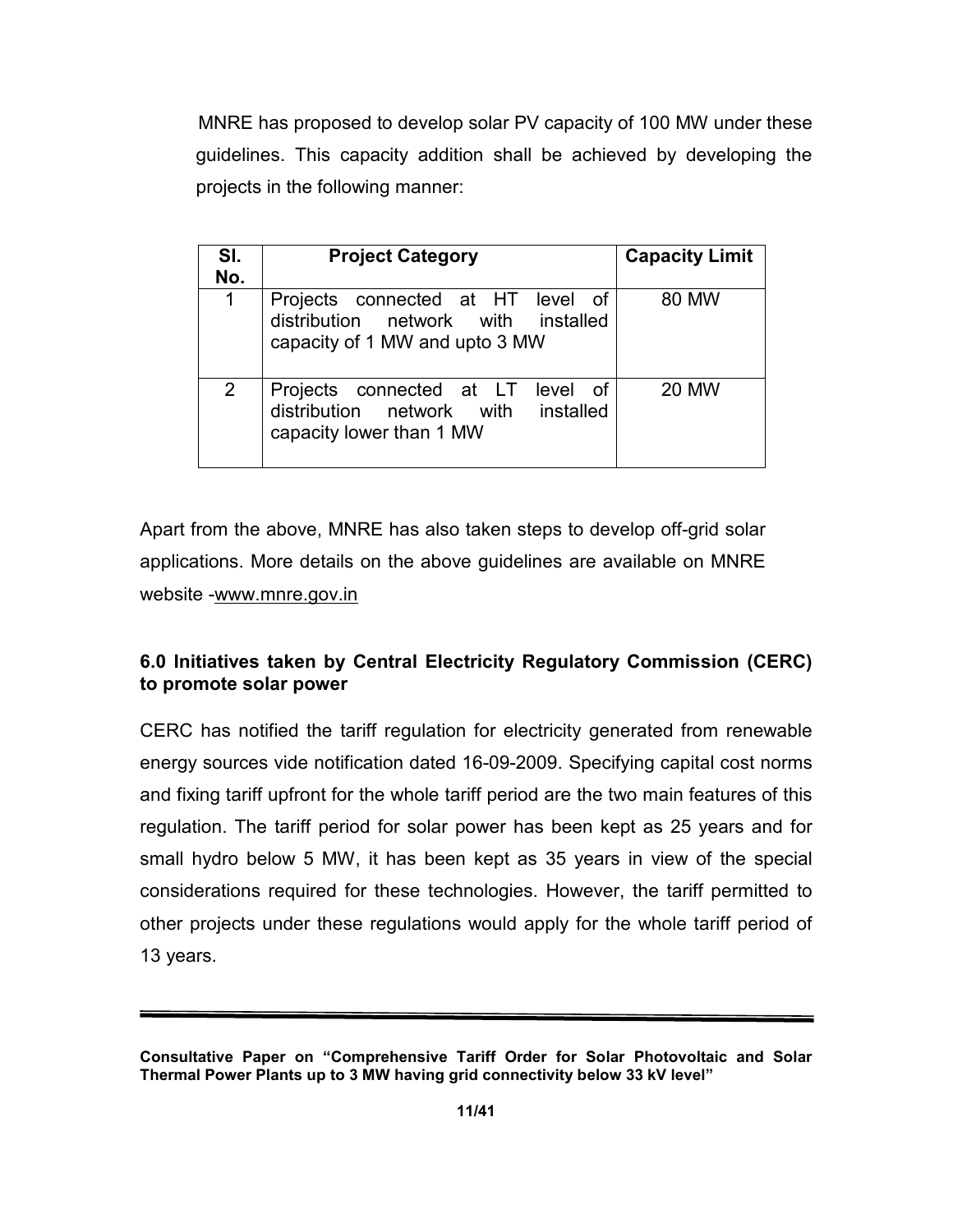Based on the regulations, CERC has notified tariff rates for various sources of non-conventional energy vide order dated 03-12-2009 in Petition No. 284/2009 (Suo Motu). Tariff rates for solar energy fixed by CERC are mentioned below:

|                      | Levellised total<br>tariff in Rs./kWh | Benefit of<br>Accelerated<br>depreciation,<br>if availed in<br>Rs./kWh | <b>Net Levellised</b><br>Tariff upon<br>adjusting for<br>accelerated<br>Depreciation<br>benefit, (if availed)<br>in Rs./kWh |
|----------------------|---------------------------------------|------------------------------------------------------------------------|-----------------------------------------------------------------------------------------------------------------------------|
| Solar PV             | 18.44                                 | 1.30                                                                   | 17.14                                                                                                                       |
| <b>Solar Thermal</b> | 13.45                                 | 0.91                                                                   | 12.54                                                                                                                       |

Now, CERC vide their draft order dated 26-02-2010 in Petition No. 53/2010 (Suo Motu) has revised the tariff rates for various sources of non-conventional energy duly taking into account the revised capital cost norms, interest rate, etc. The revised tariff rates for solar energy are given below:

|               | Levellised total<br>tariff in Rs./kWh | Benefit of<br>Accelerated<br>depreciation,<br>if availed in<br>Rs./kWh | Net Levellised<br>Tariff upon<br>adjusting for<br>accelerated<br>Depreciation<br>benefit, (if availed)<br>in Rs./kWh |
|---------------|---------------------------------------|------------------------------------------------------------------------|----------------------------------------------------------------------------------------------------------------------|
| Solar PV      | 17.91                                 | 2.96                                                                   | 14.95                                                                                                                |
| Solar Thermal | 15.31                                 | 2.46                                                                   | 12.85                                                                                                                |

Further, as per the recommendations of the Forum of Regulators (FOR), the CERC has notified Regulation on Renewable Energy Certificate (REC) in fulfillment of its mandate to promote renewable sources of energy and

Consultative Paper on "Comprehensive Tariff Order for Solar Photovoltaic and Solar Thermal Power Plants up to 3 MW having grid connectivity below 33 kV level"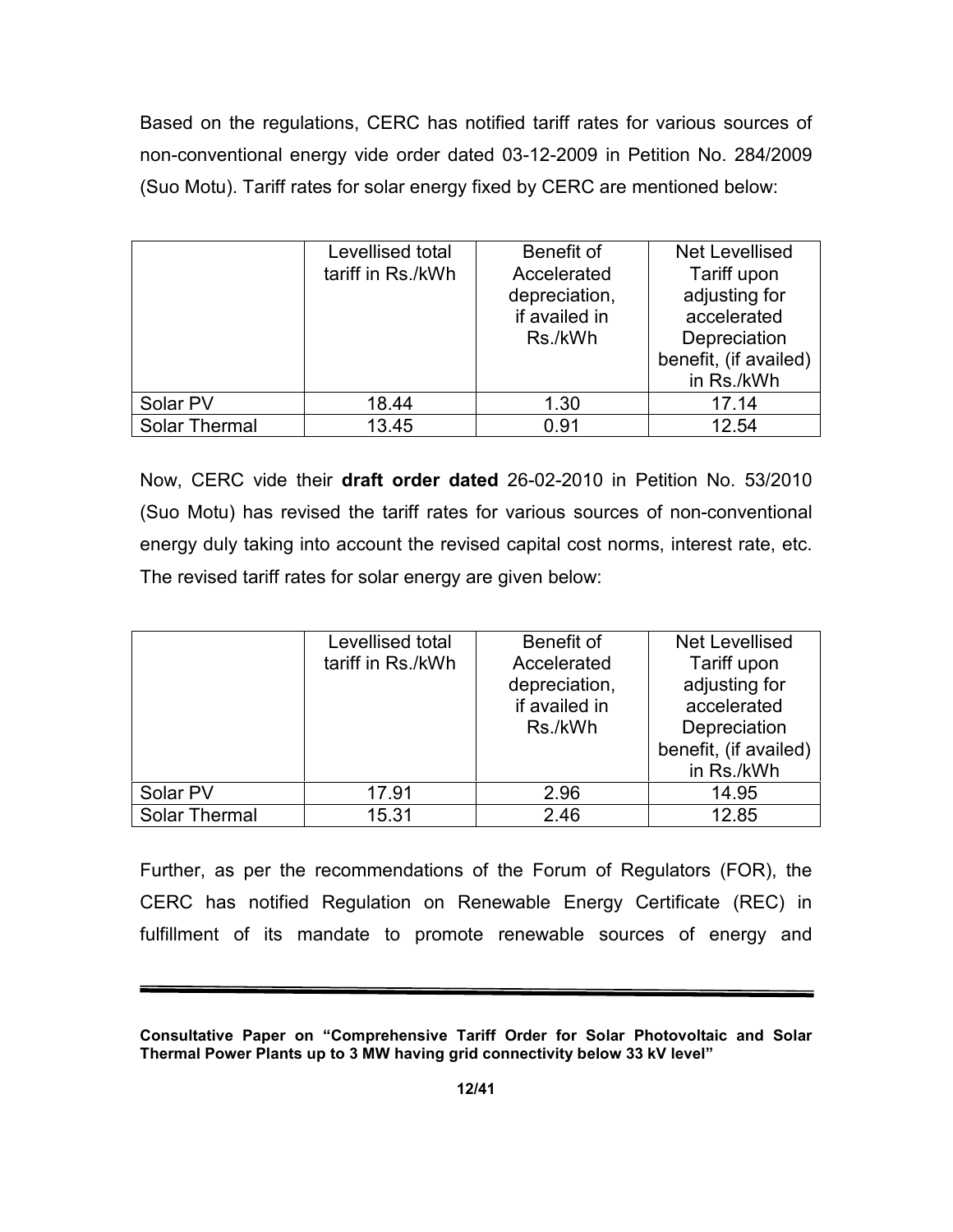development of market in electricity. REC mechanism will be an alternative route for fulfilling renewable purchase obligations. This mechanism is mainly aimed at addressing the mismatch between renewable resources availability in the local region and the renewable purchase obligations.

# 7.0 Initiatives taken in Tamil Nadu to promote solar power

During the year 2006, the Commission notified an order on "Power purchase and allied issues in respect of Non-Conventional Energy Sources based Generating Plants and Non-Conventional Energy Sources based Co-Generation Plants" vide order No. 3 dated 15-5-2006. The said order fixed the tariff for power procurement by the distribution licensee from Wind Energy Generators (WEGs), Biomass based generators and Bagasse based co-generators. The order did not specify the tariff for purchase of power from solar power generation plants. In section 9.6 of the said order, the Commission noted the following in respect of setting of tariff for solar power generation plants.

"The quantum of grid connected solar system in Tamil Nadu is at present only 0.165 MW and that of India is 47 MW. The capital cost required for installing a solar generating station is 30 times more than that of the conventional generating station. Technical advancements are being achieved in the field of tapping of solar energy. The number of grid connected solar generators is yet to take off to the desired level. Hence, the Commission can specify the cost of purchase of solar energy separately."

Based on the MNRE's guidelines on generation based incentive for grid interactive solar power generation projects, many organizations have approached the Government of Tamil Nadu and the Tamil Nadu Energy Development Agency (TEDA).

Consultative Paper on "Comprehensive Tariff Order for Solar Photovoltaic and Solar Thermal Power Plants up to 3 MW having grid connectivity below 33 kV level"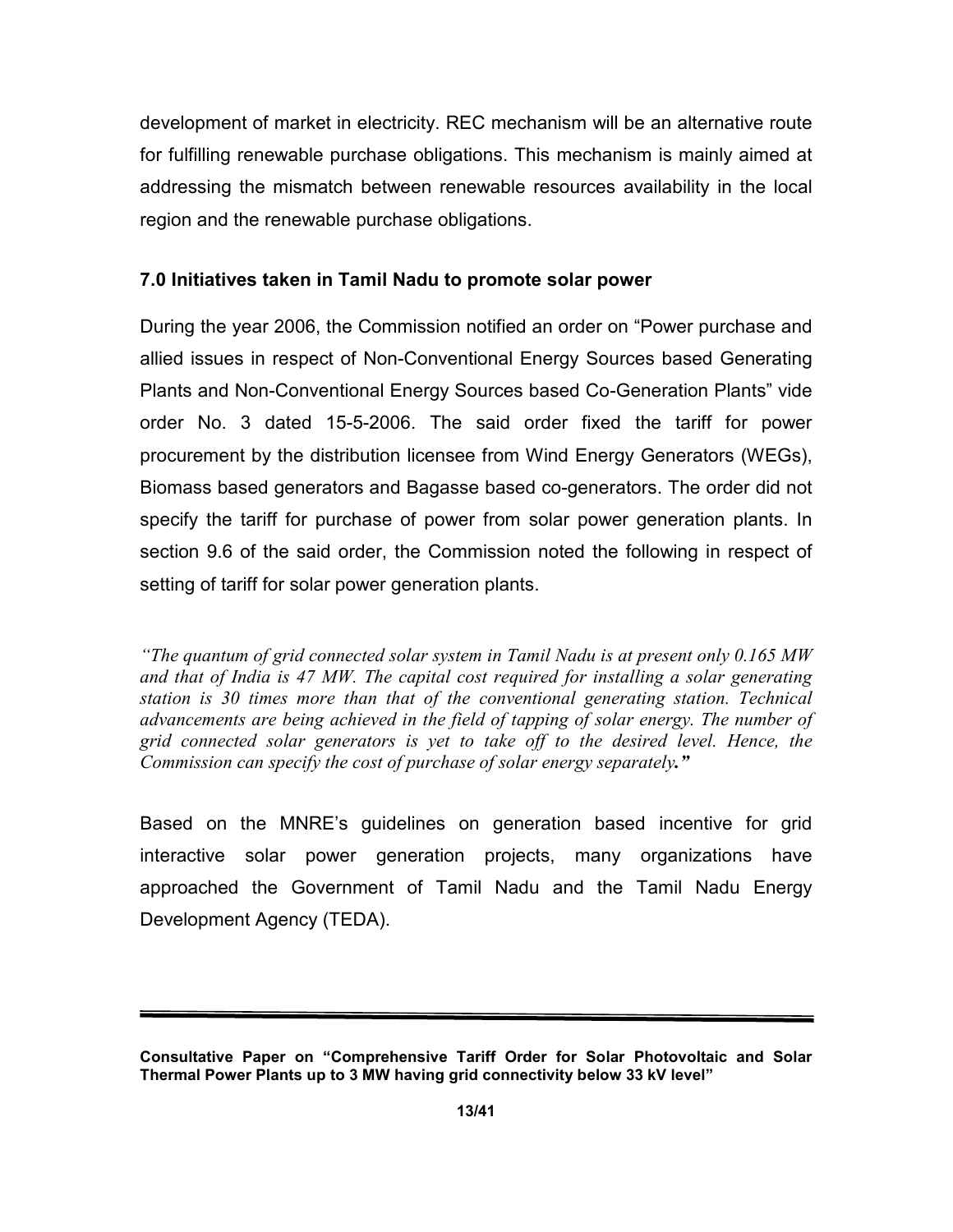The Commission fixed a provisional tariff of Rs.3.15 per kWh (Maximum tariff fixed for NCES generators at that time) as purchase rate for procurement of power by the distribution licensee from Solar Photovoltaic and Solar Thermal Power Generation Plants vide Commission's order No.6 dated 11-07-2008. This order is provisional, to enable the developers to avail the incentives offered by the MNRE as per their guidelines dated 29-01-08. Subsequent to this, Commission in their order No. 2 of 2009 dated 27-04-2009 on Comprehensive tariff order for biomass based power plants fixed a purchase rate of Rs.4.50 per kWh for the biomass based power plants for the period up to 31-03-2010 and it is the maximum tariff fixed by the Commission in force as on date in respect of NCES power in the State. Therefore, the Commission re-fixed tariff of Rs.4.50 per kWh as purchase rate for procurement of power by the distribution licensee from the solar photovoltaic and solar thermal power generation plants vide amending order No. 6 – 1 dated 22.09.2009.

Commission also conducted a round table conference on 16-07-2008 to elicit the views of the solar energy experts and other related stake holders. Based on the views expressed by the participants, taking into account the orders issued by other Commissions in this regard and the policies in the National Solar Mission, the Commission has proposed to issue this consultative paper to determine regular tariff for power purchase from solar energy generators.

Further, Commission is in the process of formulating Renewable Purchase Obligation and its compliance Regulations, 2010, which will facilitate purchase of renewable power / Renewable Energy Certificate (including solar) by the obligated entities in Tamil Nadu.

Consultative Paper on "Comprehensive Tariff Order for Solar Photovoltaic and Solar Thermal Power Plants up to 3 MW having grid connectivity below 33 kV level"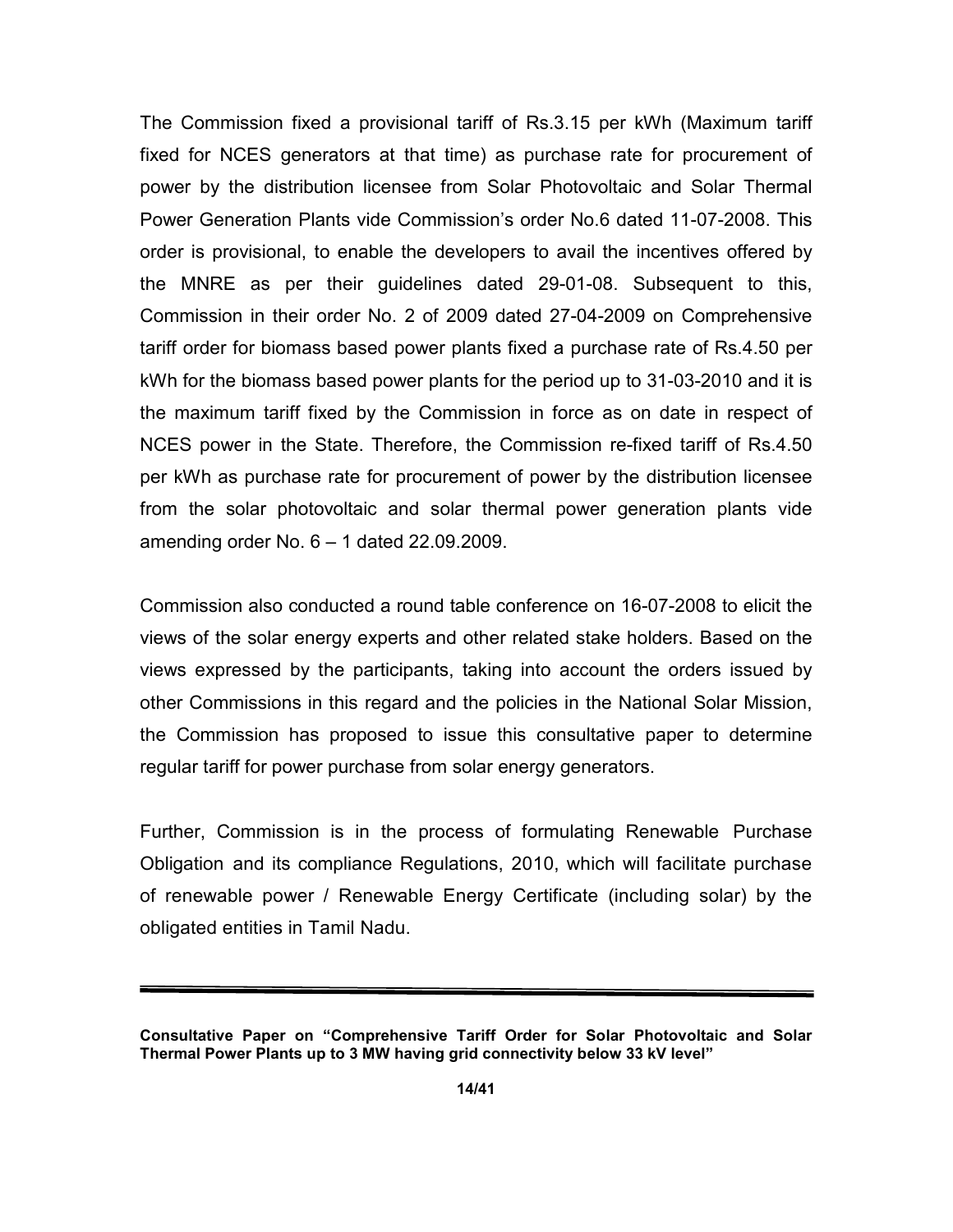# 8.0 Electricity generation from solar power –available technology

Basically there are two types being followed for generation of electricity using solar power. They are Photo Voltaic array based and solar thermal based. Detailed write up on these two technologies is furnished in Annexure 2

# 9.0 Power scenario in Tamil Nadu

The generating capacity connected to TNEB's grid including the allocation from Central Generating Station is 10122 MW as on 31-12-2009 comprising 2970 MW from TNEB's four thermal stations, 424 MW from four gas turbine stations, 2187 MW from 33 hydro stations, 17.55 MW from TNEB's wind farm, 1180 MW from private sector power projects, 214 MW as contribution to Tamil Nadu grid by sale of electricity from captive generating plants, 2825 MW as Tamil Nadu's share from central generating stations and 305 MW as external assistance.

Generating capacity from privately owned wind farms is 4579.24 MW as on 31- 12-2009. The installed capacity of cogeneration in sugar mills is 466.10 MW and biomass power project is 147.55 MW as on 01-12-2009.

The average power availability during the year 2009-10 (Up to December 2009) is around 8400 MW. The expected peak demand will be around 10,500 MW which leaves a deficit of around 2100 MW. Therefore, any capacity addition will help the State to a great extent to tide over the shortage of power prevailing in the State.

Consultative Paper on "Comprehensive Tariff Order for Solar Photovoltaic and Solar Thermal Power Plants up to 3 MW having grid connectivity below 33 kV level"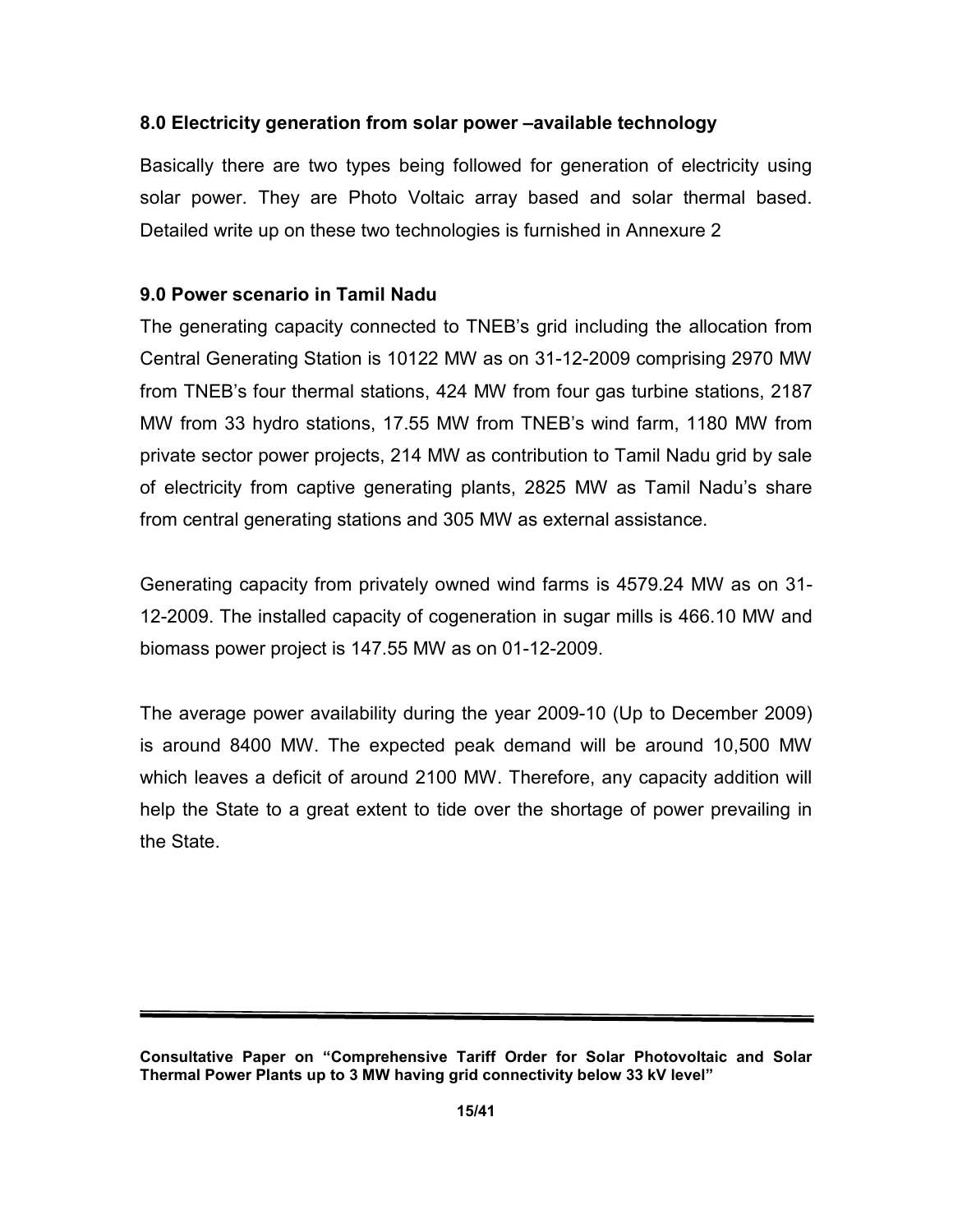## 10.0 Applicability of this order

In line with the Commission's earlier orders on renewable energy, the proposed order shall come into force from the date of issue. The tariff fixed in the proposed order shall be applicable to all the Solar Energy Generators (SEGs) with installed capacity of 1 MW and up to 3MW having grid connectivity at HT level (below 33 kV) of the distribution network, commissioned on or after the date of this order and before the end of the control period.

It should be noted that the existing contracts and agreements between the SEGs and the distribution licensees signed prior to this order would continue to remain in force. However, the SEGs and the distribution licensees shall have the option to mutually re-negotiate the existing agreements / contracts in line with this order before the expiry of the contracts / agreements. Any renewal of the said contracts / agreements, new contracts / agreements shall be in conformity with this order. The tariff would be with reference to the date of commissioning and the rate in force on that day.

## 11.0 Tariff Determination Process

In exercise of the powers conferred under section 61(h) read with section 86(1)(e) and section 181 of the Electricity Act, 2003, the Commission notified the "Power Procurement from New and Renewable Sources of Energy Regulations 2008" on 8-2-2008. Clauses 4(2) and 4(3) of the said Regulations read as below:

" $4(2)$  While deciding the tariff for power purchase by distribution licensee from new and renewable sources based generators, the Commission shall, as far as possible, be guided by the principles and methodologies specified by:

Consultative Paper on "Comprehensive Tariff Order for Solar Photovoltaic and Solar Thermal Power Plants up to 3 MW having grid connectivity below 33 kV level"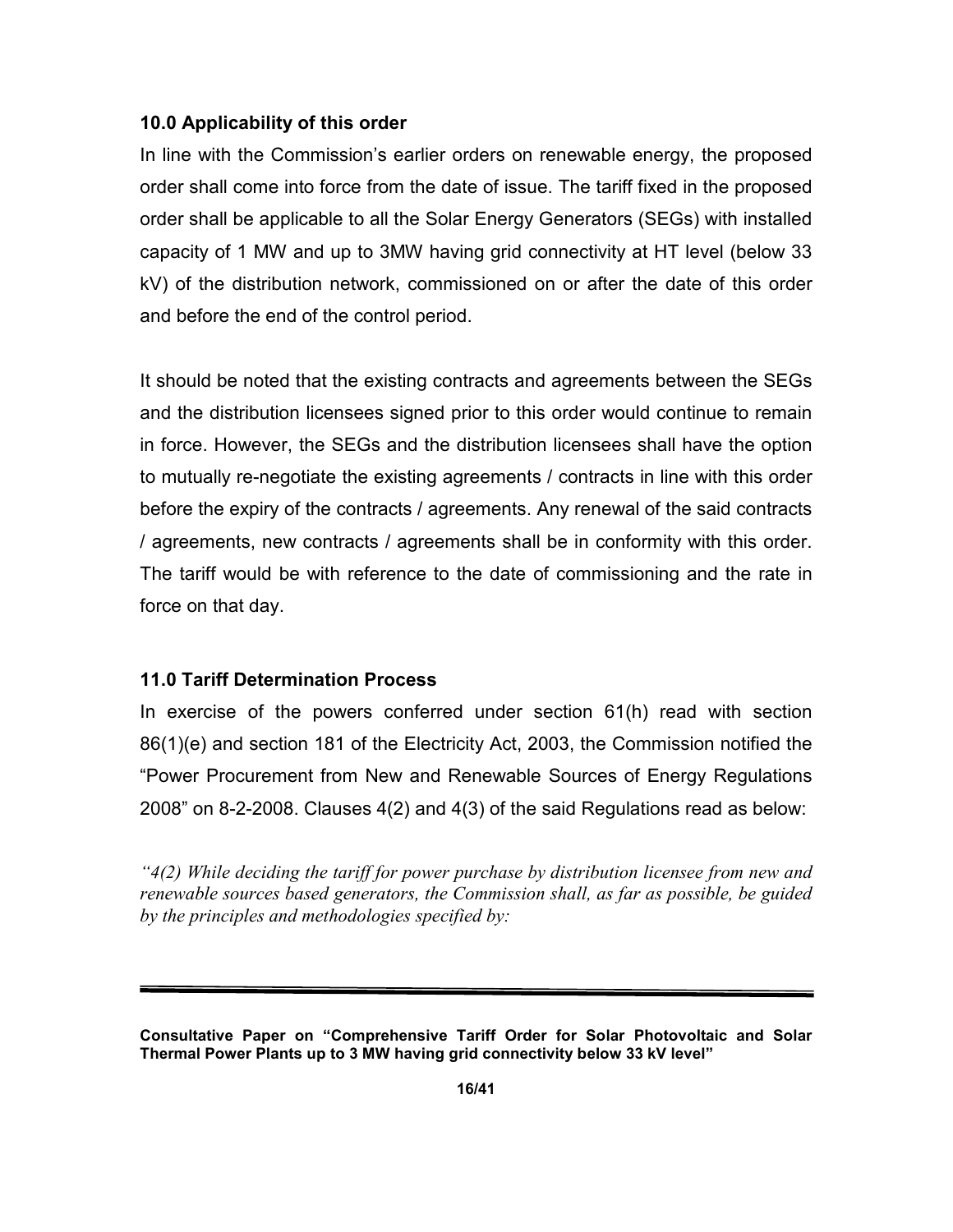(a) Central Electricity Regulatory Commission (b) National Electricity Policy (c) Tariff Policy issued by the Government of India (d) Rural Electrification Policy (e) Forum of Regulators (FOR) (f) Central and State Governments"

The following portions of the regulation are also relevant:

"(3) The Commission shall, by a general or specific order, determine the tariff for the purchase of power from each kind of new and renewable sources based generators by the distribution licensee ... ... ... ... ... ... ...

(5) While determining the tariff, the Commission shall adopt appropriate financial and operational parameters.

(6) While determining the tariff the Commission may adopt appropriate tariff methodology."

The MNRE's draft guidelines for Rooftop PV and other small Solar Power Plants connected to distribution network (below 33 kV) under Jawaharlal Nehru National Solar Mission specified that the Solar project schemes from States wherein Tariff tenure for duration of 25 years with tariff structure on **levellised basis has been** determined by SERCs shall alone be considered to be eligible to participate in this Programme.

Therefore, it is proposed by the Commission to adopt levellised tariff as adopted by CERC in their order dated 03-12-2009. Levellised Tariff is calculated by carrying out levellisation for 'useful life' duly considering the discount factor for time value of money. The discount factor considered for this purpose is equal to the weighted average cost of the capital on the basis of normative debt: equity

Consultative Paper on "Comprehensive Tariff Order for Solar Photovoltaic and Solar Thermal Power Plants up to 3 MW having grid connectivity below 33 kV level"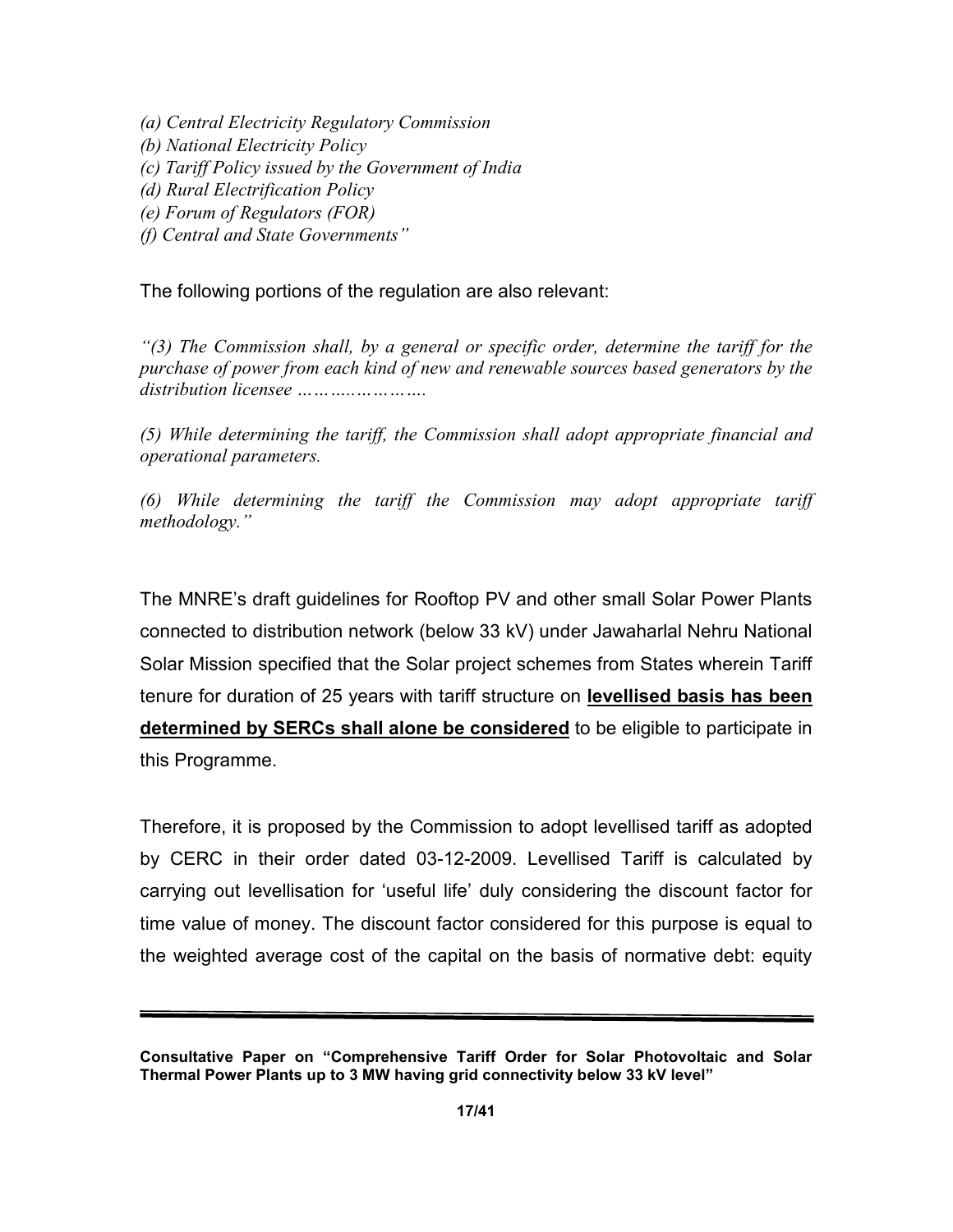ratio (70:30) specified in the Regulations. Considering the normative debt equity ratio and weighted average of the rates for interest and equity component, the discount factor is calculated. Net levellised tariff is calculated after adjusting for accelerated depreciation benefit (if availed) from the levellised tariff.

At this juncture it is also relevant to discuss the following stipulations of National Tariff Policy which are reproduced below:

------------------------------------------------------------------------------------------------------------

**Para 6.4(1):** Pursuant to provisions of section  $86(1)(e)$  of the Act, the appropriate Commission shall fix a minimum percentage for purchase of energy from such sources taking into account availability of such resources in the region and its impact on retail tariffs. Such percentage for purchase of energy should be made applicable for the tariffs to be determined by the SERCs latest by April 1, 2006. It will take some time before nonconventional technologies can compete with conventional sources in terms of cost of electricity. Therefore, procurement by distribution companies shall be done at preferential tariffs determined by the appropriate Commission.

**Para 6.4(2):** Such procurement by distribution licensees for future requirements shall be done, as far as possible, through competitive bidding process under Section 63 of the Act within suppliers offering energy from same type of non-conventional sources. In the longterm, these technologies would need to compete with other sources in terms of full costs ------------------------------------------------------------------------------------------------------------

Germany, Spain and the USA are leaders in developing technology for solar based electricity generation. This development has become possible in the above countries due to feed-in tariff adopted by them which is comparatively higher than the cost of generation from other sources. The cost of solar energy has been on the decline since the technology was first introduced in the market. Even then, in most cases, solar energy cannot yet compete with electricity generated from fossil fuels. Though it is expected that the cost of electricity

Consultative Paper on "Comprehensive Tariff Order for Solar Photovoltaic and Solar Thermal Power Plants up to 3 MW having grid connectivity below 33 kV level"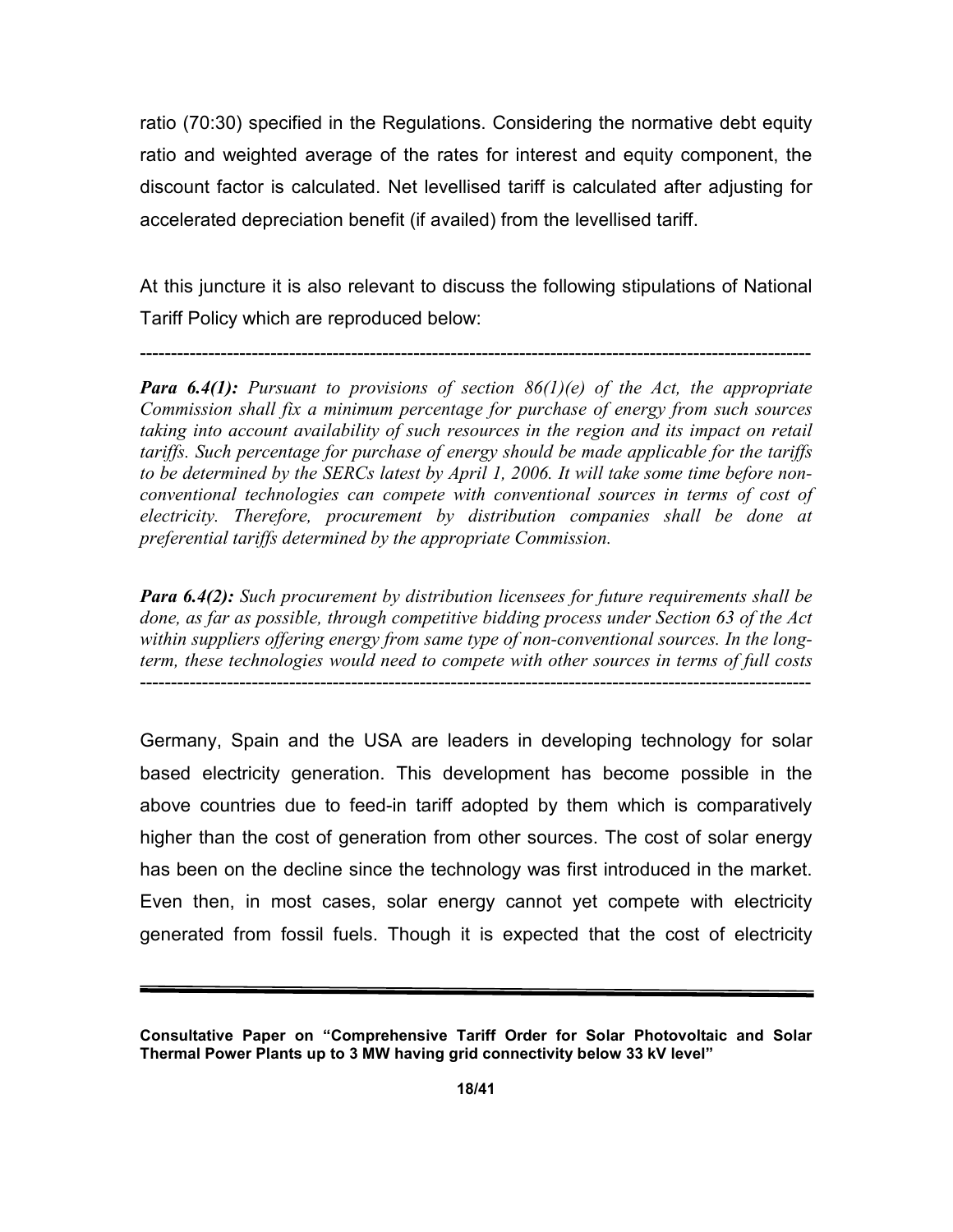generated from fossil fuels would keep rising, it is still very important to maintain a strong momentum in bringing down the cost of solar energy. Till such time, appropriate feed-in tariff for promoting solar energy would be necessary. The Forum of Regulators, which is a body consisting of Chairmen of all State Electricity Regulatory Commissions and the Chairman of the Central Electricity Regulatory Commission considered this issue and has recommended that cost based tariff on reasonable norms should be permitted for renewable energy. The Commission endorses this recommendation of the Forum of Regulators and decides to continue the present system of preferential tariff.

## 12.0 Components of tariffs

The Power Procurement from New and Renewable Sources of Energy, 2008 Regulations of the Commission specifies that while determining the tariff, the Commission shall adopt appropriate financial and operational parameters. The tariff, if determined in a cost-plus scenario, would depend significantly on the following operating and financing parameters. The key drivers of cost are:

- 1. Capital Cost
- 2. Capacity Utilization Factor
- 3. De-Rating Factor
- 4. Debt-equity ratio
- 5. Term of the loan
- 6. Interest rate on loan
- 7. Interest on working capital
- 8. Return on equity
- 9. Life of plant and machinery
- 10. Depreciation of plant and machinery

Consultative Paper on "Comprehensive Tariff Order for Solar Photovoltaic and Solar Thermal Power Plants up to 3 MW having grid connectivity below 33 kV level"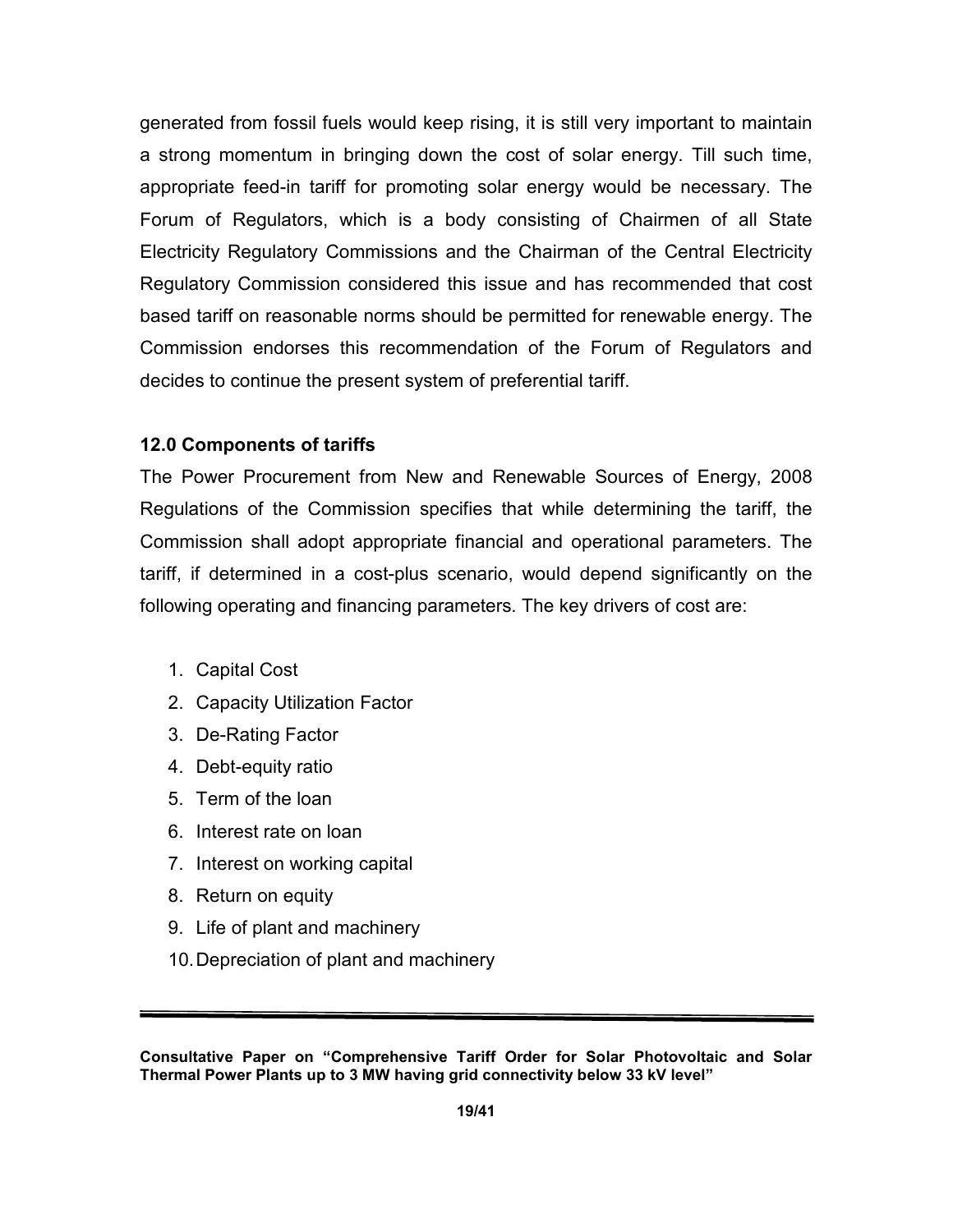- 11. Operation and maintenance expenditure.
- 12. Auxiliary Consumption.

Each of the above parameters is discussed below in detail.

# 12.1 Capital Cost

Capital cost is one of the most important parameters for solar power tariff determination. The cost of a solar power project is mainly dependent on the cost of PV modules / plant and machinery, technology adopted, location of the site and capacity. Over and above, there is a very limited experience in this area of generation. The capital cost (in Rupees Crores/MW), available as on date are:

| Organisation                   | <b>Reference</b>                                                                                                          | Capital cost per MW for<br>Solar<br><b>PV</b><br>based<br><b>Generation</b> | Capital cost per MW for<br>Solar thermal generation |
|--------------------------------|---------------------------------------------------------------------------------------------------------------------------|-----------------------------------------------------------------------------|-----------------------------------------------------|
| <b>KERC</b>                    | Draft 27-8-08                                                                                                             | <b>Rs 22.5 crs</b>                                                          | <b>Rs 22.5 crs</b>                                  |
| <b>UPERC</b>                   | Order 27-6-08                                                                                                             | Rs 18 crs                                                                   |                                                     |
| <b>GERC</b>                    | Order 29-01-1<br>2010                                                                                                     | <b>Rs 16.50 crs</b>                                                         | Rs 13 crs                                           |
| <b>TEDA</b>                    |                                                                                                                           | <b>Rs</b> 18-24 crs                                                         | <b>Rs 14-16 crs</b>                                 |
| <b>IREDA</b>                   | Lr dt 4-6-09                                                                                                              | Rs 18-20 crs (thin film<br>tech) and $Rs$ 22-25<br>crs for crystalline      | <b>Rs 15-20 crs</b>                                 |
| <b>CERC</b>                    | <b>NCES</b><br><b>Regulations</b><br>dated 16-09-<br>2009 (Order<br>dated<br>25.02.2010 in<br>Petition<br>no.<br>13/2010) | <b>Rs 16.90 crs</b>                                                         | <b>Rs</b> 15.30 crs                                 |
| Petition before<br><b>RERC</b> |                                                                                                                           | Rs 20.06 to 21.15 crs                                                       |                                                     |

Consultative Paper on "Comprehensive Tariff Order for Solar Photovoltaic and Solar Thermal Power Plants up to 3 MW having grid connectivity below 33 kV level"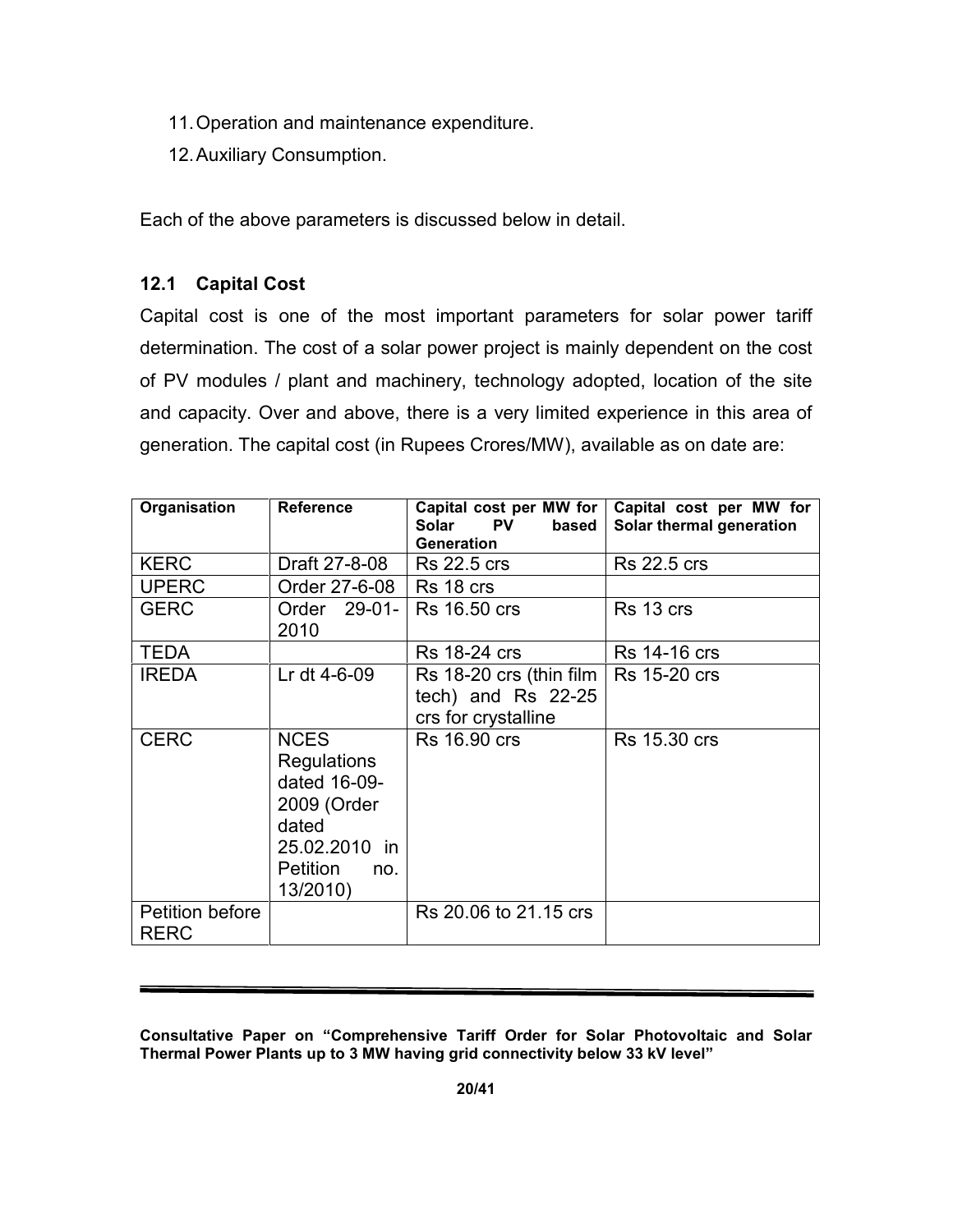With further development in technology and economies of scale, production costs for Solar Energy Projects may decline and be competitive or at least comparable to other renewable energy options. Commission is of the opinion that the capital cost suggested by CERC is reasonable. Therefore, Commission proposes to consider a capital cost of Rs. 16.90 Crores / MW for solar photovoltaic power project and Rs. 15.30 Crores / MW for solar thermal power project as suggested by CERC in their order dated 25-02-2010.

# 12.2 Capacity Utilization Factor (CUF)

CUF is the ratio of actual energy generated by the Solar PV / Thermal project over the year to the equivalent energy output at its rated capacity over the yearly period. CUF for Solar PV project depends on solar radiation and number of clear sunny days. Further, the CUF depends on site specific parameters like insolation, ambient conditions, conversion efficiencies of PV cell, etc. The information on CUF, available as on date are:

| Organisation                | <b>CUF</b><br>for PV<br>based<br><b>Generation</b> | <b>CUF</b><br>thermal<br>for<br>generation |
|-----------------------------|----------------------------------------------------|--------------------------------------------|
| <b>KERC</b>                 | 21%                                                | 21%                                        |
| <b>UPERC</b>                | 18.26%                                             |                                            |
| <b>GERC</b>                 | 20%                                                | 25%                                        |
| <b>TEDA</b>                 | 20-22%                                             | 22-27%                                     |
|                             | 15-20%                                             |                                            |
| <b>IREDA</b>                |                                                    | 25-30%                                     |
| <b>CERC</b>                 | 19%                                                | 23%                                        |
| <b>Petition before RERC</b> | 20.34% - 21.69%                                    |                                            |

The Central Electricity Regulatory Commission has considered average number of clear sunny days of around 300 and daily average global solar radiation to be around 5.8 kWh/Sq.mtr/day.

Consultative Paper on "Comprehensive Tariff Order for Solar Photovoltaic and Solar Thermal Power Plants up to 3 MW having grid connectivity below 33 kV level"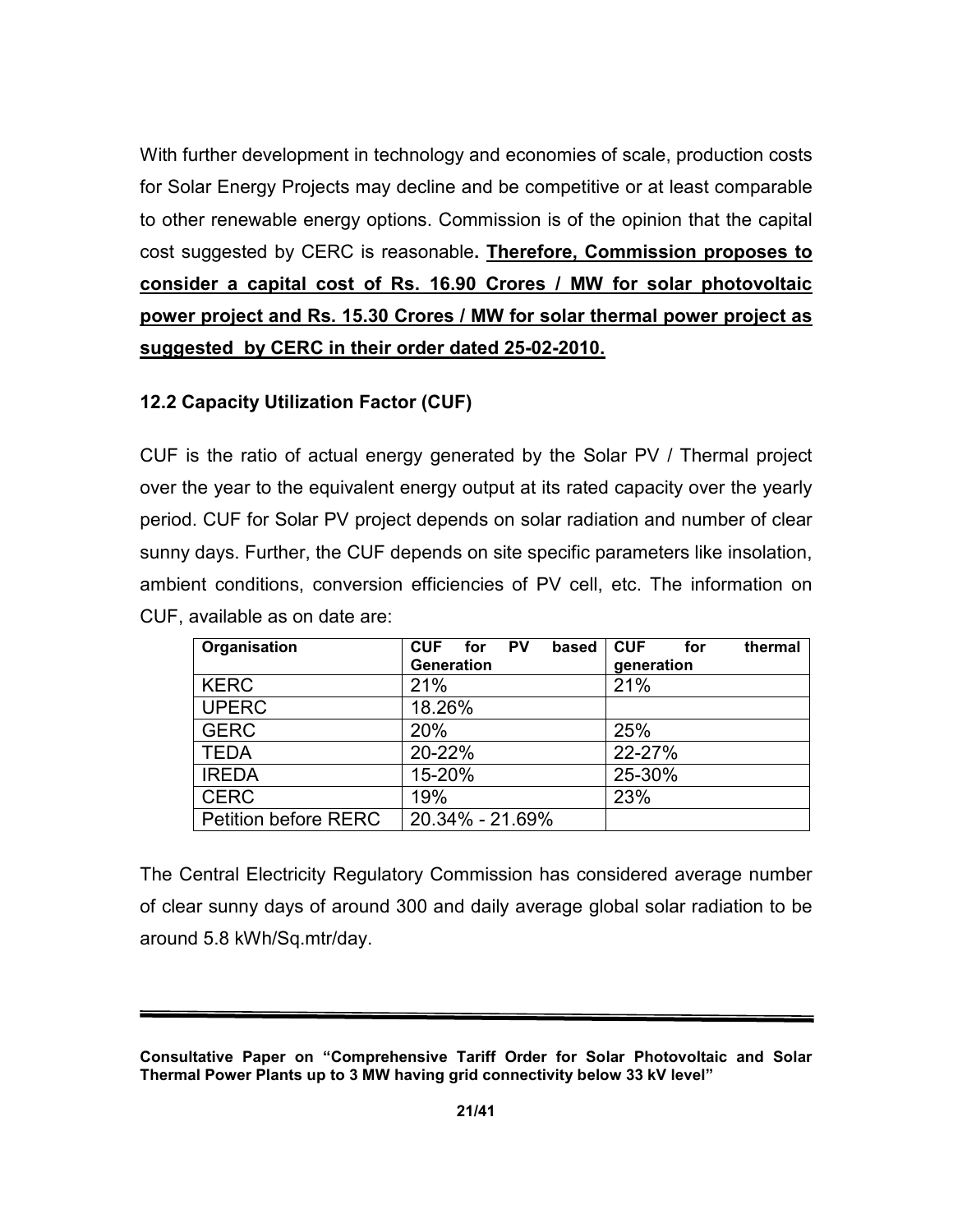During the Round Table Conference, experts opined that CUF varies from 15 to 20% for Solar photovoltaic & 20 to 30% for Solar Thermal. M/s.ACME Ltd, Gurgaon during their presentation to the Commission on 27-04-2009 indicated a CUF of 22% for concentrated solar power tower technology in Tamil Nadu.

As the solar insolation level in Rajasthan is slightly higher than in Tamil Nadu, the Commission proposes to consider a CUF of 19% for solar PV project and 23% for solar thermal project as recommended by CERC in their Terms and Conditions for Tariff determination from Renewable Energy Sources Regulations, 2009

## 12.3 De-Rating Factor

Derating factor has not been foreseen by other State Commissions / CERC and even the promoters who have filed petitions before RERC / GERC. Being a new area without information on past performance parameters, fixation of derating factor for a Solar PV / Thermal Plant can only be a very approximate figure and on the basis of similar equipments. As such, wind energy generators are allowed 1 % as a derating factor after 10 years. Wind generators are not static equipment like the solar equipments. However the allowed rate is minimum. Hence, the Commission proposes to adopt 1% derating factor for every year after 10 years of operation for solar PV / Thermal Power Plants.

### 12.4 Debt - equity ratio

As per the guide lines specified in the tariff policy for financing of future capital cost of projects, a debt: equity ratio of 70:30 should be adopted. This ratio has

Consultative Paper on "Comprehensive Tariff Order for Solar Photovoltaic and Solar Thermal Power Plants up to 3 MW having grid connectivity below 33 kV level"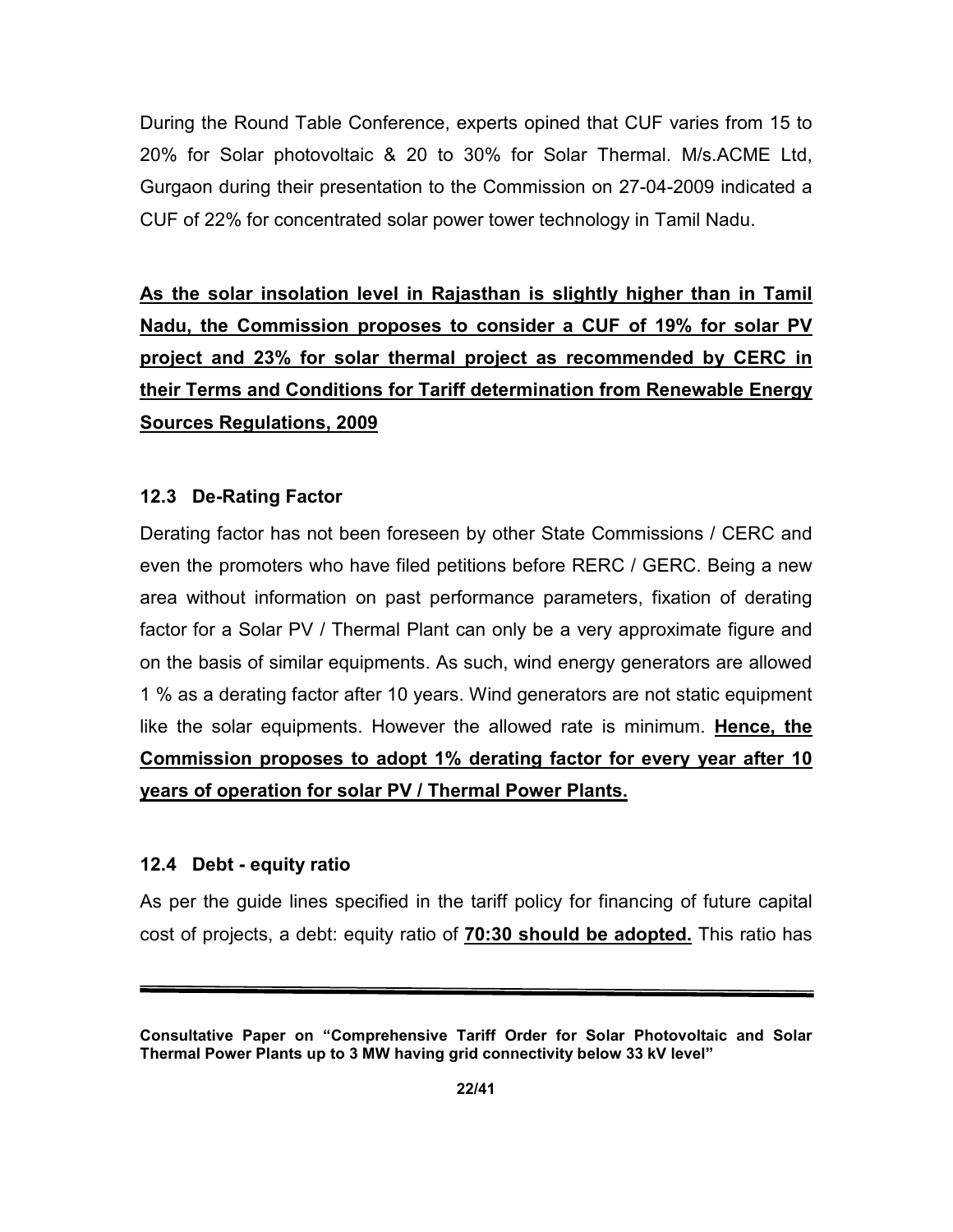been adopted by most other Commissions. It is proposed to retain the same for the proposed tariff order for solar power projects.

# 12.5 Term of the loan

CERC in their regulation has proposed loan tenure of 10 years. IREDA loans are available with the term structure of 10 years with a moratorium of one year. The Commission in its Order Nos.1, 2 and 3 of 2009 for wind, biomass and bagasse based co-generation energy tariff determination, have considered the **terms of** loan as 10 years with one year moratorium period. Therefore, it is proposed to retain the same for the proposed tariff order for solar power projects also.

## 12.6 Interest rate on Loan

The Commission in its Order Nos.1, 2 and 3 of 2009 for wind, biomass and bagasse based co-generation energy tariff determination, adopted an interest rate of 12%. Interest rates adopted by others are tabulated below:

| Organisation                | <b>Interest Rate</b>                                                                                                                 |
|-----------------------------|--------------------------------------------------------------------------------------------------------------------------------------|
| <b>KERC</b>                 | 8%                                                                                                                                   |
| <b>UPERC</b>                | 8%                                                                                                                                   |
| <b>GERC</b>                 | 10.75%                                                                                                                               |
| <b>IREDA</b>                | $11.75 - 12.90\%$                                                                                                                    |
| <b>CERC</b>                 | Long Term Prime Lending Rate (LTPLR)<br>of State Bank of India (SBI) prevalent<br>during the previous year plus 150 basis<br>points. |
| <b>Petition before RERC</b> | $12.50 - 13.25%$                                                                                                                     |

## Considering the above, Commission proposes an interest rate of 12%.

## 12.7 Interest on Working Capital

The Central Electricity Regulatory Commission has included the following components in working capital in their Regulations, 2009:

Consultative Paper on "Comprehensive Tariff Order for Solar Photovoltaic and Solar Thermal Power Plants up to 3 MW having grid connectivity below 33 kV level"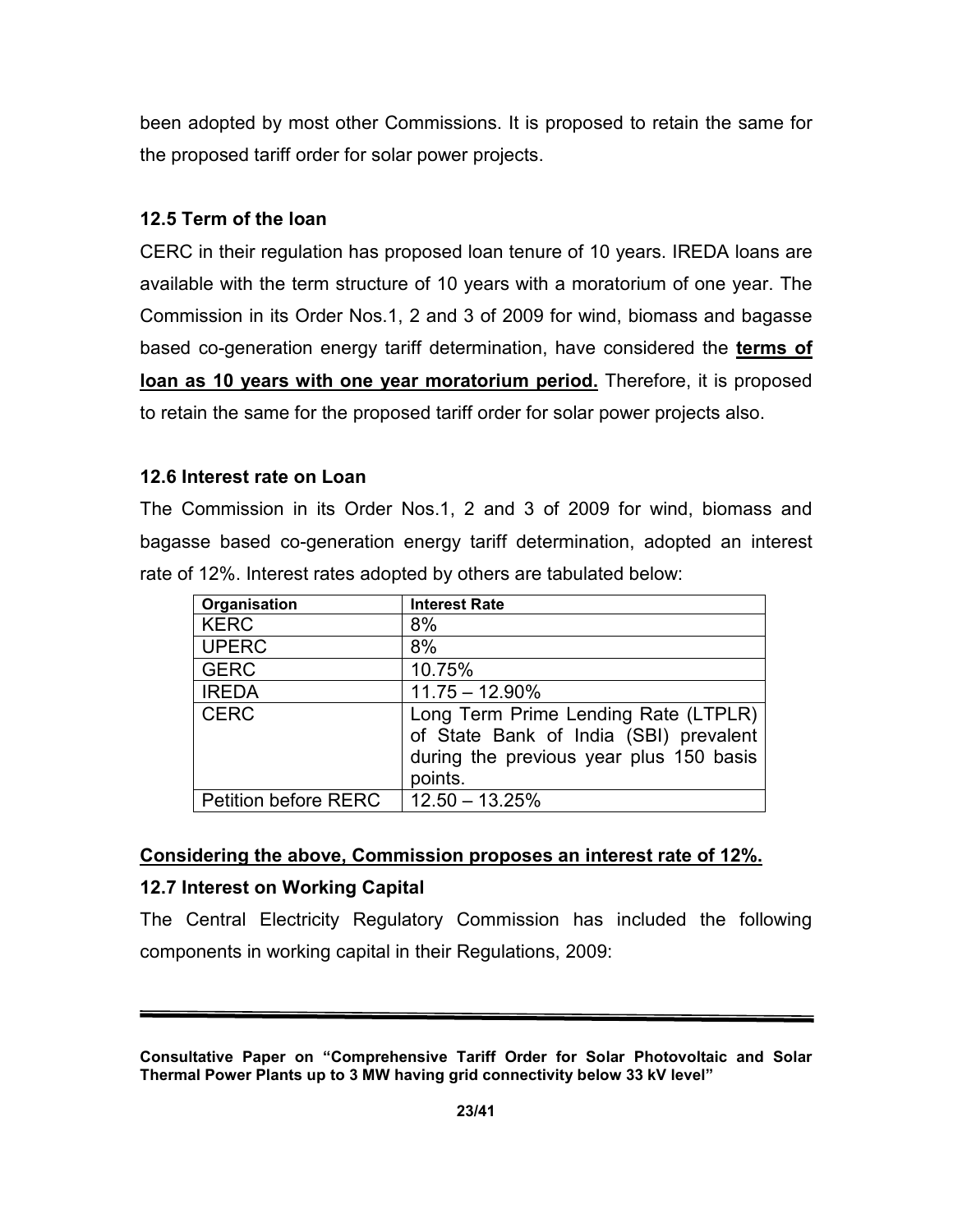(i) Operation and Maintenance expenses for one month;

(ii) Maintenance spares  $@$  15% of the O&M expenses,

(iii) Receivables equivalent to 2 months of energy charges for sale of electricity calculated on the normative CUF;

CERC fixed an interest rate equivalent to average State Bank of India short term PLR during the previous year plus 100 basis points.

The GERC in their order No. 2/2009 have considered the following components for working capital requirement:

- 1. Receivables equivalent to one month's energy charges for sale of electricity calculated on a normative CUF.
- 2. One month's cost on operation and maintenance expenses.

The interest rate on working capital considered by GERC is 11.75% per annum. The interest rates for working capital adopted by the various promoters, who have filed petitions before the RERC for determination of solar power tariff, are given below:

| SI.           | the $\mathsf I$<br>Name<br>of | Interest rate in %.     |
|---------------|-------------------------------|-------------------------|
| No.           | promoter                      |                         |
| 1             | M/s. OPG ENERGY               |                         |
|               | ) Ltd.                        |                         |
| $\mathcal{P}$ | <b>SWISS</b><br><b>PARK</b>   |                         |
|               | VANIJYA (P) Ltd.              |                         |
| 3             | Videocon<br>M/s               | 8%                      |
|               | <b>Industries Ltd</b>         | $O&M-1$ month           |
|               |                               | Receivables - 1½ months |

Consultative Paper on "Comprehensive Tariff Order for Solar Photovoltaic and Solar Thermal Power Plants up to 3 MW having grid connectivity below 33 kV level"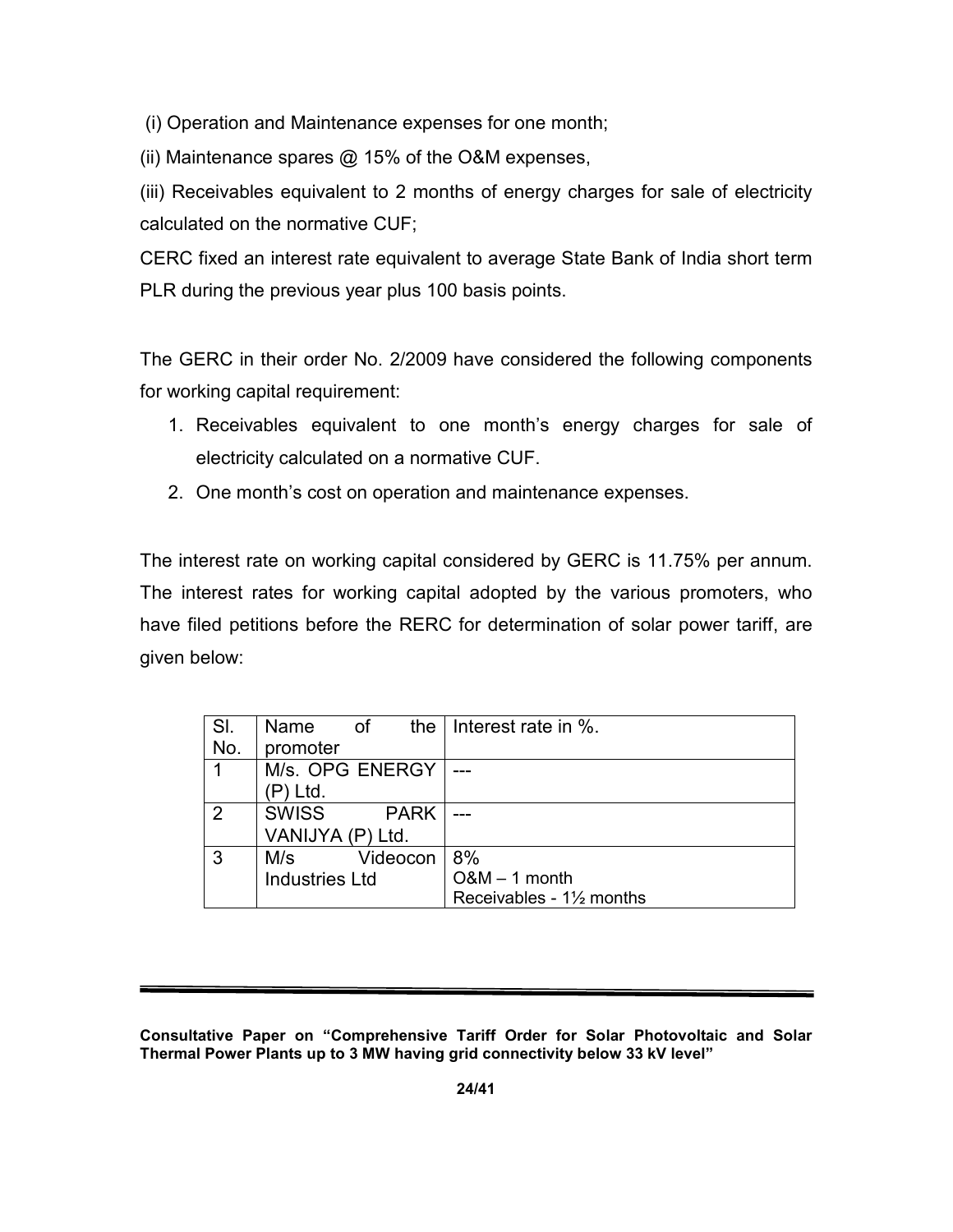In the Commission's latest order Nos. 2 and 3 of 2009, receivables equivalent to one month of energy charges was included in the working capital as the distribution licensee has to make payment to the generator within 30 days of receipt of the bill. Regarding the components of the working capital, it is the general opinion that the spares required for solar PV project is very low (or practically negligible) compared with the solar thermal projects.

Considering the above, Commission proposed to adopt an interest rate of 12% on working capital as considered in order No. 2 and 3 of 2009 by the Commission along with the following working capital component:

| <b>Solar PV</b>                           | <b>Solar Thermal</b>                      |
|-------------------------------------------|-------------------------------------------|
| Maintenance<br>Operation<br>and           | Operation and Maintenance                 |
| expenses for one month;                   | expenses for one month;                   |
| (ii) Maintenance spares $@$ 1% of the     | (ii) Maintenance spares $@$ 15% of the    |
| O&M expenses;                             | O&M expenses;                             |
| (iii) Receivables equivalent to 1 month   | (iii) Receivables equivalent to 1 month   |
| of energy charges for sale of electricity | of energy charges for sale of electricity |
| calculated on the normative CUF.          | calculated on the normative CUF.          |
|                                           |                                           |

### 12.8 Return on equity

The Tariff Regulations of the Commission stipulate 14% post tax RoE for conventional fuel based generating stations. With the objective of promoting renewable energy, Commission in its Order Nos.1, 2 and 3 of 2009 for wind, biomass and bagasse based co-generation energy tariff determination have considered a 19.85% pre-tax return on equity from 01-04-2009, which was arrived on the basis of CERC's rate of 15.5% post-tax in its Terms and

Consultative Paper on "Comprehensive Tariff Order for Solar Photovoltaic and Solar Thermal Power Plants up to 3 MW having grid connectivity below 33 kV level"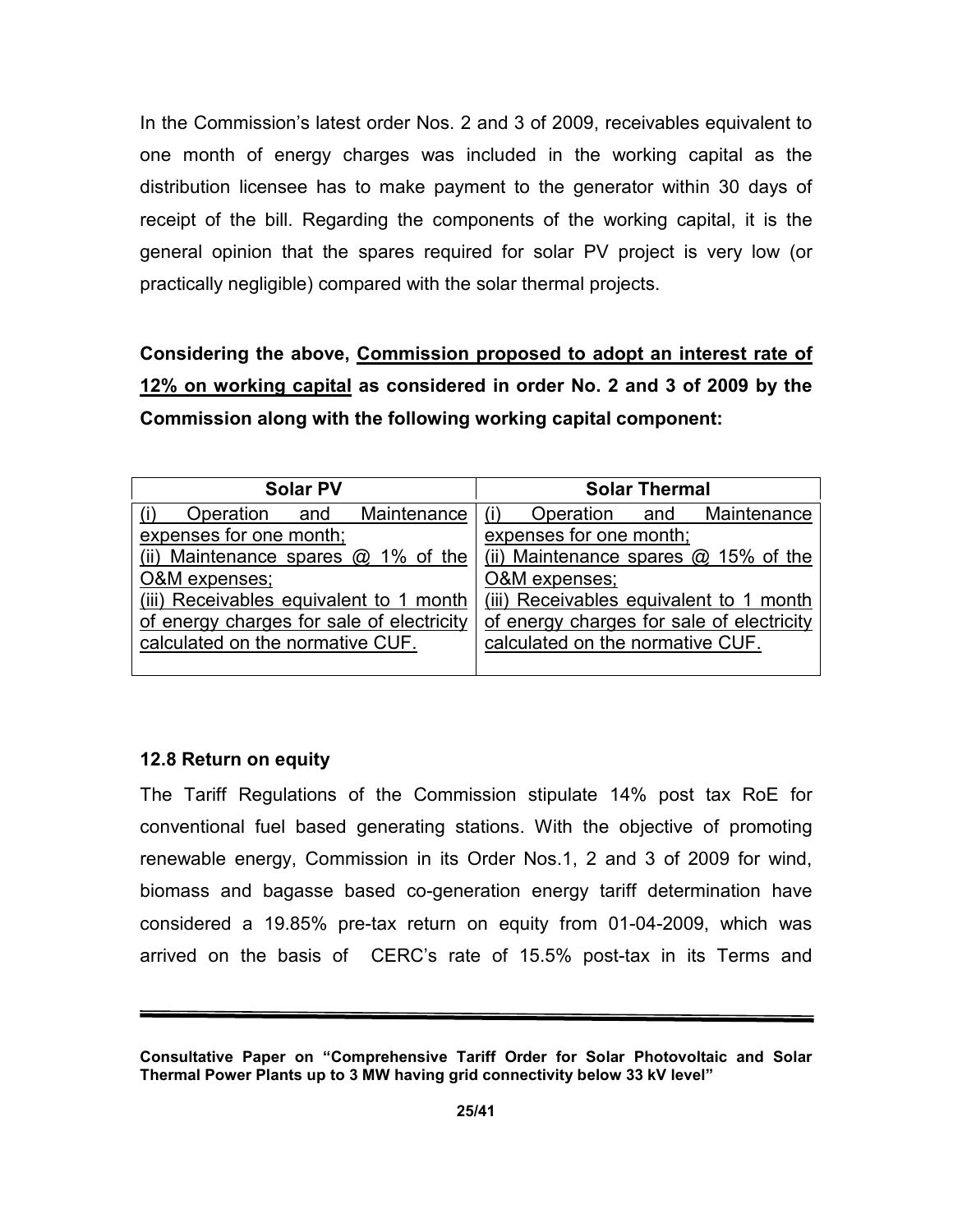Conditions of Tariff, Regulations for 2009. The RoE adopted by others are given below:

| Name of the<br><b>ERC</b> | <b>RoE</b>                                                                                   |
|---------------------------|----------------------------------------------------------------------------------------------|
| Kerala                    | 14% Post Tax                                                                                 |
| <b>UP ERC</b>             | 14% Post Tax                                                                                 |
| <b>GERC</b>               | 14% Post Tax                                                                                 |
| <b>CERC</b>               | 19% Pre-Tax for the first 10 years<br>24% Pre-Tax from the 11 <sup>th</sup> year<br>onwards. |

Commission proposes to adopt the same rate of 19.85% pre-tax RoE for the solar power projects also. If tax exemptions are provided by GoI, the RoE shall be revised accordingly.

# 12.9 Life of plant and machinery

During the Round Table Conference, experts suggested the expected life time as 20-25 years. The table below summarizes the life of the solar plants that has been considered by others.

| Organization                   | <b>Life Span</b>    |
|--------------------------------|---------------------|
| <b>KERC</b>                    | 20 years            |
| <b>UPERC</b>                   | 20 years (solar PV) |
| <b>GERC</b>                    | 25 years            |
| <b>TEDA</b>                    | 20 years            |
| <b>CERC</b>                    | 25 years            |
| Petition before<br><b>RERC</b> | 25 years            |

Based on the above, Commission proposed to consider the plant life of 25 years for the solar power projects.

Consultative Paper on "Comprehensive Tariff Order for Solar Photovoltaic and Solar Thermal Power Plants up to 3 MW having grid connectivity below 33 kV level"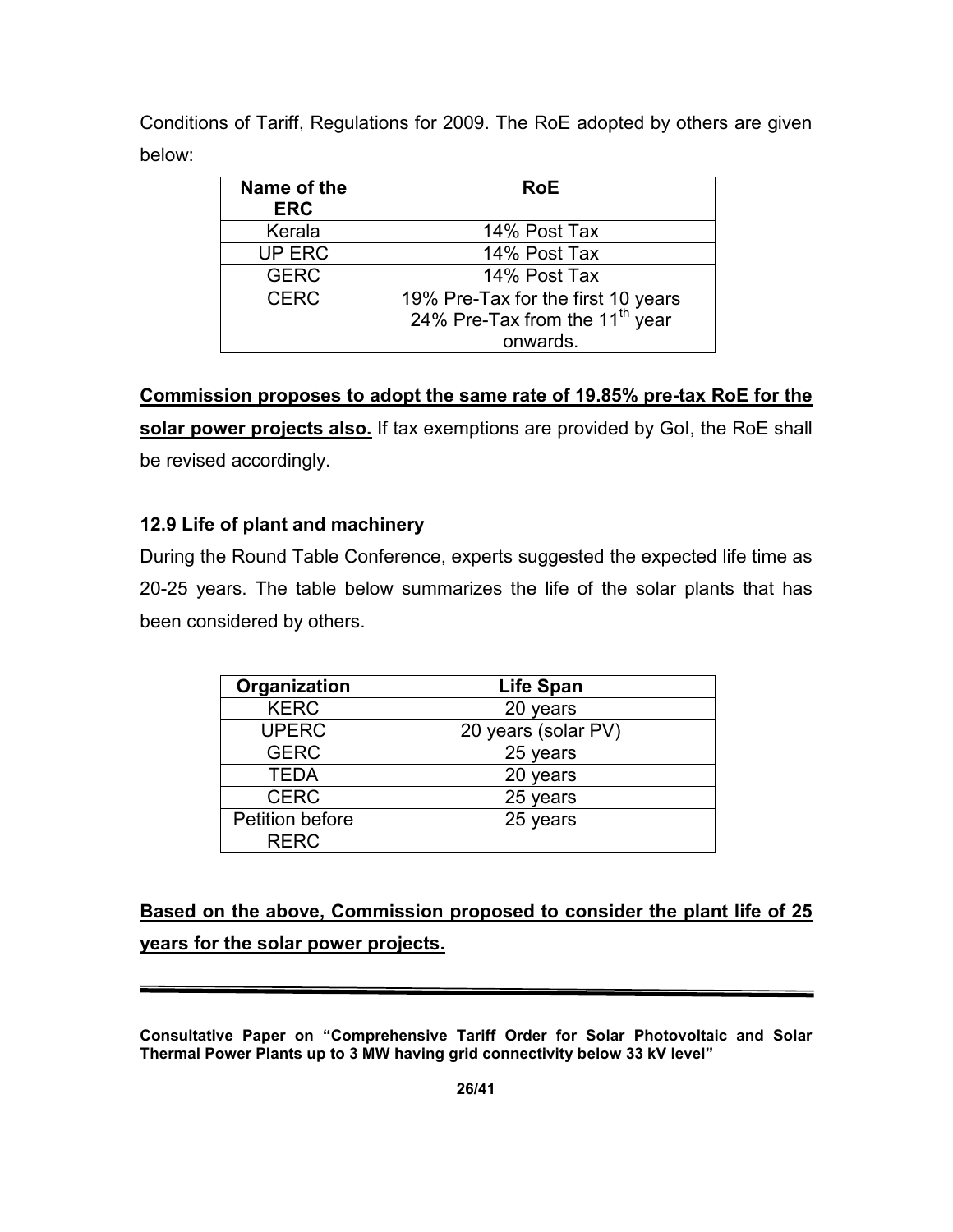# 12.10 Depreciation of plant and machinery

The CERC's regulations recommended 'Differential Depreciation Approach' over loan tenure and period beyond loan tenure over useful life computed on 'Straight Line Method'. The depreciation rates that have been used by others are summarized in the table below:

| Organization                | Depreciation                                            |
|-----------------------------|---------------------------------------------------------|
| <b>KERC</b>                 | 4.5%                                                    |
| <b>UPERC</b>                | 4.5%                                                    |
| <b>GERC</b>                 | 6% of project cost for the initial 10 years and 2% from |
|                             | 11th year to 25th year of the plant                     |
| <b>CERC</b>                 | 7% for the initial 10 years and 1.33% for the remaining |
|                             | vears                                                   |
| <b>Petition before RERC</b> | 5 28%                                                   |

# It is proposed to adopt the rate prescribed in the CERC's regulation, i.e. depreciation rate of 7% for the initial 10 years and 1.33% for the remaining years.

# 12.11 Operation and maintenance expenditure

The O&M expense includes the expenditure on manpower, repairs, spares, consumables, insurance and overheads. The O&M expense assumed by others are tabulated below:

| Name of the ERC | <b>O&amp;M</b> expenses (including insurance)                                                                     |
|-----------------|-------------------------------------------------------------------------------------------------------------------|
| Kerala          | 0.5% of the capital investment                                                                                    |
| UP ERC          | 1.5% of the capital cost with 6% annual escalation.                                                               |
| <b>GERC</b>     | <b>Solar PV:</b> 0.5% of the capital cost (Rs. 8.25 lakhs) for<br>the first year with escalation of 5% per annum. |

Consultative Paper on "Comprehensive Tariff Order for Solar Photovoltaic and Solar Thermal Power Plants up to 3 MW having grid connectivity below 33 kV level"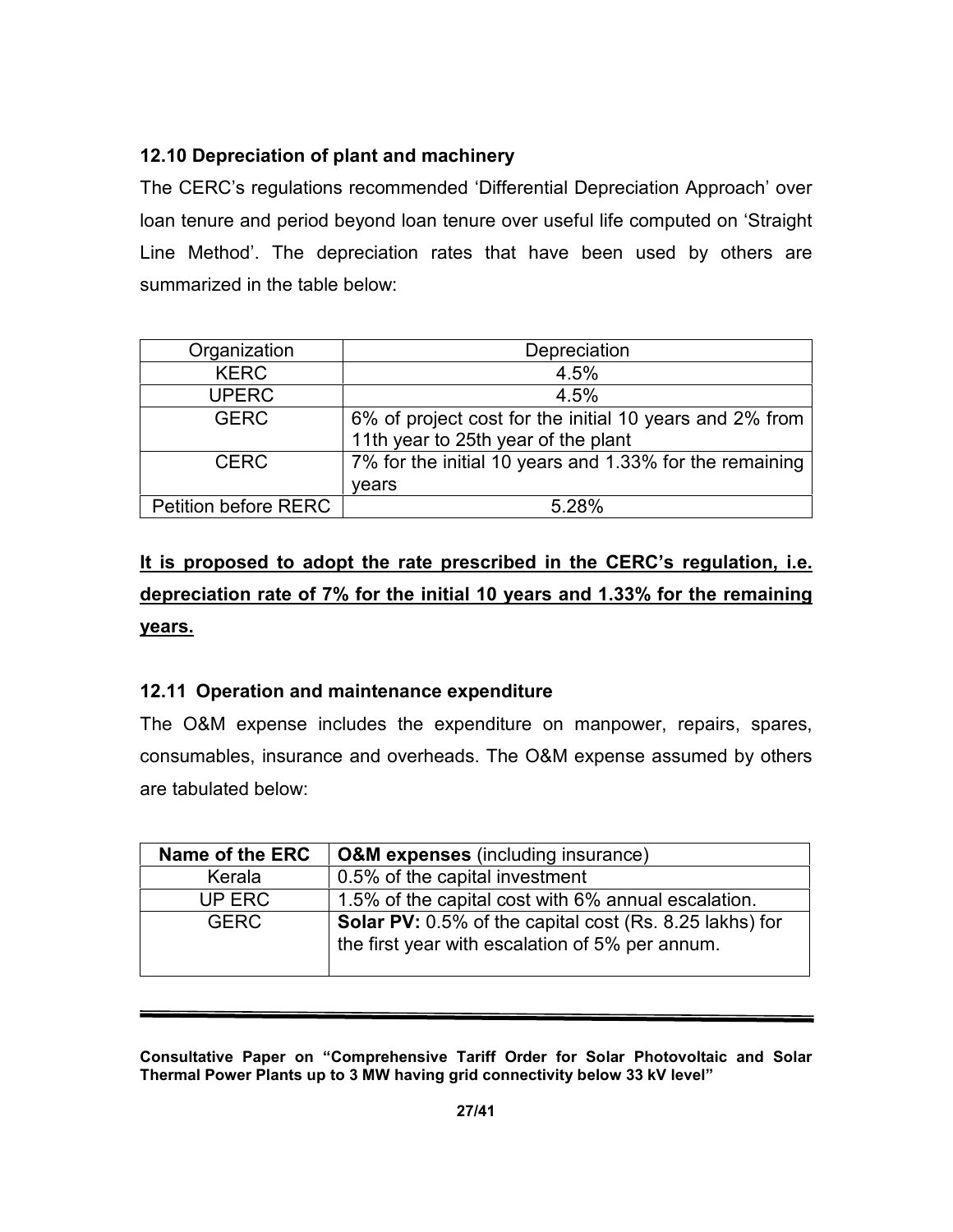|                 | <b>Solar Thermal:</b> 11% of the capital cost (Rs. 13 lakhs)<br>for the first year with escalation of 5% per annum.                                                       |
|-----------------|---------------------------------------------------------------------------------------------------------------------------------------------------------------------------|
| <b>CERC</b>     | <b>Solar PV:</b> Rs.9.00 Lakhs per MW for the 1 <sup>st</sup> year (2009-<br>10) and shall be escalated at the rate of 5.72% per<br>annum for the remaining periods.      |
|                 | <b>Solar Thermal:</b> Rs.13.00 Lakhs per MW for the 1 <sup>st</sup> year<br>(2009-10) and shall be escalated at the rate of 5.72%<br>per annum for the remaining periods. |
| Petition before | 1.25% - 1.5% of the capital cost with 5.72% escalation                                                                                                                    |
| <b>RFRC</b>     | per annum.                                                                                                                                                                |

Considering the above, it is proposed to adopt the rate prescribed in the CERC's regulation with escalation rate for the year 2009-10. i.e. O&M expenses for solar PV projects for the first year of the Control period (2010-11) shall be Rs.9.515 Lakhs per MW and shall be escalated at the rate of 5.72% per annum for the remaining periods. The O&M expenses for solar thermal power projects for the first year of the Control period (2010-11) shall be Rs.13.74 Lakhs per MW and shall be escalated at the rate of 5.72% per annum for the remaining periods. No separate Renovation & Modernization works are contemplated during the entire life of the project.

## 12.12 Auxiliary Consumption

The CERC and GERC have adopted the auxiliary consumption of 10% for solar thermal power projects. The, Commission proposes to adopt the same in this order for solar thermal projects.

Similarly, the auxiliary consumption for solar PV power plant is also to be considered to meet the auxiliary power requirement for equipments/devices for cooling of the power conditioning units, lighting of office ,station yard, water

Consultative Paper on "Comprehensive Tariff Order for Solar Photovoltaic and Solar Thermal Power Plants up to 3 MW having grid connectivity below 33 kV level"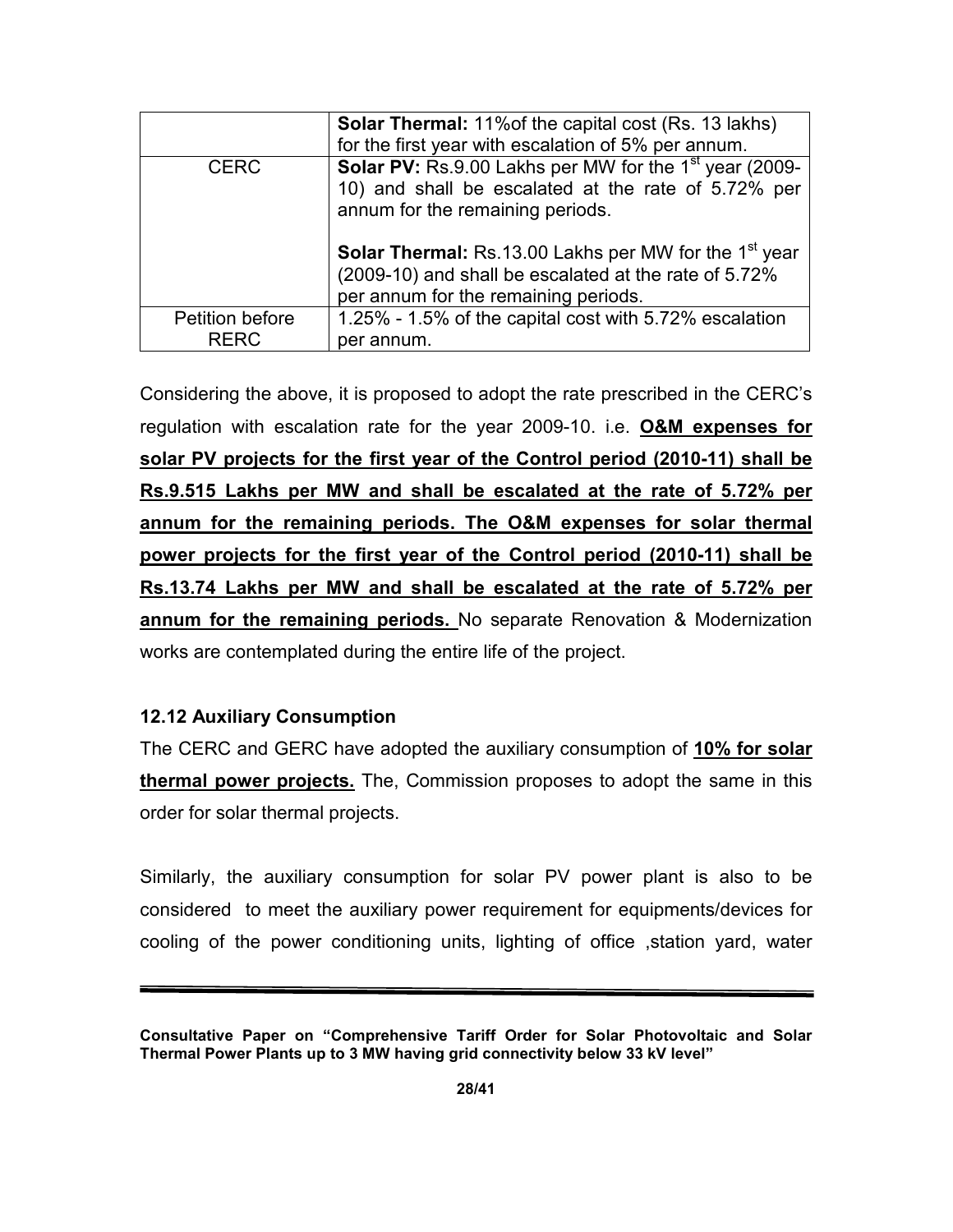sprinklers, monitoring and control units & power conditioning units, station standby battery chargers, invertors, communication services etc. The auxiliary consumption requirement for solar PV power station is lower than the solar thermal power plant. Therefore, Commission believes that 2% of auxiliary consumption is sufficient for solar PV power plants.

## 13.0 Tariff rate

Many of the SERCs have not announced new tariff based on the National Solar Mission except Gujarat. The tariff rate adopted by the other ERC's for the solar photovoltaic and solar thermal by considering MNREs guidelines dated 29-01-08 on generation based incentives of Rs.12.00 & Rs.10.00 for the SPV & ST respectively commissioned before 31-12-2009 and Rs.11.40 & Rs.9.50 for the SPV & ST respectively commissioned after 31-12-2009 are given below:

| Name of    | Date of  | <b>Solar Photovoltaic Power</b> | <b>Solar Thermal Power Plants</b> |
|------------|----------|---------------------------------|-----------------------------------|
| the ERC'S  | order    | <b>Plants</b>                   |                                   |
| Rajasthan  | 02.04.08 | 1) Rs.15.78/kWh                 | 1) Rs.13.78/kWh                   |
| <b>ERC</b> |          | (commissioned upto              | (commissioned upto                |
|            |          | 31.12.09).                      | $31.12.09$ ).                     |
|            |          | 2) Rs.15.18/kWh (commissioned   | 2) Rs.13.18/kWh                   |
|            |          | after 31.12.09 but by           | (commissioned after               |
|            |          | $31.03.10$ ).                   | 31.12.09 but by 31.03.10).        |
|            |          | Tariff shall be for a period of | * Tariff shall be for a period of |
|            |          | 10 years.                       | 10 years.                         |
|            |          | 3) Rs.15.60/kWh (Projects not   | 3) Rs.15.60/kWh (Projects not     |
|            |          | covered under Gol scheme)       | covered under Gol scheme)         |
| Haryana    | 25.04.08 | Rs.15.96/kWh(commissioned<br>1) |                                   |
| <b>ERC</b> |          | upto 31.12.09, fixed for 5      |                                   |
|            |          | years)                          |                                   |
|            |          | 2) Rs.15.16/kWh (commissioned   |                                   |
|            |          | after 31.12.09, but by          |                                   |
|            |          | 31.03.2010 fixed for 5 years)   |                                   |
|            |          | *Tariff is without considering  |                                   |
|            |          | subsidy/ incentive.             |                                   |
| Uttar      | 27.06.08 | Rs.15.00/kWh<br>(for 20 years,  | Rs.13.00/kWh<br>(for              |
| Pradesh    |          | commissioned before 31.12.      | 20 years, commissioned            |

#### Consultative Paper on "Comprehensive Tariff Order for Solar Photovoltaic and Solar Thermal Power Plants up to 3 MW having grid connectivity below 33 kV level"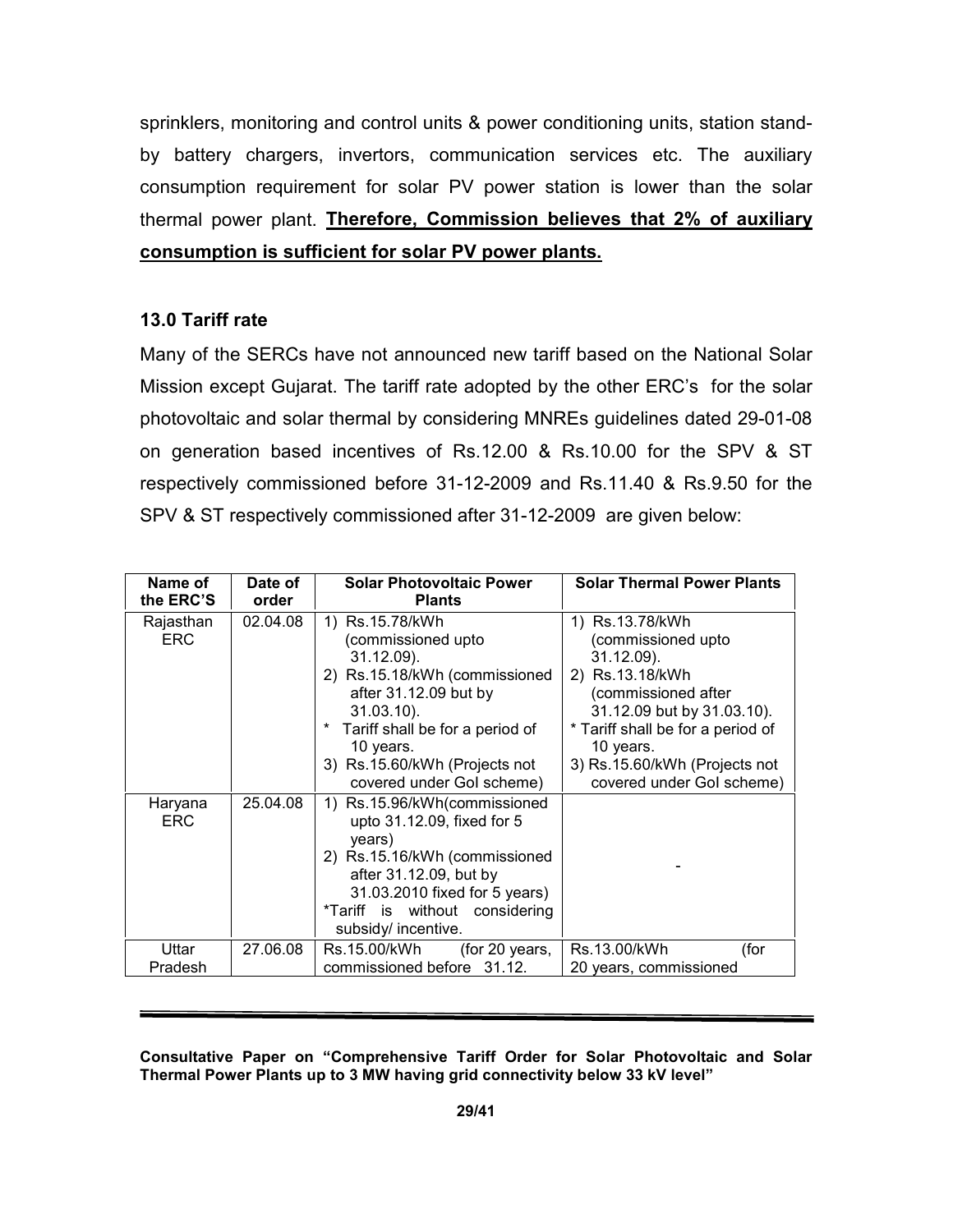| <b>ERC</b>                        |                | 2011).                                                                                                                                                                                                                                                                | before 31.12. 2011).                                                                                                                                                               |  |
|-----------------------------------|----------------|-----------------------------------------------------------------------------------------------------------------------------------------------------------------------------------------------------------------------------------------------------------------------|------------------------------------------------------------------------------------------------------------------------------------------------------------------------------------|--|
| <b>Chhattis</b><br>garh ERC       | 08.09.08       | Rs.15.84/unit (commissioned<br>upto 31.12.2010, levelised upto<br>31.08.2018).                                                                                                                                                                                        | Rs.13.26/unit (commissioned<br>upto 31.12.2010, levelised<br>upto 31.08.2018).                                                                                                     |  |
| Andhra<br>Pradesh<br><b>ERC</b>   | 29.09.08       |                                                                                                                                                                                                                                                                       | Rs.7/kWh escalated by WPI on<br>annual basis for next 10 years                                                                                                                     |  |
| Andhra<br>Pradesh<br><b>ERC</b>   | 29.12.08       | Rs.3.70/kWh escalated by WPI<br>on annual basis for next 10<br>vears.                                                                                                                                                                                                 |                                                                                                                                                                                    |  |
| Karnataka<br><b>ERC</b>           | 26.11.08       | Rs.15.40/unit (commissioned<br>Rs.13.40/unit (commissioned<br>before 31.12.2009) and<br>before 31.12.2009) and<br>Rs.14.80/unit (commissioned<br>Rs.12.90/unit (commissioned<br>after 31.12 .2009) valid for 10<br>after 31.12 .2009) valid for 10<br>vears<br>vears. |                                                                                                                                                                                    |  |
| <b>Gujarat ERC</b>                | $29 - 01 - 10$ | Rs.15/kWh for the initial 12 years<br>and Rs.5/kWh for the remaining<br>periods.                                                                                                                                                                                      | Rs.11/kWh for the initial 12<br>years and Rs.4/kWh for the<br>remaining periods.                                                                                                   |  |
| Himachal<br>Pradesh<br><b>ERC</b> | 13.02.09       | Rs.14.87/kWh (commissioned<br>before 31.12.2009) and<br>Rs.14.27/unit (commissioned<br>after 31.12 .2009) valid upto 11 <sup>th</sup><br>plan period with annual<br>escalation @ 5%.                                                                                  | Rs.12.87/kWh commissioned<br>before 31.12.2009) and<br>Rs.12.37/unit (commissioned<br>after 31.12 .2009) valid upto<br>11 <sup>th</sup> plan period with annual<br>escalation @ 5% |  |
| <b>CERC</b>                       | 03-12-09       | Levellised<br>Tariff<br>Net<br>upon<br>accelerated<br>for<br>adjusting<br>Depreciation benefit (if availed)<br>is Rs.17.14/kWh                                                                                                                                        | Net Levellised<br>Tariff<br>upon<br>for<br>accelerated<br>adjusting<br>Depreciation benefit (if availed)<br>is Rs.12.54/kWh                                                        |  |
| <b>CERC</b><br>(Draft order)      | $26 - 02 - 10$ | <b>Tariff</b><br>Net Levellised<br>upon<br>accelerated<br>for<br>adjusting<br>Depreciation benefit (if availed)<br>is Rs.14.95/kWh                                                                                                                                    | Net Levellised<br>Tariff<br>upon<br>accelerated<br>adjusting<br>for<br>Depreciation benefit (if availed)<br>is Rs.12.85/kWh                                                        |  |
| Petition<br>before<br><b>RERC</b> |                | Rs.18.13/kWh to Rs.20.02/kWh.                                                                                                                                                                                                                                         |                                                                                                                                                                                    |  |

The Chairman & Managing Director/TEDA has suggested a tariff for solar power @ Rs.15/unit which includes MNREs incentives.

The financial and operating parameters proposed in this paper and the levellised tariff for 25 years duly deducting the levellised accelerated depreciation benefit for SPV and ST projects are tabulated below:

Consultative Paper on "Comprehensive Tariff Order for Solar Photovoltaic and Solar Thermal Power Plants up to 3 MW having grid connectivity below 33 kV level"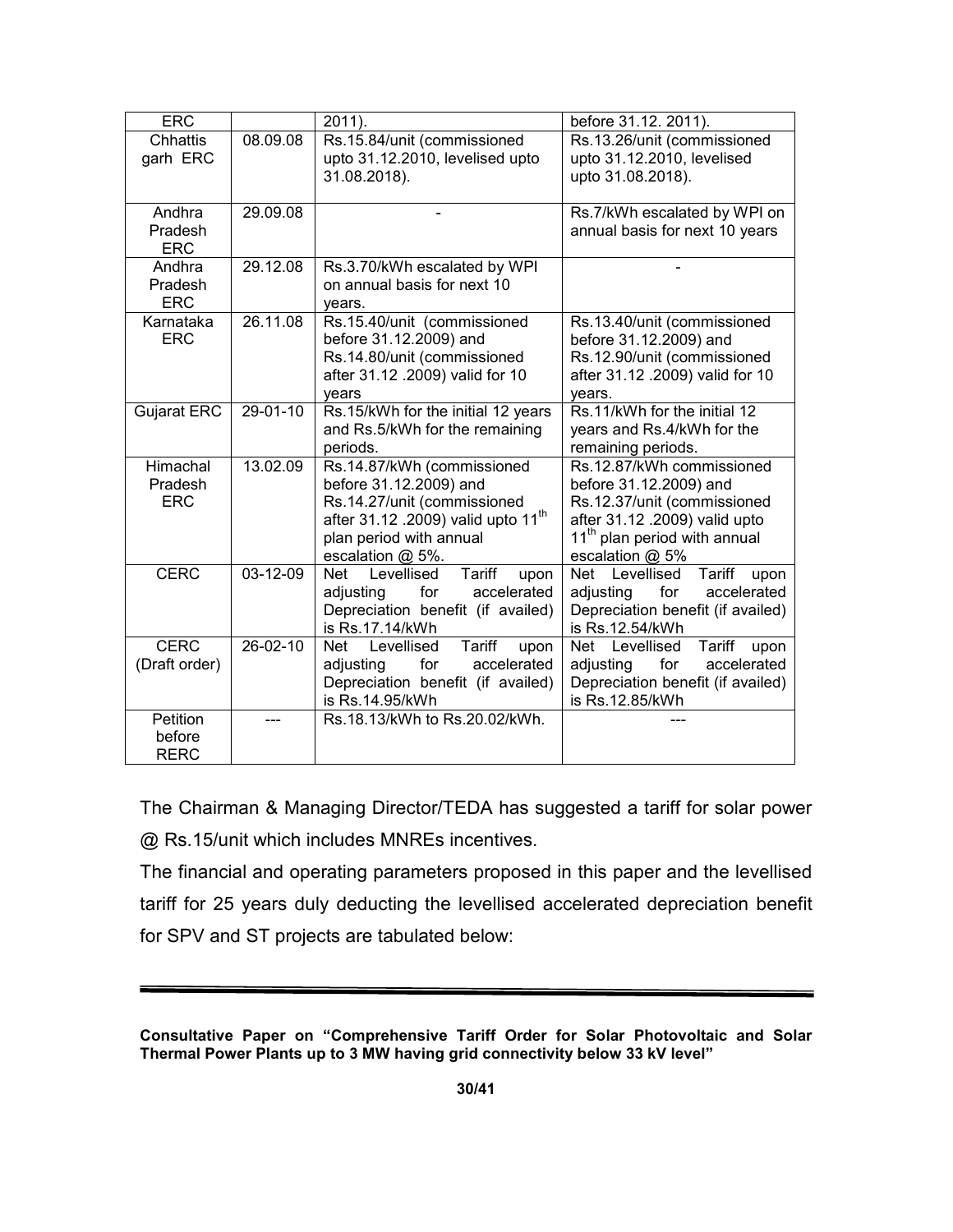| <b>Description of</b><br>financial and<br>operating parameters                         | Values proposed in<br>the<br>paper for the financial and<br>operating parameters for the<br>Solar PV Projects to be<br>Commissioned<br>the<br>in<br>forthcoming control period                                             | Values proposed in the<br>paper for the financial and<br>operating parameters for the<br>Solar thermal Projects to<br>be Commissioned in the<br>forthcoming control period                                                   |  |
|----------------------------------------------------------------------------------------|----------------------------------------------------------------------------------------------------------------------------------------------------------------------------------------------------------------------------|------------------------------------------------------------------------------------------------------------------------------------------------------------------------------------------------------------------------------|--|
| <b>Capacity Utilization</b><br>Factor                                                  | 19%                                                                                                                                                                                                                        | 23%                                                                                                                                                                                                                          |  |
| Life of the plant                                                                      | 25 years                                                                                                                                                                                                                   | 25 years                                                                                                                                                                                                                     |  |
| <b>Derating Factor</b>                                                                 | 1% for every year after 10<br>years of operation                                                                                                                                                                           | 1% for every year after 10<br>years of operation                                                                                                                                                                             |  |
| Project Capital cost /<br><b>MW</b>                                                    | 16.90 Crores                                                                                                                                                                                                               | 15.30 Crores                                                                                                                                                                                                                 |  |
| Debt: Equity ratio                                                                     | 70:30                                                                                                                                                                                                                      | 70:30                                                                                                                                                                                                                        |  |
| Interest on Loan                                                                       | 12%                                                                                                                                                                                                                        | 12%                                                                                                                                                                                                                          |  |
| Return on Equity                                                                       | 19.85%                                                                                                                                                                                                                     | 19.85%                                                                                                                                                                                                                       |  |
| Loan Repayment<br>period                                                               | 10 years with one year<br>moratorium                                                                                                                                                                                       | 10 years with one year<br>moratorium                                                                                                                                                                                         |  |
| Rs.9.515 Lakhs per MW<br>with 5.72% escalation per<br><b>O&amp;M Charges</b><br>annum. |                                                                                                                                                                                                                            | Rs.13.74 Lakhs per MW<br>with 5.72% escalation per<br>annum.                                                                                                                                                                 |  |
| Depreciation                                                                           | 7% for the initial 10 years<br>and 1.33% for the<br>remaining years                                                                                                                                                        | 7% for the initial 10 years<br>and 1.33% for the<br>remaining years                                                                                                                                                          |  |
| <b>Residual Value</b>                                                                  | 10%                                                                                                                                                                                                                        | 10%                                                                                                                                                                                                                          |  |
| <b>Auxiliary Consumption</b>                                                           | 2%                                                                                                                                                                                                                         | 10%                                                                                                                                                                                                                          |  |
| Interest on working<br>capital                                                         | (i)Operation<br>and<br>Maintenance<br>expenses<br>for one month;<br>(ii) Maintenance spares<br>1%<br>of<br>the<br>O&M<br>expenses,<br>(iii)Receivables<br>equivalent to 1 month of<br>energy charges<br>with 12% interest. | (i)Operation<br>and<br>Maintenance<br>expenses<br>for one month;<br>(ii)Maintenance spares @<br>15%<br>of<br>the<br>O&M<br>expenses,<br>(iii)Receivables<br>equivalent to 1 month of<br>energy charges<br>with 12% interest. |  |
| Cost plus single part<br>levellised average<br>tariff for 25 years                     | Rs. 17.10 / kWh.<br>(Annexure-3)                                                                                                                                                                                           | Rs. 14.38 / kWh.<br>(Annexure-4)                                                                                                                                                                                             |  |

Consultative Paper on "Comprehensive Tariff Order for Solar Photovoltaic and Solar Thermal Power Plants up to 3 MW having grid connectivity below 33 kV level"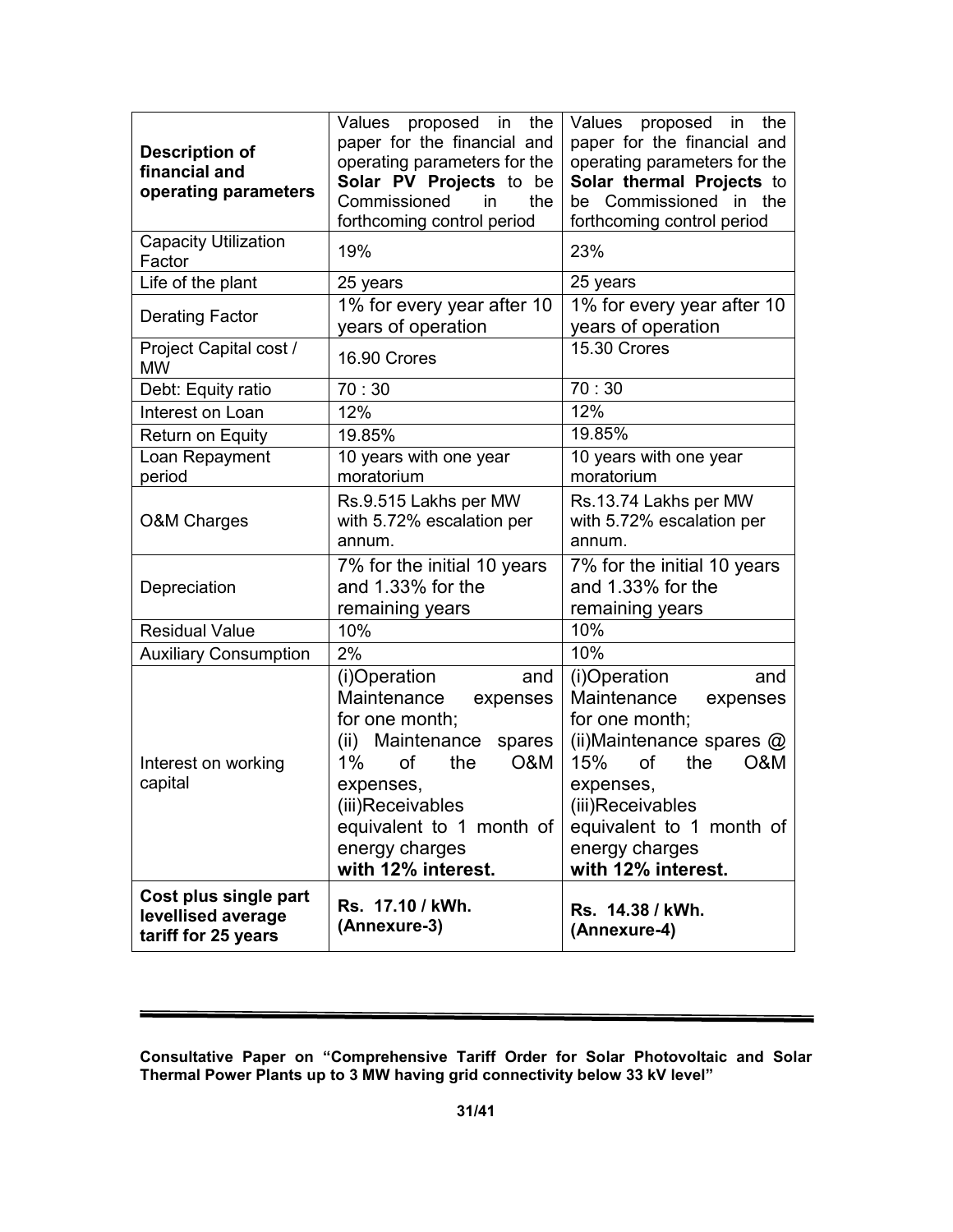Projects availing the benefit of Section 80 IA of the Income Tax Act, 1961, the Minimum Alternate Tax (MAT) @ 16.995% (15% MAT+10% surcharge+3% education cess) for the first ten years and thereafter the normal tax rate @ 33.99% (30% IT rate+ 10% surcharge +3% Education cess) has been considered. For the purpose of determining net depreciation benefits, depreciation @ 5.28% as per straight line method (Book depreciation as per Companies Act, 1956) has been compared with depreciation as per Income Tax rate i.e. 80% of the written down value method and depreciation for the first year has been calculated at the rate of 50% of 80% i.e. 40%, as project is capitalized during the second half of the financial year as per proviso (ii) to Regulation 22 of Central Electricity Regulatory Commission (Terms and Conditions for Tariff determination from Renewable Energy Sources) Regulations, 2009.

Tax benefit has been worked out as per the MAT rate for the first 10 years and normal tax rate for the remaining years on the net depreciation benefit. Per unit levellised accelerated depreciation benefit has been computed considering the weighted average cost of capital as discount factor. The rates worked out by the Commission are as follows:

|               | Levellised total<br>tariff in Rs./kWh | Benefit of<br>Accelerated      | Net Levellised<br>Tariff upon |
|---------------|---------------------------------------|--------------------------------|-------------------------------|
|               |                                       | depreciation,<br>if availed in | adjusting for<br>accelerated  |
|               |                                       | Rs./kWh                        | Depreciation                  |
|               |                                       |                                | benefit, (if availed)         |
|               |                                       |                                | in Rs./kWh                    |
| Solar PV      | 18.19                                 | 1.09                           | 17.10                         |
| Solar Thermal | 15.27                                 | 0.89                           | 14.38                         |

Consultative Paper on "Comprehensive Tariff Order for Solar Photovoltaic and Solar Thermal Power Plants up to 3 MW having grid connectivity below 33 kV level"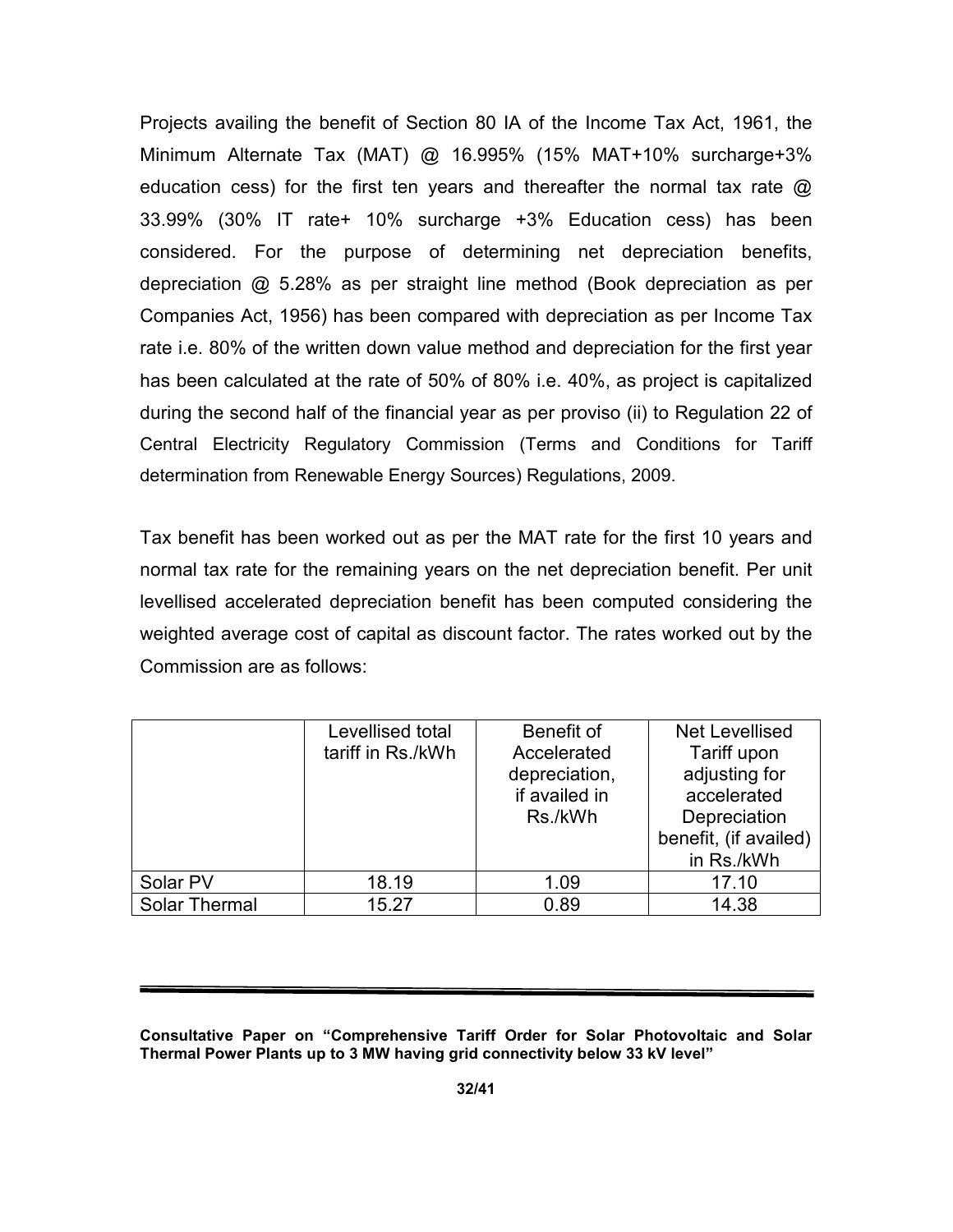When a solar plant is covered under this GoI incentive scheme, GBI shall be paid by IREDA to the Distribution Licensee. The GoI has restricted the promotional capacity of Rooftop PV and other small Solar Power Plants to maximum of 20 MW aggregate in a State under GBI scheme. It is not sure that the above capacity of solar power under GBI scheme shall come to Tamil Nadu. At the same time, the distribution utility has obligation to meet out the solar RPO prescribed by the Commission. Therefore, to meet out the Solar RPO prescribed by the Commission, the distribution utility in the State may purchase solar power, which do not come under GBI scheme. In such a situation, there can be higher capacity additions of solar power plants in the State without any support of such an incentive scheme. Therefore, the promoters should not be discouraged for want of such a scheme. Under such conditions, the tariff should not be less than the rate worked out by the Commission. Therefore, payout tariff for solar power shall be as in table given below:

| Plants covered under<br><b>GOI</b> scheme       | Payout tariff for Solar<br>PV for 1 <sup>st</sup> year (Rs. /<br>kWh) |       | Payout tariff for<br>Solar Thermal for 1 <sup>st</sup><br>year (Rs. / kWh) |      |
|-------------------------------------------------|-----------------------------------------------------------------------|-------|----------------------------------------------------------------------------|------|
|                                                 | Licensee                                                              | GOI   | Licensee                                                                   | GOI  |
| Plants covered under<br>MNRE GBI scheme.        | 5.46                                                                  | 11.64 | 7.34                                                                       | 7.04 |
| Plants not covered<br>under MNRE GBI<br>scheme. | 17.10                                                                 |       | 14.38                                                                      |      |

In case additional capacity becomes available under the GBI scheme, the benefit of the same shall be passed on to the licensee.

Consultative Paper on "Comprehensive Tariff Order for Solar Photovoltaic and Solar Thermal Power Plants up to 3 MW having grid connectivity below 33 kV level"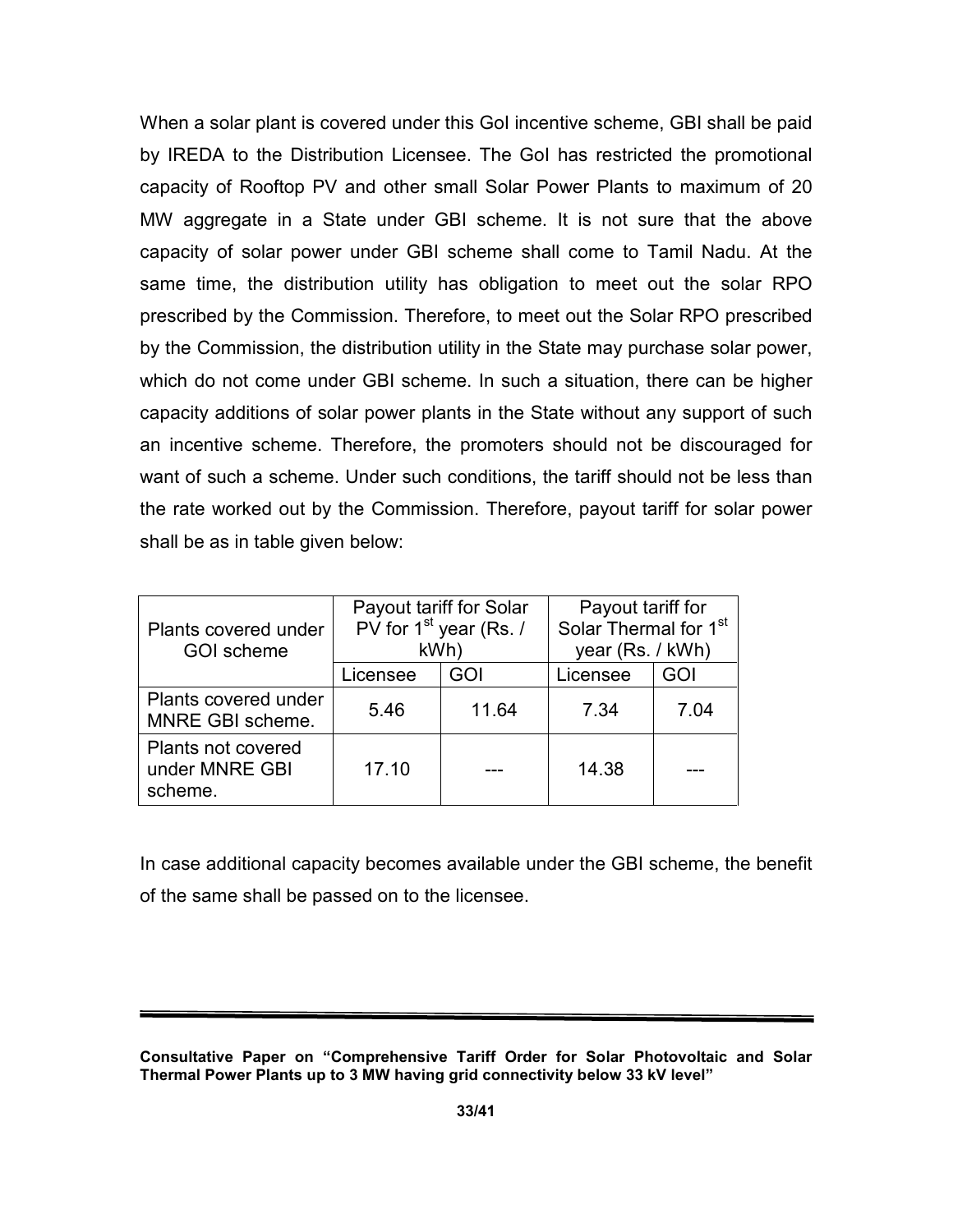# 14.0 Related Issues

The following are the issues related to solar power generation:

- 1. CDM benefits
- 2. Reactive power charges
- 3. Grid availability charges
- 4. Harmonics
- 5. Billing and payments
- 6. Payment security to the SEGs
- 7 Metering and communication arrangements
- 8. Evacuation arrangement
- 9. Energy purchase agreement
- 10. Renewable energy purchase obligation
- 11. Tariff Review Period / Control Period
- 12. Renewable Energy Certificate
- 13. Other issues

# 14.1 CDM Benefits

The Forum of Regulators has recommended that CDM benefits should be shared on gross basis starting from 100% to developers in the first year and thereafter reducing by 10% every year till the sharing becomes equal (50:50) between the developer and the consumer in the sixth year. Thereafter, the sharing of CDM benefits will remain equal till such time the benefits accrue. The Commission adopted this formula in its order No. 1 of 2009 on comprehensive tariff order on wind energy. Commission proposes the same formula for solar power projects. STU / Distribution Licensee shall account for the CDM receipts in the next ARR filing.

Consultative Paper on "Comprehensive Tariff Order for Solar Photovoltaic and Solar Thermal Power Plants up to 3 MW having grid connectivity below 33 kV level"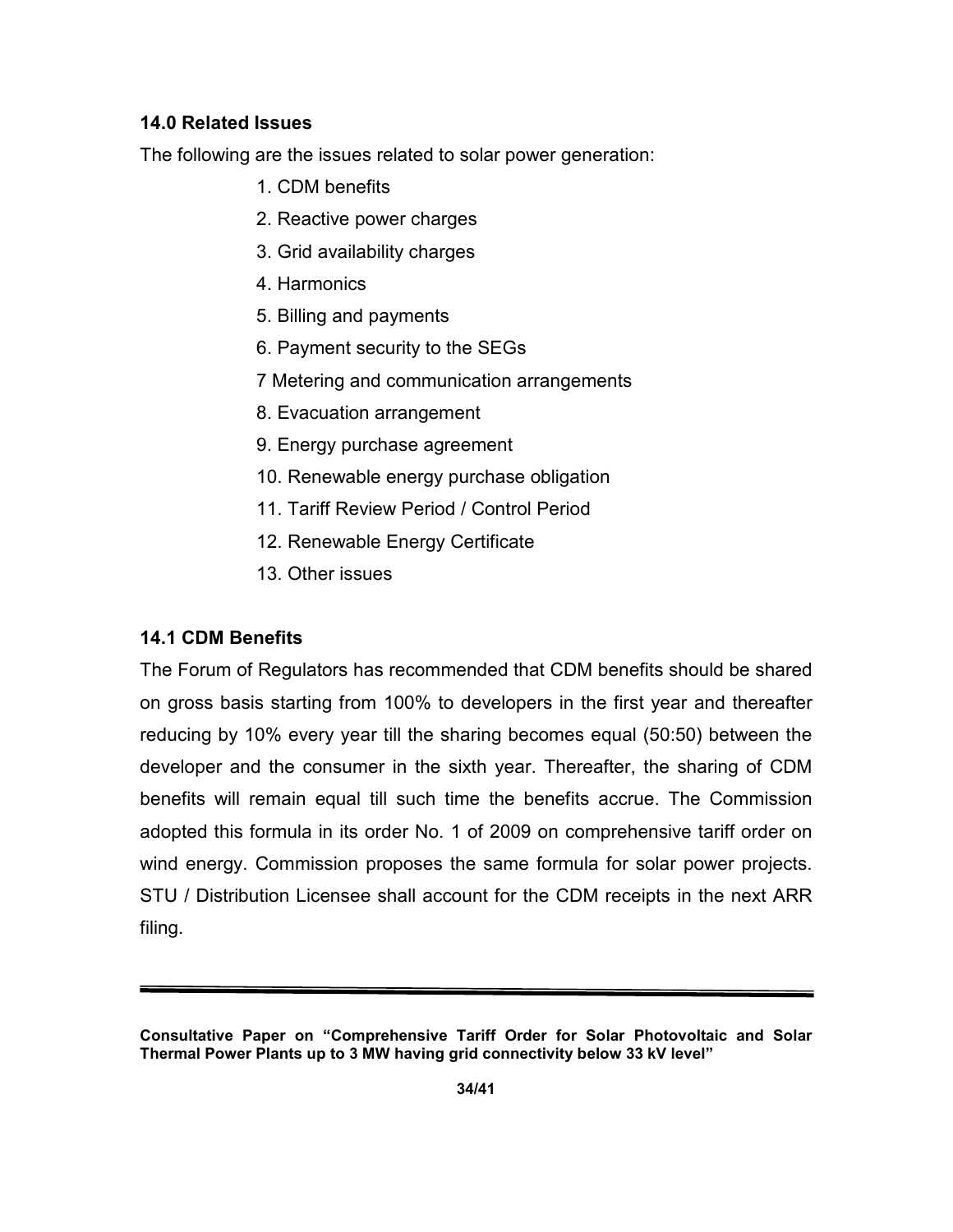## 14.2 Reactive Power Charges

Commission in its tariff order No. 2 and 3 of 2009 on biomass and bagasse based Co-generation has fixed the reactive energy charges as prescribed in Indian Electricity Grid Code. Commission has proposed to adopt the same charges for solar power generation also.

# 14.3 Grid Availability Charges

Commission fixed grid availability charges such as startup power, standby power, energy charges and demand charges as per order No. 2 dated 15-05-2006 to biomass and bagasse based Co-Gen power plants issued recently vide order No. 2 and 3 of 2009. The Commission proposes to retain the same charges for solar power projects also.

# 14.4 Harmonics

The SEGs (solar PV projects) shall take necessary steps to restrict the harmonic generation within the limit of Technical Standards for connectivity to the grid Regulations, 2007 of the CEA applicable to the Distribution Licensee and bulk consumers.

# 14.5 Billing and Payment

As adopted in the Commission's Order No.1 of 2009 dated 20-03-2009, when a SEG sells power to the distribution licensee, the generator shall raise a bill every month for the net energy sold after deducting the charges for start up power. The distribution licensee shall make payment (Tariff portion of Distribution Licensee) to the generator within 30 days of receipt of the bill. Any delayed payment

Consultative Paper on "Comprehensive Tariff Order for Solar Photovoltaic and Solar Thermal Power Plants up to 3 MW having grid connectivity below 33 kV level"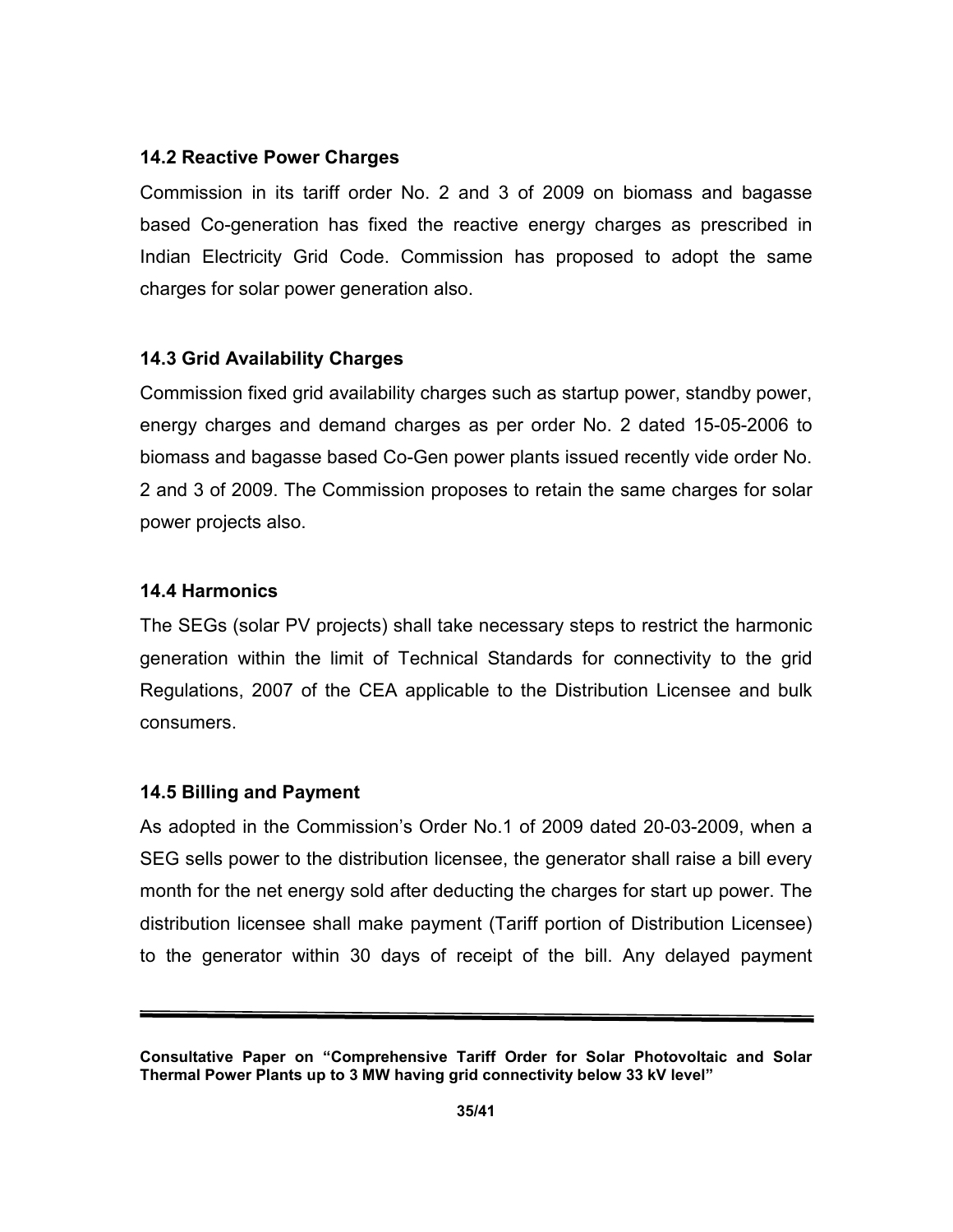beyond 30 days is liable for interest at the rate of 1% per month calculated on daily basis.

For claiming the Generation Based Incentive (GBI), the Distribution Utility shall submit the Certificate of Generation to the Programme Administrator (IREDA). The basis for claim for GBI shall be in accordance with the GBI scheme envisaged under these Guidelines for Rooftop PV & Small Solar Generation Programme (RPSSGP). The Certificate of Generation shall pertain to monthly meter readings, however the claim for GBI may be submitted on quarterly basis, by 15th July (for Q1), 15th Oct (for Q2), 15th Jan (for Q3) and 15th Apr (for Q4). The claim for GBI by Utilities shall be accompanied by documentary evidence of payment of electricity bill to the Project Proponent for the relevant monthly period.

## 14.6 Payment Security to the SEGs

The National Tariff Policy calls for adequate and bankable security arrangements to generating companies. This mechanism has been found impractical, as there are a large number of individual generators (particularly wind energy generators) in Tamil Nadu and it will be difficult for the Distribution Licensee to offer security for such a large number. Therefore, as adopted by the Commission in its order No. 1 of 2009 dated 20-03-2009, penalty of 1% per month for delayed payment by the licensee to the SEGs is proposed.

## 14.7 Metering and Communication Arrangements

The metering and communication shall be in accordance with the following:

Consultative Paper on "Comprehensive Tariff Order for Solar Photovoltaic and Solar Thermal Power Plants up to 3 MW having grid connectivity below 33 kV level"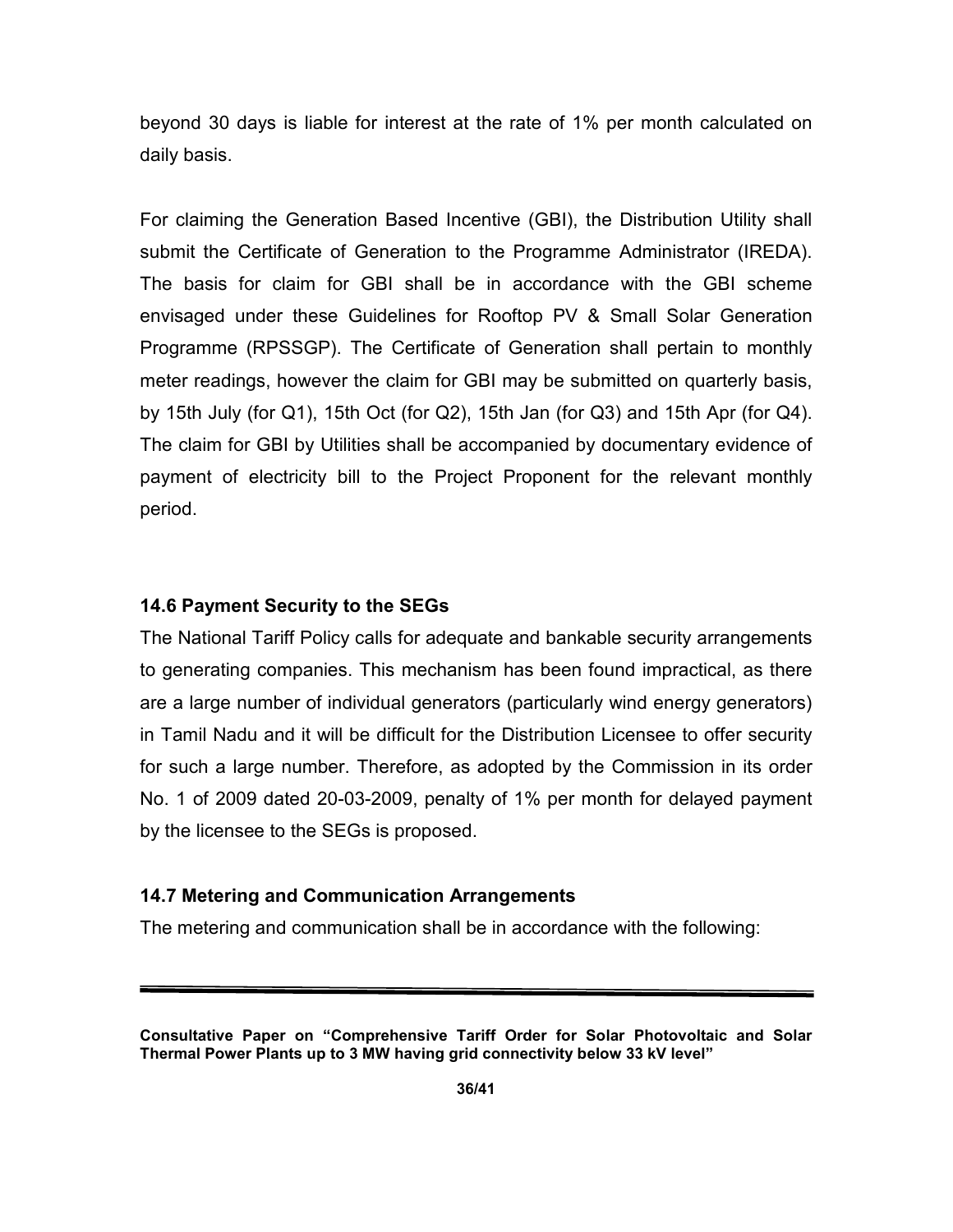(1) Central Electricity Authority (Installation and Operation of Meters) Regulations, 2006

- (2) Tamil Nadu Electricity Distribution Code 2004
- (3) Tamil Nadu Grid Code 2004
- (4) Tamil Nadu Electricity Intra State Open Access Regulations 2005

## 14.8 Evacuation arrangement

As per the Commissions Regulations on "Power Procurement from New and Renewable Sources of Energy, 2008", it is the duty of the STU / Distribution Licensee to develop the evacuation facilities for SEGs. The relevant portions of the regulations are reproduced below:

"3(3) Evacuation facilities shall be provided by the State Transmission Utility (STU) /Distribution licensee as per the Commission's Intra State Open Access Regulations 2005, Central electricity Authority (Technical Standards for connectivity to the Grid) Regulations, 2006 and Tamil Nadu Electricity Grid Code. The cost of interfacing lines, switch gear, metering, protection arrangement and related other equipments up to the interconnection point shall have to be borne by the generators, but the work shall be executed by STU/distribution licensee. The developer may be permitted to execute the works as per the terms and conditions of the STU/Licensee.

Provided that, in the case of sale of entire power to the distribution licensee by any new and renewable source based generator, the cost of interfacing lines up to the interconnection point shall have to be borne only by the STU/ distribution licensee.

Provided further that in case where the new and renewable source based generator referred to in the first proviso who has entered into an EPA with the distribution licensee referred to therein for the sale of entire power to the said distribution licensee decides to use such power agreed to be sold to the said distribution licensee, for his captive use or for sale of such power to a third person or to a distribution licensee other than the distribution licensee referred to above before the expiry of the period referred to in such EPA, then he shall be bound to reimburse the depreciated (Written down value) cost of interfacing lines to the distribution licensee with whom he has executed such EPA, before

Consultative Paper on "Comprehensive Tariff Order for Solar Photovoltaic and Solar Thermal Power Plants up to 3 MW having grid connectivity below 33 kV level"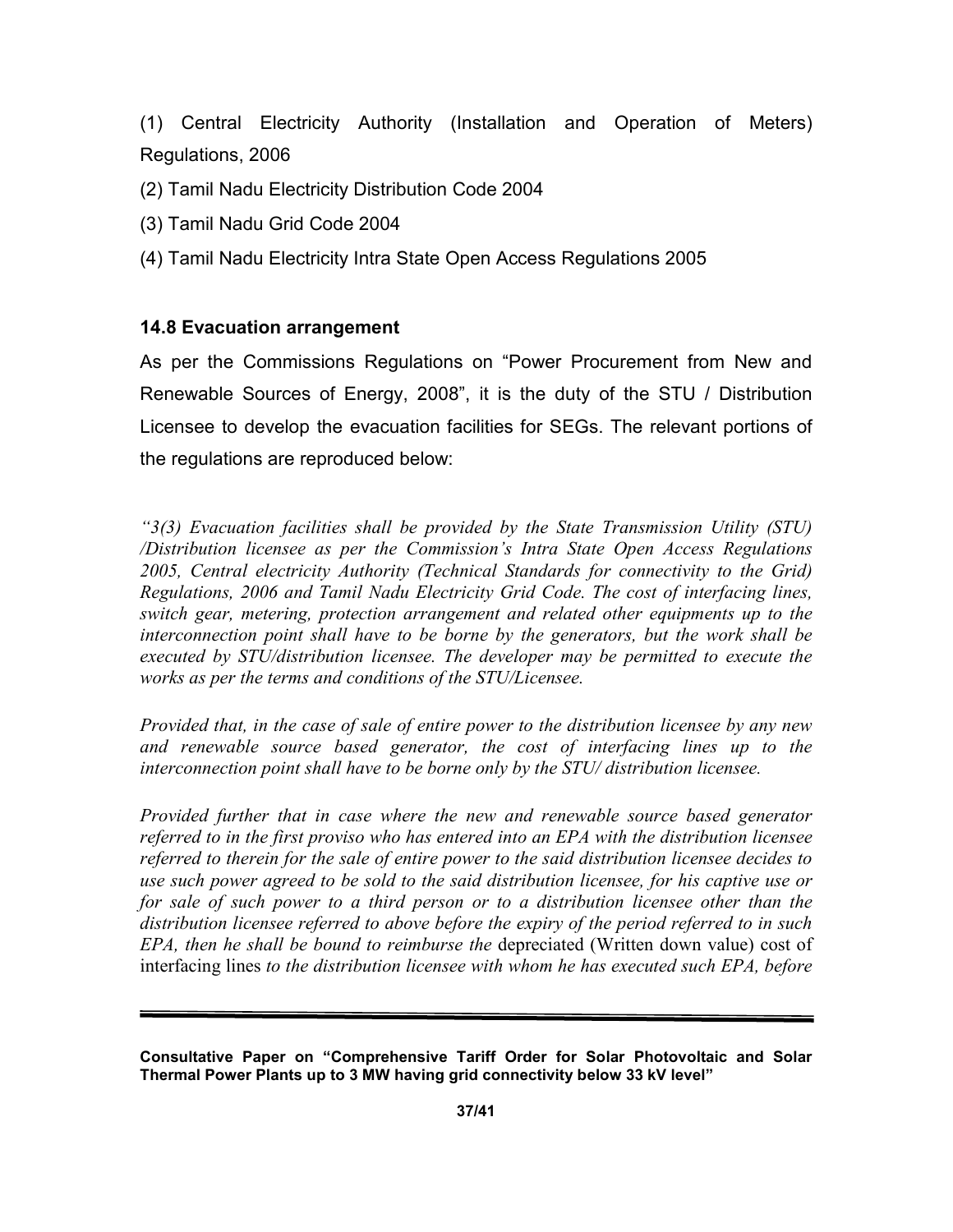the wheeling of power to his captive use or sale to third person or distribution licensee other than the distribution licensee with whom the said EPA has been executed by him"

Further, as per the MNRE's proposed draft guidelines for Rooftop PV and other small Solar Power Plants connected to distribution network (below 33 kV) under JNNSM, the distribution utility has to provide necessary approvals and infrastructure for evacuation of the power generated.

# 14.9 Energy Purchase Agreement

The Distribution Licensee shall execute the Energy Purchase Agreement as per the format already communicated to them within a month of receipt of application from the generator. The parties to the agreement may be given the option of exit in case of violation with three months notice to the other party. The agreement period shall be co terminus with the life of the project.

# 14.10 Renewable Purchase Obligation

With regard to fixing of minimum purchase requirement from NCES, the following important factors have to be considered:

- $\triangleright$  Total quantum of energy required for the State
- $\triangleright$  Total potential for renewable energy generation in the State
- $\triangleright$  Quantum of renewable energy being generated
- $\triangleright$  Power purchase tariff for renewable energy
- $\triangleright$  Firm or infirm nature of the NCES power
- $\triangleright$  Quantum of penetration of NCES power and its impact on the grid
- $\triangleright$  Commercial impact on retail tariffs due to purchase of renewable power

Consultative Paper on "Comprehensive Tariff Order for Solar Photovoltaic and Solar Thermal Power Plants up to 3 MW having grid connectivity below 33 kV level"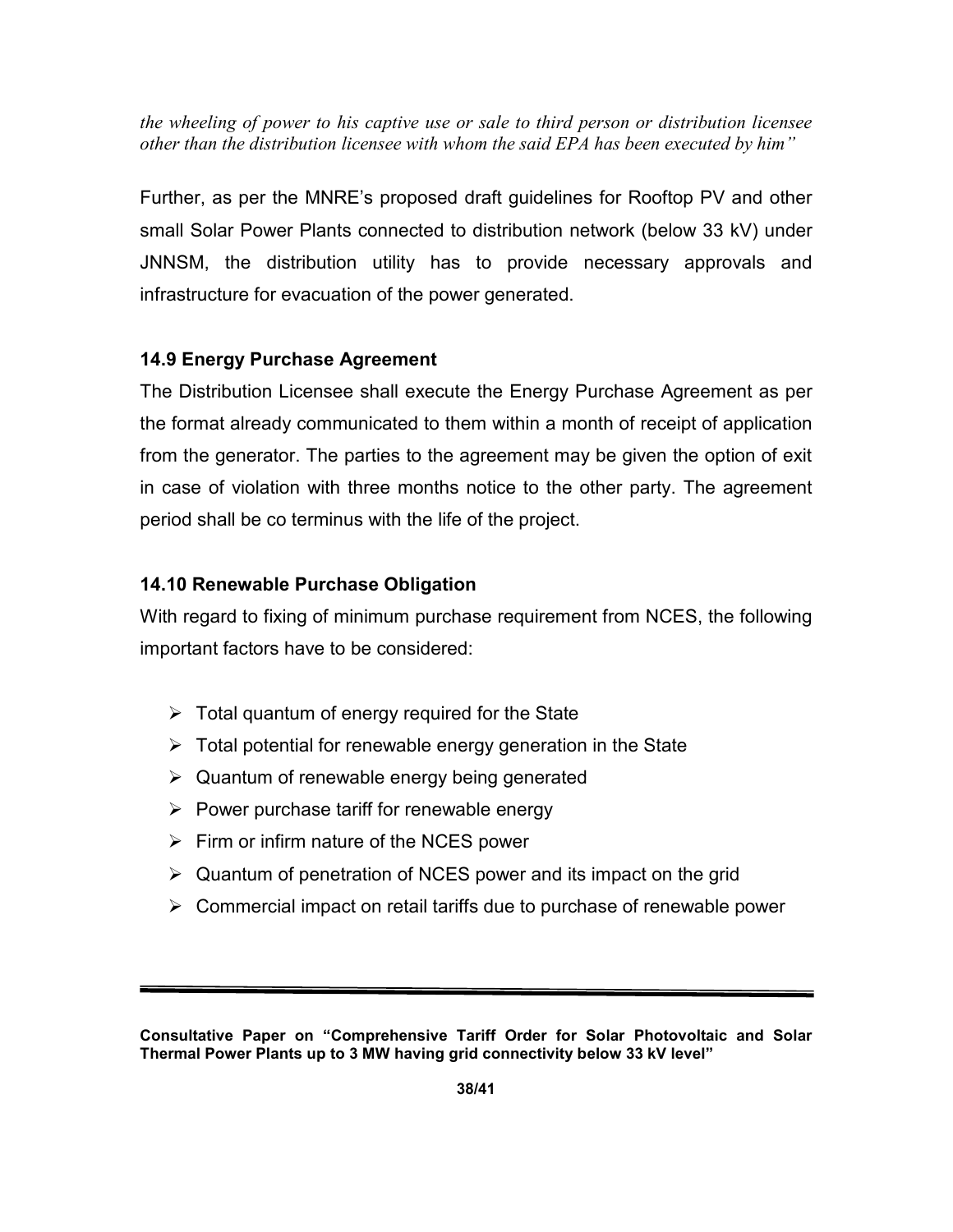Considering the above, Commission in its order No.1 of 2009 dated 20-03-2009 fixed Renewable Energy Purchase Obligation at minimum of 13% for 2009-10 and minimum of 14% for 2010-11 for the distribution licensee from NCES sources out of his total consumption in his area of supply as required by Section 86(1)(e) of the Act.

The Ministry of Power, Government of India has proposed to amend the clause 6.4 (1) of the National Tariff Policy to specify 0.25% solar RPO with effect from 1.4.2010 and 3% by 2022 as mentioned in the National Solar Mission. The proposed amendment also specifies the introduction of solar specific Renewable Energy Certificate (REC) mechanism.

Therefore, it is proposed to fix the following minimum quantum of solar renewable purchase obligation in percentage out of the total renewable purchase obligation:

| SI.No. | Year    | Minimum quantum of solar<br>renewable purchase obligation in<br>percentage out of the total<br>renewable purchase obligation.<br>(in terms of energy in kWh) |
|--------|---------|--------------------------------------------------------------------------------------------------------------------------------------------------------------|
|        | 2010-11 | 0.25%                                                                                                                                                        |
|        | 2011-12 | 0.30%                                                                                                                                                        |

## 14.11 Tariff Review Period / Control Period

With regard to tariff Review Period / Control Period, the specific provisions of Regulation 6 of Regulations on "Power Procurement from New and Renewable Sources of Energy, 2008" are reproduced below:

Consultative Paper on "Comprehensive Tariff Order for Solar Photovoltaic and Solar Thermal Power Plants up to 3 MW having grid connectivity below 33 kV level"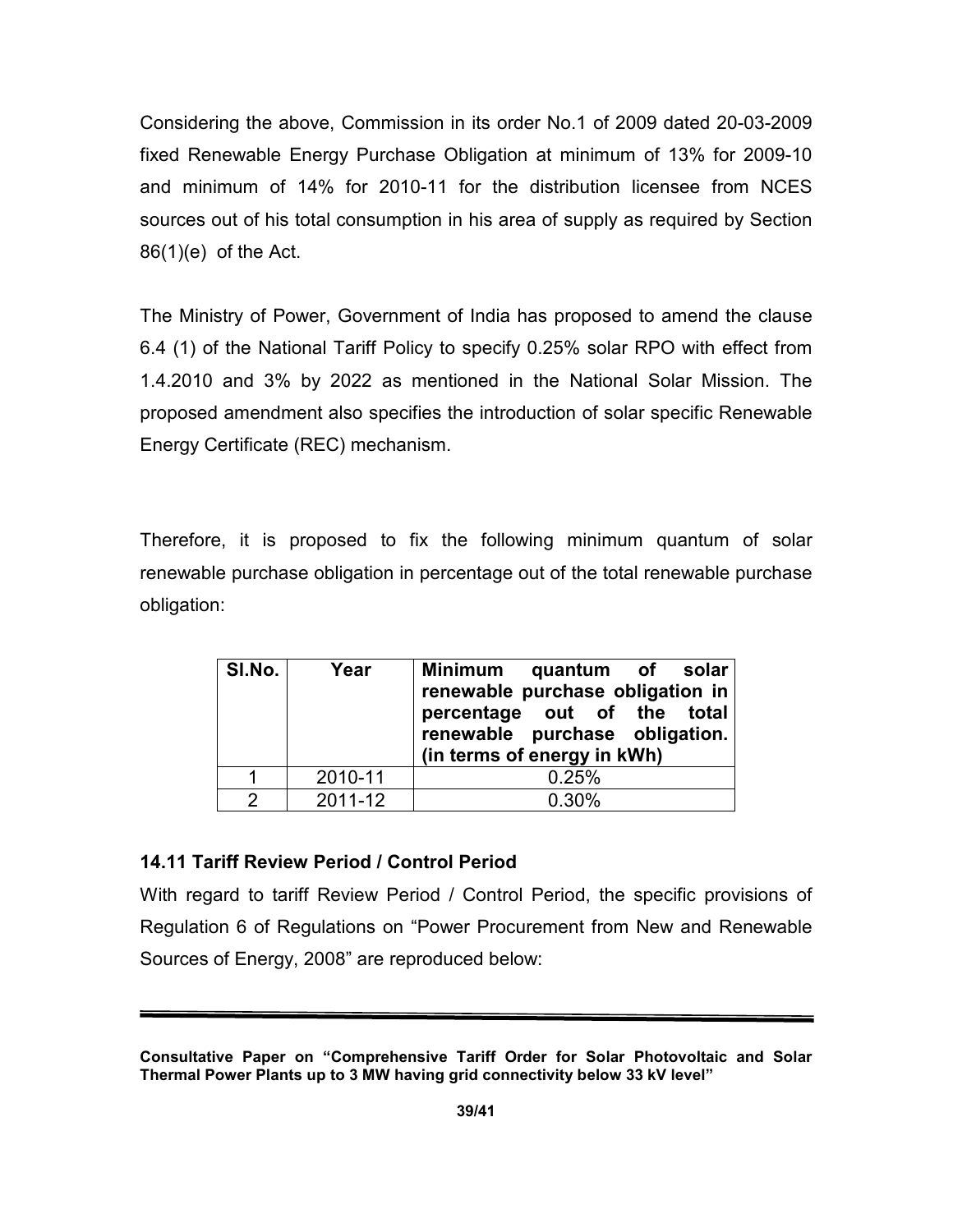"The tariff determined by the commission in the tariff order shall be applicable for the power purchase agreement period of twenty years. The control period may ordinarily be two years. When the Commission revisits the tariff and allied issues after the control period, the revision shall be applicable only to the generator of new and renewable energy sources commissioned after the date of such revised order"

## 14.12 Renewable Energy Certificate

The Forum of Regulators (FOR) has evolved a Renewable Energy Certificate (REC) mechanism at national level which will facilitate the interstate transaction of RE sources and hence further accelerate the RE development in India. This mechanism entails model Regulations to be adopted by State Electricity Regulatory Commissions to recognize the REC as a valid instrument for compliance under RPO obligations and to have uniform approach over obligated entities and compliance for RPO. Commission is in the process of issuing draft Renewable Purchase Obligation and its compliance Regulations, 2010. The CERC has already issued Terms and Conditions for recognition and issuance of Renewable Energy Certificate for Renewable Energy Generation Regulations, 2010 to institutionalize the REC mechanism at national level.

## 14.13 Other Issues

In the case of solar power, due to its high cost of generation, either captive use or third party sale may not be feasible for the present and during the proposed control period of two years. Hence the following issues (which are applicable only when the generated power from solar is used either for captive use or third party sale) have not been discussed:

i. Categorizing the generated power as firm or infirm

Consultative Paper on "Comprehensive Tariff Order for Solar Photovoltaic and Solar Thermal Power Plants up to 3 MW having grid connectivity below 33 kV level"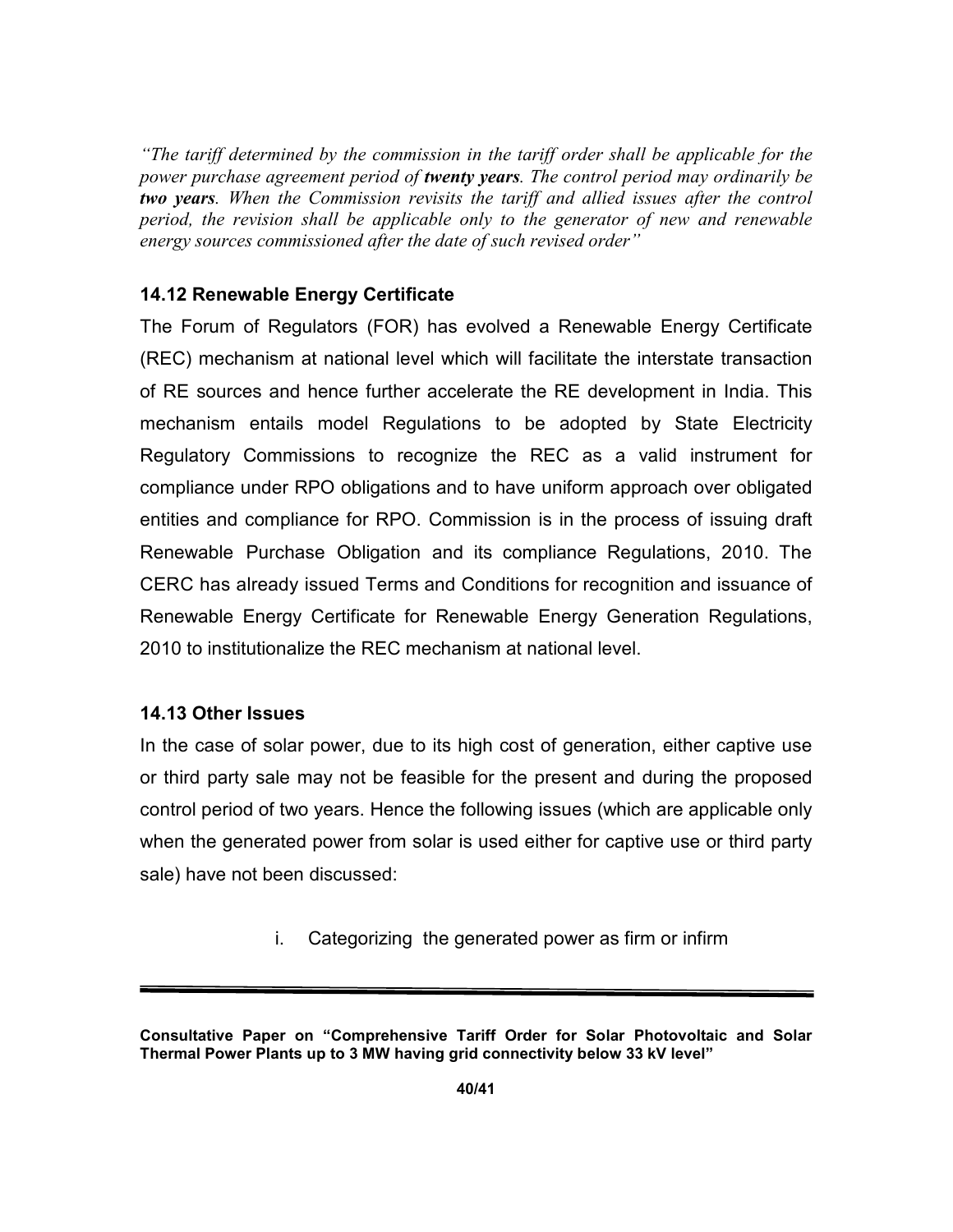- ii. Banking
- iii. Transmission and wheeling charges
- iv. Cross subsidy surcharge
- v. Adjustment of energy generated
- vi. Scheduling and system operation charges
- vii. Application fees and Agreement fees
- viii. Payment security to the Distribution Licensee
- ix. Power factor incentive / disincentive
- x. Energy wheeling agreement

# Assistant Secretary Tamil Nadu Electricity Regulatory Commission.

Consultative Paper on "Comprehensive Tariff Order for Solar Photovoltaic and Solar Thermal Power Plants up to 3 MW having grid connectivity below 33 kV level"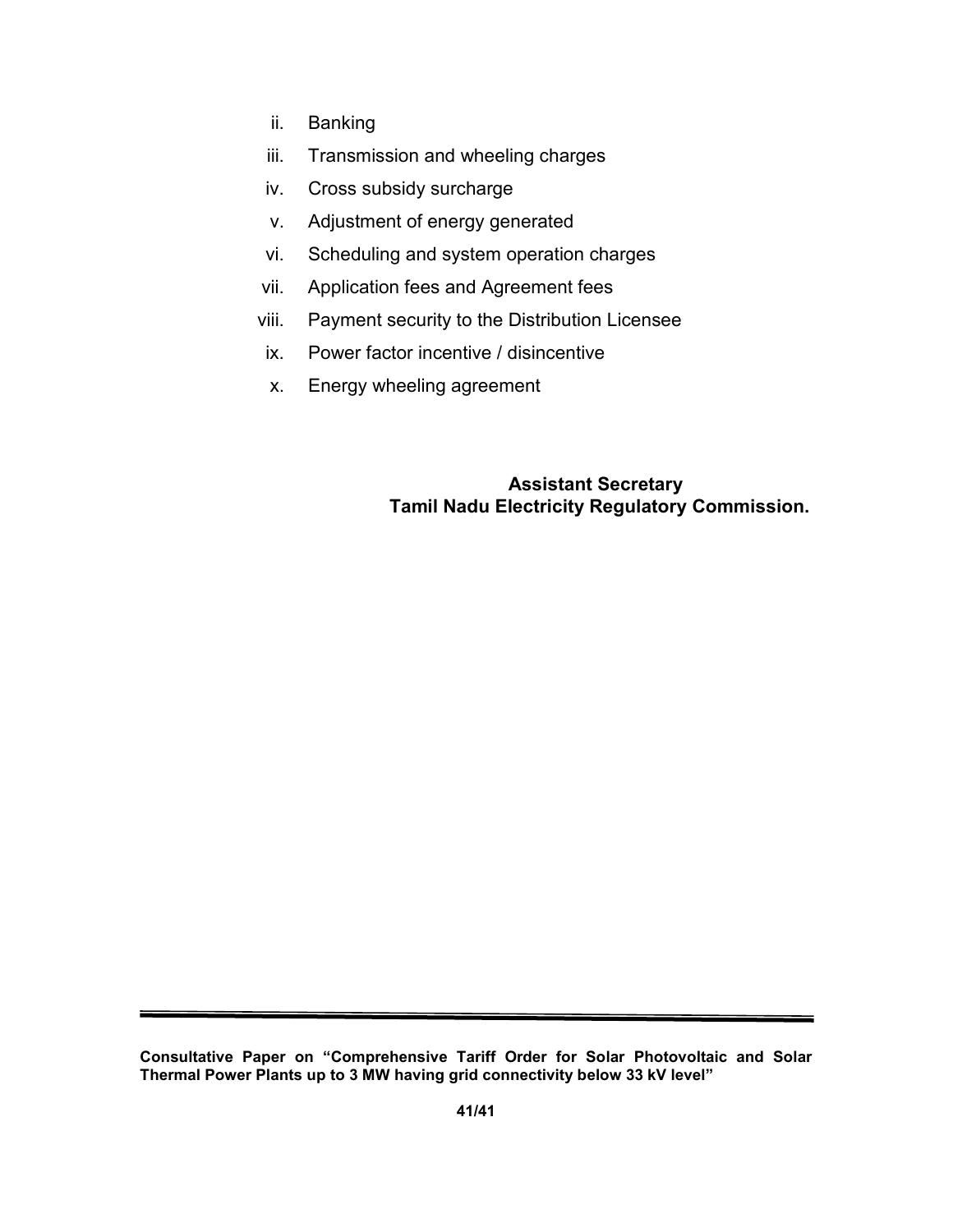# Annexure 1

# Promotional features envisaged in the Act and Policies on Electricity

# 1. The Electricity Act, 2003:

Section 3(1) of the Electricity Act, 2003 States that the Central Government shall, from time to time, prepare the National Electricity Policy and tariff policy, in consultation with the State Governments and the Authority for development of the power system based on optimal utilization of resources such as coal, natural gas, nuclear substances or materials, hydro and renewable sources of energy.

The section 4 of the Electricity Act, 2003 stipulates that the Central Government shall, after consultation with the State Governments, prepare and notify a national policy, permitting stand alone systems (including those based on renewable sources of energy and non-conventional sources of energy) for rural areas.

Section 61(h) of the Electricity Act provides that while specifying the terms and conditions of determination of tariff, regulatory commission shall also be guided by the promotion of cogeneration and generation of electricity from renewable sources of energy, and National Electricity Policy and National Tariff policy by the Central government.

Section 86(1) (e) of the Act specifies that one of the functions of the Regulatory Commission is to promote cogeneration and generation of electricity from renewable sources of energy by providing suitable measures for connectivity with grid and sale of power to any person and also to specify for the purchase of electricity from such sources, a percentage of total consumption of electricity in the area of a distribution licensee.

# 2. National Electricity Policy:

Clauses 5.12.1 and 5.12.2 of the National Electricity Policy states that,

"5.12.1 Non-conventional sources of energy being the most environment friendly there is an urgent need to promote generation of electricity based on such sources of energy. For this purpose, efforts need to be made to reduce the capital cost of projects based on non-conventional and renewable sources of energy. Promoting competition within such projects can also reduce cost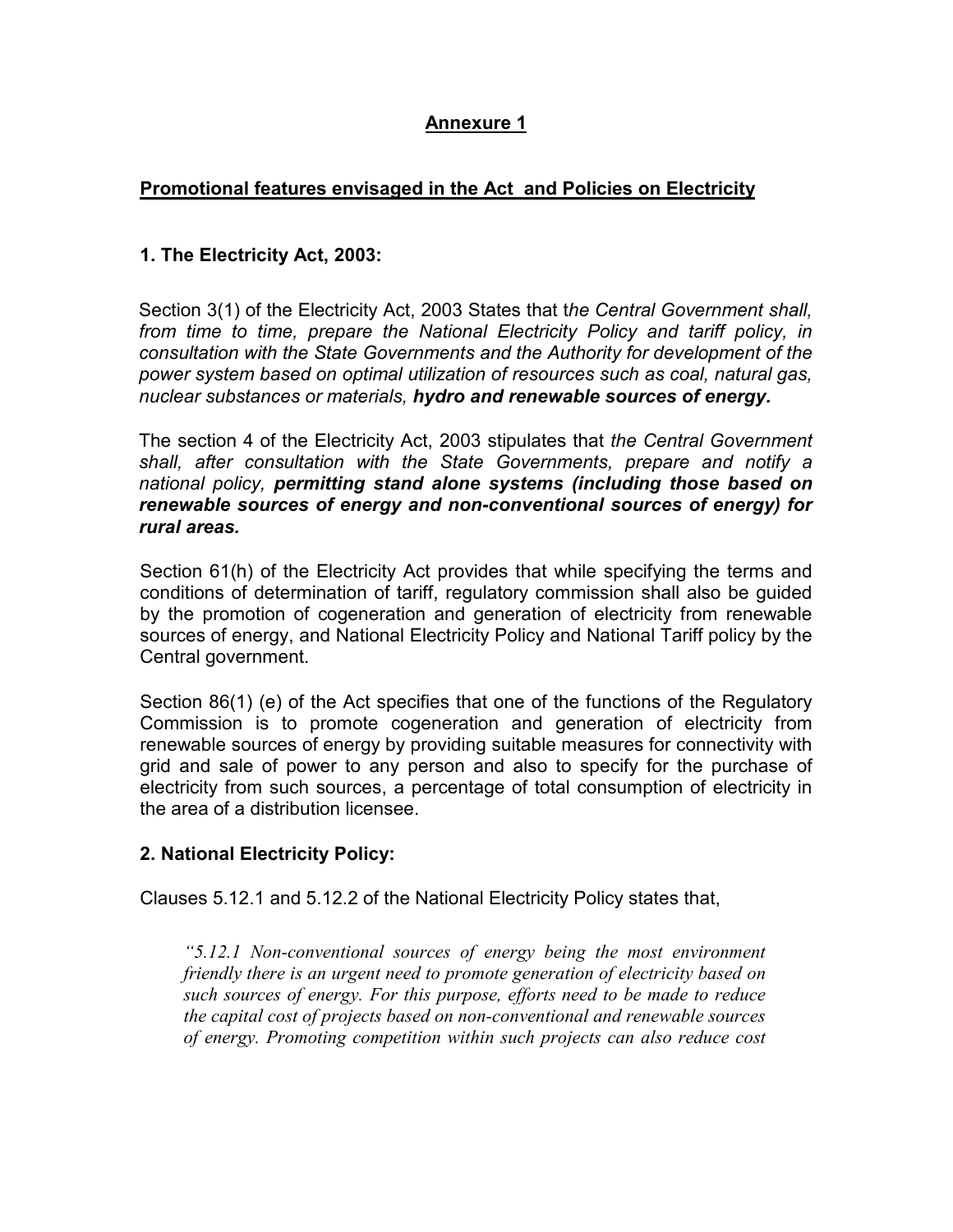of energy. At the same time, adequate promotional measures would also have to be taken for development of technologies and a sustained growth of these sources.

5.12.2 The Electricity Act 2003 provides that co-generation and generation of electricity from non-conventional sources would be promoted by the SERCs by providing suitable measures for connectivity with grid and sale of electricity to any person and also by specifying, for purchase of electricity from such sources, a percentage of the total consumption of electricity in the area of a distribution licensee. Such percentage for purchase of power from non-conventional sources should be made applicable for the tariffs to be determined by the SERCs at the earliest. Progressively the share of electricity from non-conventional sources would need to be increased as prescribed by State Electricity Regulatory Commissions. Such purchase by distribution companies shall be through competitive bidding process. Considering the fact that it will take some time before non-conventional technologies compete, in terms of cost, with conventional sources, the Commission may determine an appropriate differential in prices to promote these technologies".

# 3. National Tariff Policy

Clause 6.4 of the Tariff Policy states that,

"…….It will take some time before non-conventional technologies can compete with conventional sources in terms of cost of electricity. Therefore, procurement by distribution companies shall be done at preferential tariffs determined by the Appropriate Commission.

(2) Such procurement by Distribution Licensees for future requirements shall be done, as far as possible, through competitive bidding process under Section 63of the Act within suppliers offering energy from same type of nonconventional sources. In the long-term, these technologies would need to compete with other sources in terms of full costs.

(3) The Central Commission should lay down guidelines within three months for pricing non-firm power, especially from non–conventional sources, to be followed in cases where such procurement is not through competitive bidding".

4. National Electricity Plan: The CEA while formulating the National Electricity Plan have recognized the large untapped potential of energy. The said plan states as under:: "6.0 Our Country has significant potential for generation of power from Non-Conventional energy sources such as wind, small hydro,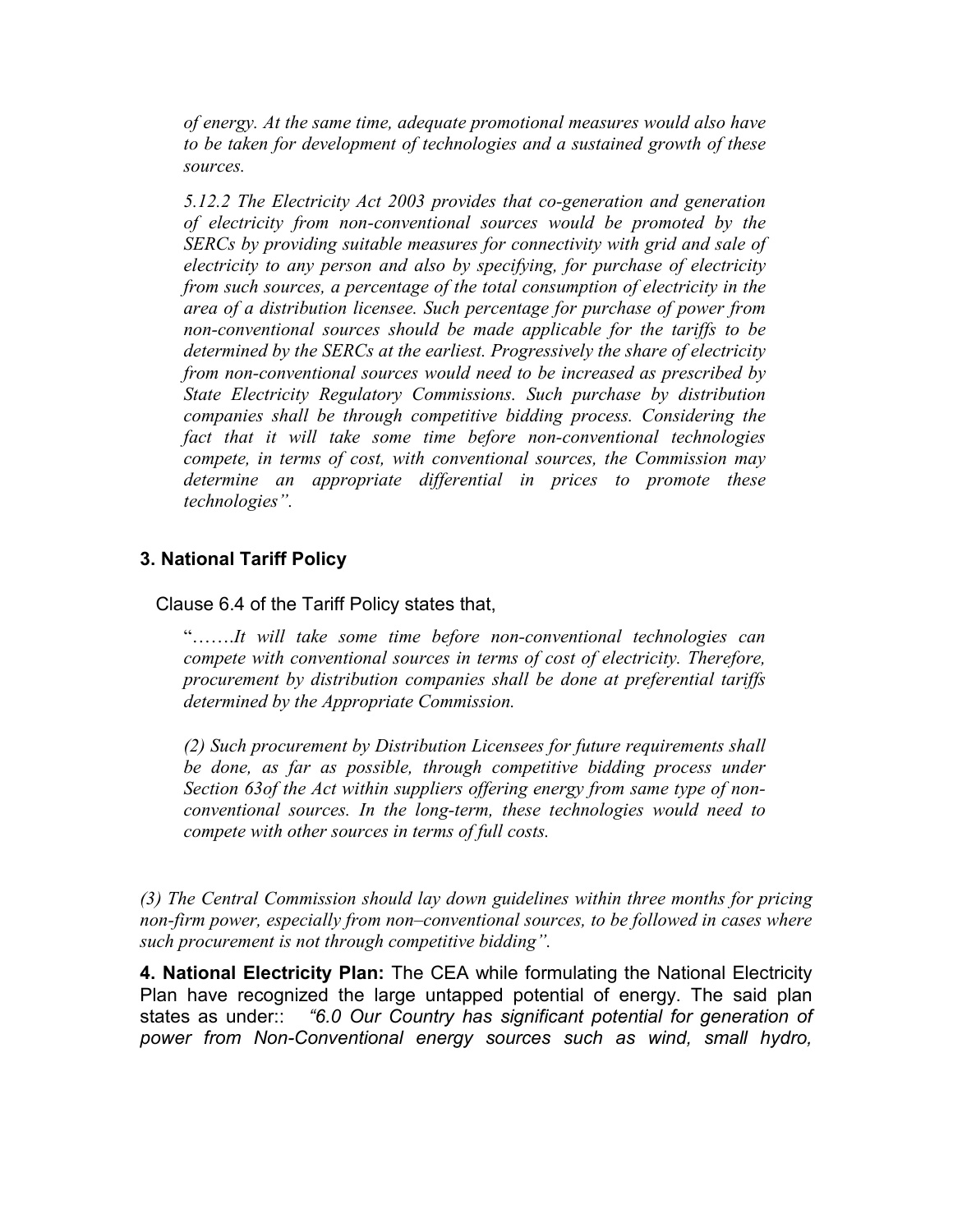biomass and solar energy. Limited availability of fossil fuels like coal and gas has further highlighted the importance of power from these sources. In addition, these sources provide a particularly attractive solution for meeting requirement of power at remote locations, in cases where it is not feasible to extend the grid. All efforts are therefore being made to tap these resources for generation of power to supplement power from conventional sources."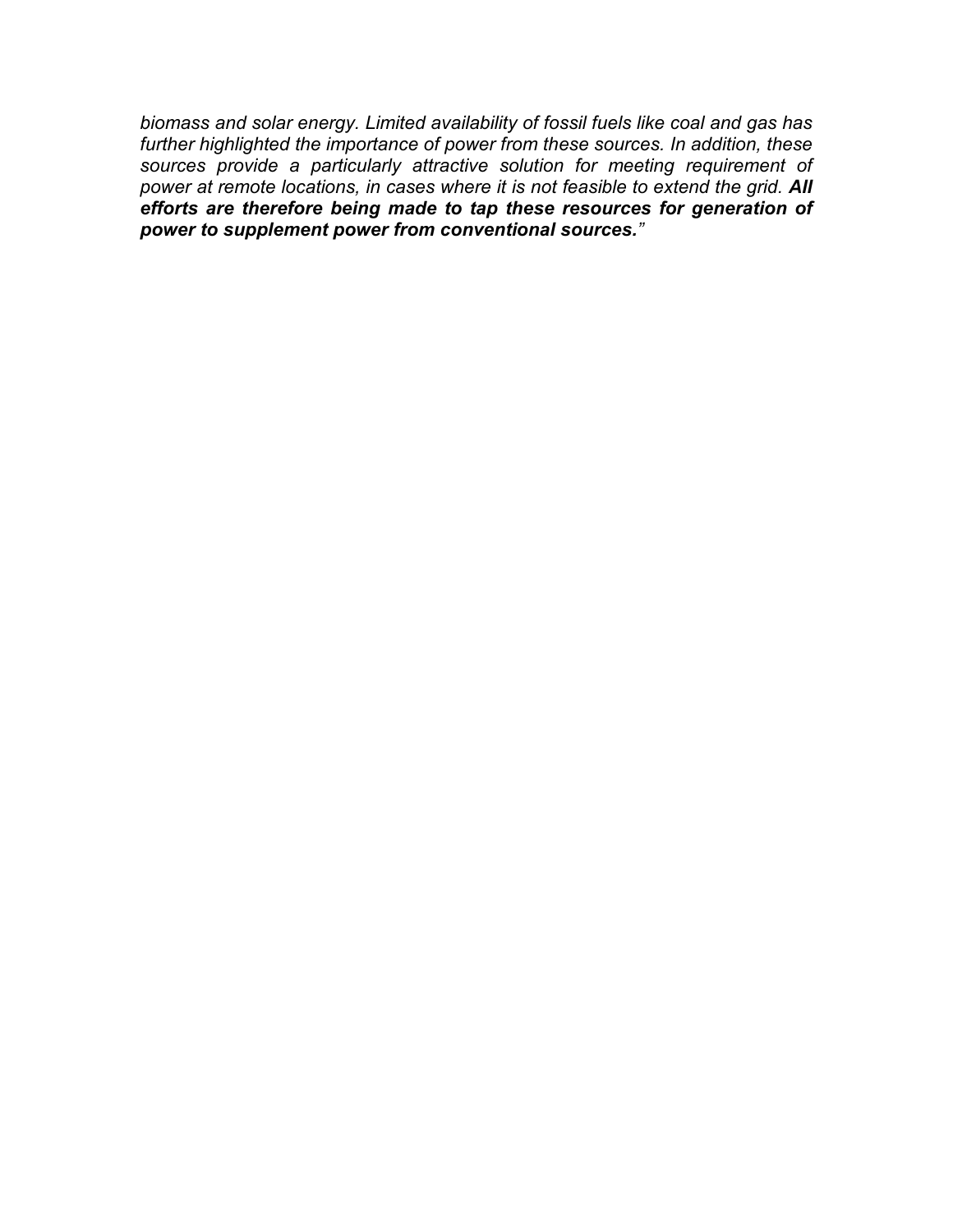## Annexure 2

## Different types of solar power technology available

## 1. Grid Based PV Plant: Choice of Technology



The Photovoltaic (PV) array consists of several PV modules, each module having collection of PV cells that converts the light energy into electricity (DC Power). When the light rays fall on a solar cell, they penetrate into the solar cell and create a flow of electrons throughout the crystal structure. The crystal structure of silicon contains empty spaces (hole) which accepts these electrons. As one electron moves to fill a hole, it creates another hole and it is this flow of electrons which produces electricity. The generated DC voltage is converted into AC voltage through inverters combined with power conditioning unit and other protection systems and via HT Transformers and the power is fed into the grid. The grid connected solar photovoltaic power plants can deliver power into the grid, eliminating the need for batteries. By deploying solar tracking mechanism i.e., by rotating PV panels perpendicular to the angle of incidence of solar radiation (dual axis), more power generation can be achieved.

Based on the stage of development and technology, solar cells have been classified into two basic technology types. Both the technologies are suitable for grid based power production. The two technology types are:

(a) Crystalline silicon based technologies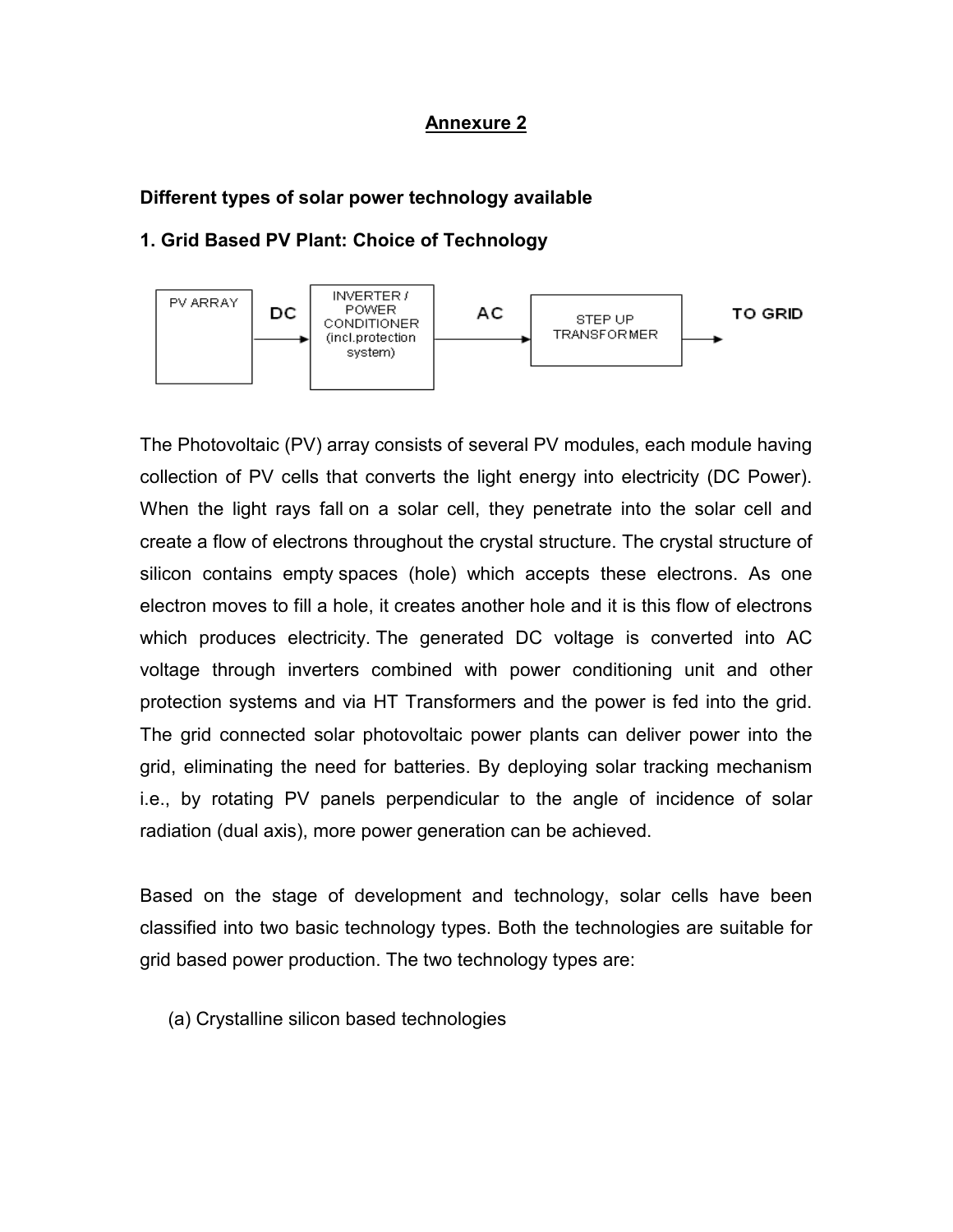# (b) Thin film based technologies

Both the technologies are being deployed commercially internationally. Crystalline being used extensively in the past internationally and also in India, and with the advent of thin film technology the usage of this technology is more user friendly in tropical weathers.

# (a) Crystalline Silicon based technologies

Crystalline silicon (c-Si) solar cells basically have a large surface area, are of a high quality. The main advantages of c-Si lies in their being tried and tested, having current industry leadership and thus wide scale familiarity in the user groups as well as among producers.

# (b) Thin Film based technologies

The main materials that have been used for creating thin film based solar cells are cadmium telluride (CdTe), Copper Indium Gallium Selenide (CIGS), amorphous silicon and micro-amorphous silicon. These materials are applied in a thin film to a supporting substrate, such as glass or ceramics which, in turn, reduces material inputs and associated costs. These technologies hold promises for future cost reduction through higher conversion efficiencies and significantly reduced production costs. Thin films are expected to take up 30% of the market share by 2010 and most new manufacturers are looking towards thin film technologies for future investments.

As per report published by European Photovoltaic Industry Association (EPIA), a comparison of the cell / module efficiencies and the area required per kW installation for thin film and crystalline wafer technology respectively is presented in the table below: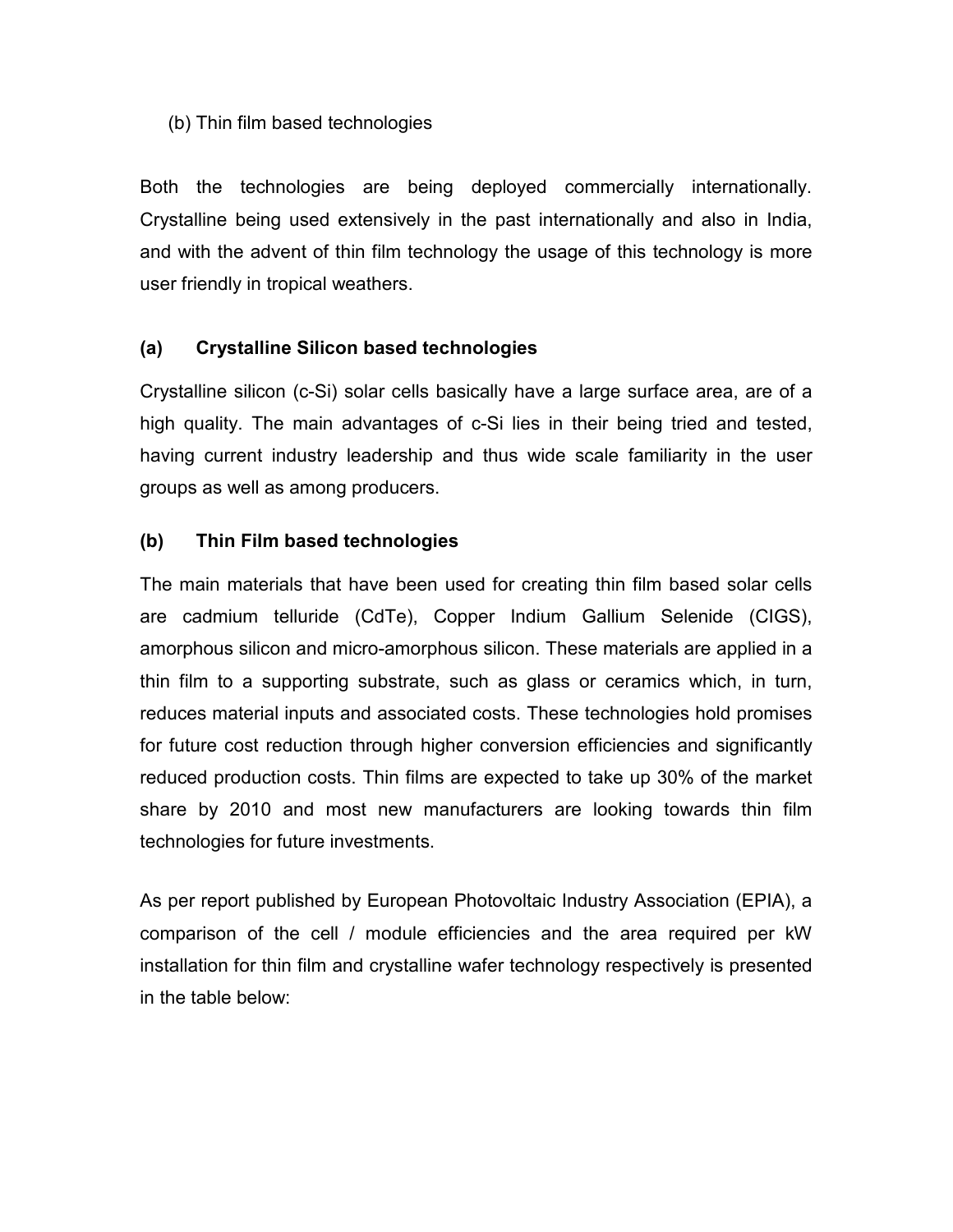|                                  |                                | Crystalline wafer<br><b>Based</b>        |                                                                           |                                          |                      |
|----------------------------------|--------------------------------|------------------------------------------|---------------------------------------------------------------------------|------------------------------------------|----------------------|
| Amorphous<br>Silicon<br>$(a-Si)$ | Cadmium<br>telluride<br>(CdTe) | Copper<br>Indium<br>deselenide<br>Cl(G)S | Amorphous<br>Silicon and<br>Multi<br>Crystaline<br>Silicon<br>(a-Si/m-Si) | Mono<br>crystalline                      | Multi<br>crystalline |
| $5 - 7%$                         | $8 - 11%$                      | $7 - 11%$                                | 8%                                                                        | 16-19%                                   | 14-15%               |
|                                  |                                |                                          |                                                                           | 13-15%                                   | 12-14%               |
| $15 \text{ m}^2$                 | $11 \text{ m}^2$               | $10 \text{ m}^2$                         | $12 \text{ m}^2$                                                          | $\overline{7}$<br>App.<br>m <sup>2</sup> | App. $8 \text{ m}^2$ |
|                                  |                                |                                          | Thin film                                                                 |                                          |                      |

\*Standard Testing Conditions : 25ºC, light intensity of 1000 W/ m², air mass = 1.5.

\*\* kW = kilowatt. Solar PV products and arrays are rated by the power they generate at Standard Testing Conditions.

Some of the promoters have filed petitions before various State Commissions for determination of solar power tariff. The promoters name and their choice of technology are given below:

| SI.No. | Name of the promoter    | Choice<br>οf<br>technology                                                                                                                                                                                         | Commission<br>$\mathsf{I}$<br>which petition filed |
|--------|-------------------------|--------------------------------------------------------------------------------------------------------------------------------------------------------------------------------------------------------------------|----------------------------------------------------|
|        | M/s. OPG ENERGY (P) Ltd | The promoter has<br>selected<br><b>Amorphous</b><br><b>Silicon</b><br>(a-Si)<br>photovoltaic (PV)<br>modules due<br>to<br>their higher rate of<br>absorption of solar<br>rays as compared<br>the crystalline<br>tΟ | Rajasthan ERC.                                     |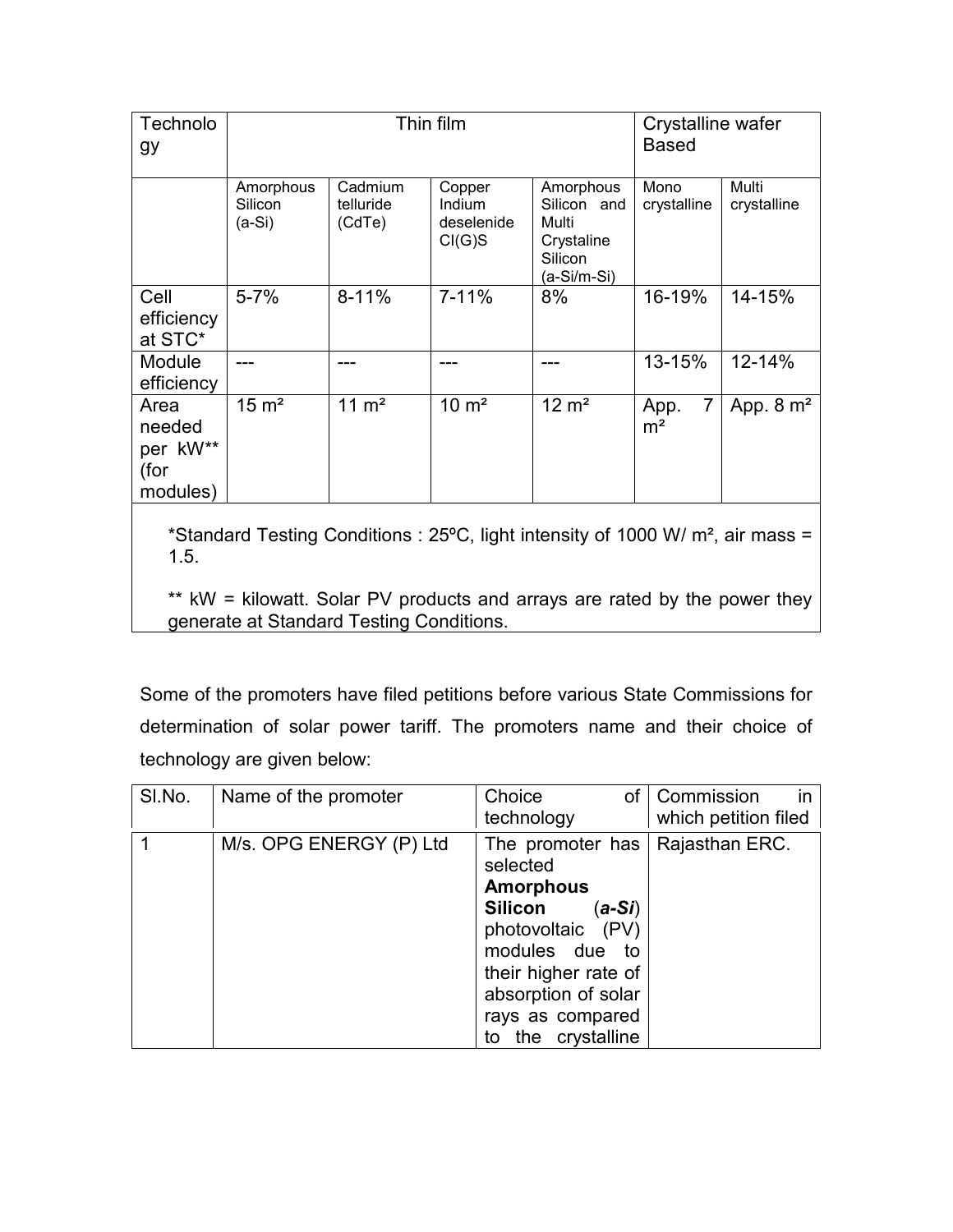|   |                                            | silicon<br>$(x-Si)$                                                                                                                                                                                                                                                                                                                                |                    |
|---|--------------------------------------------|----------------------------------------------------------------------------------------------------------------------------------------------------------------------------------------------------------------------------------------------------------------------------------------------------------------------------------------------------|--------------------|
| 2 | SWISS PARK VANIJYA (P)<br>Ltd.             | variety.<br>The promoter has<br>selected<br><b>Amorphous</b><br><b>Silicon</b><br>$(a-Si)$<br>photovoltaic (PV)<br>modules due to<br>their higher rate of<br>absorption of solar<br>rays as compared<br>to the crystalline<br>silicon<br>$(x-Si)$<br>variety.                                                                                      | Rajasthan ERC.     |
| 3 | M/s Videocon Industries Ltd                | The promoter has<br>considered<br>and<br>selected<br>multi-<br>crystalline<br>photovoltaic<br>technology<br>for<br>the<br>project<br>it.<br>because<br>is<br>easily available,<br>easy to integrate,<br>has<br>lower<br>maintenance cost<br>and requires less<br>area to install as<br>against<br>amorphous silicon<br>thin<br>film<br>technology. | Rajasthan ERC.     |
| 4 | M/s. Astonfield Solar<br>(Gujarat) Pvt Ltd | The promoter has  <br>chosen Thin film<br>modules (CdS /<br>CdTe) because of<br>the<br>high<br>temperature<br>possibilities at site<br>the<br>other<br>and<br>associated<br>benefits.                                                                                                                                                              | <b>Gujarat ERC</b> |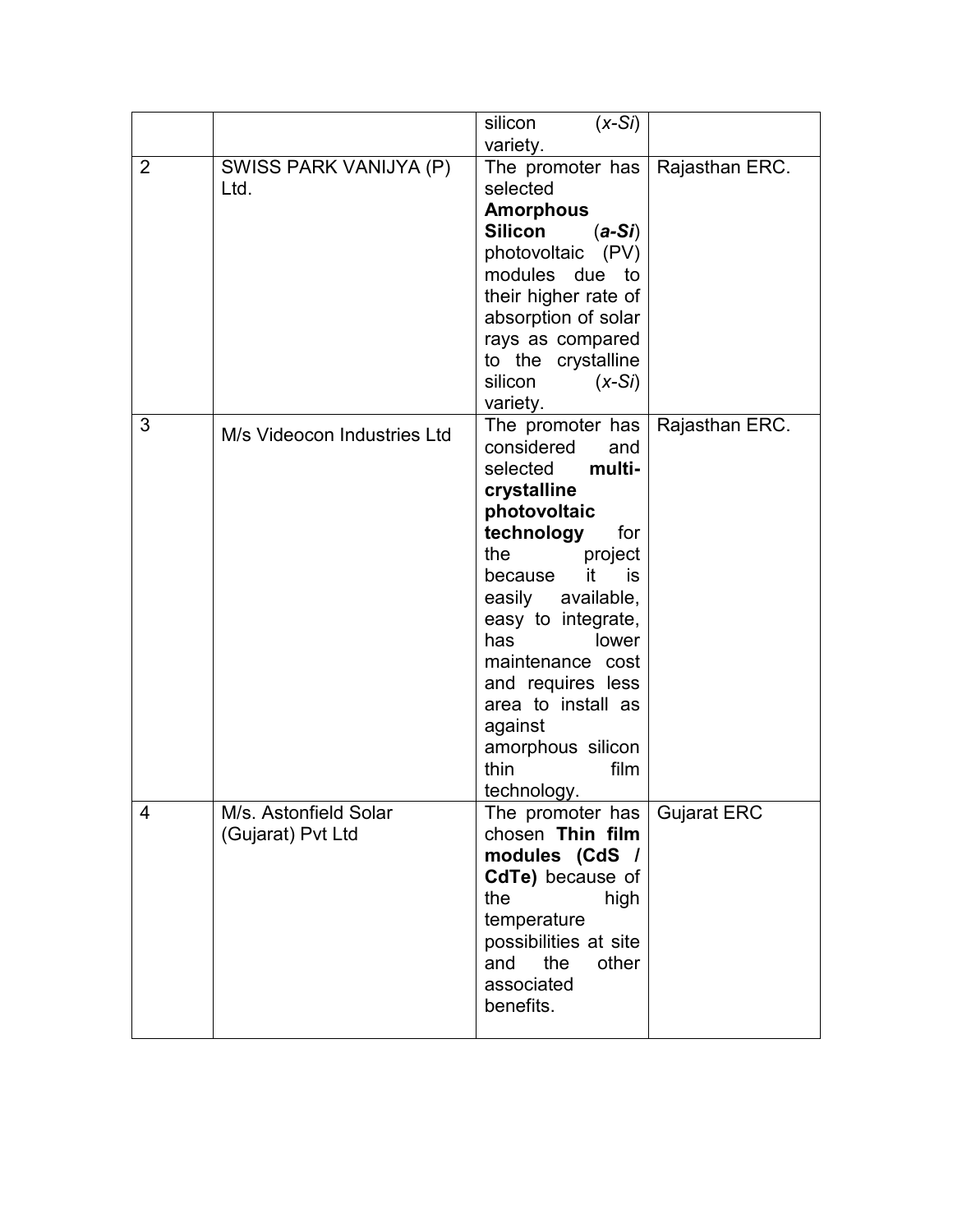# 2. Grid connected Solar Thermal Power Plants

Internationally, there is very limited experience in the filed of electricity generation utilizing solar thermal technology. However, efforts are underway at various countries across globe to increase share of solar thermal based power plant installations. Solar thermal technology is one of the most promising renewable energy sources of electricity. Solar thermal power plants, often also called as concentrating solar power (CSP) plants, produce electricity in much the same way as conventional power stations. The difference is that they obtain their energy input through concentrated solar radiation rather than fossil fuels.

The major components of a solar thermal electric power plant are:

- 1. Mirrors/reflectors for capturing the solar radiation.
- 2. Receiver, which collects the solar energy and converts it to heat.
- 3. Heat exchangers that converts the heat energy into steam.
- 4. Thermal Storage systems for storing heat energy (optional).
- 5. Steam driven (Rankine cycle) turbo generator for producing electricity.

Solar thermal power plants essentially consist of a solar collector field which collects the sun's radiant energy and focuses the concentrated energy on to a receiver. The receiver through a heat transfer mechanism uses the heat to generate steam. The steam is then used to drive a steam turbine which in turn generates power. A major advantage in solar thermal plant is the option to include a thermal storage system, i.e., before using the heat to generate steam, a part of the heat can be stored for later use. Storing heat energy is cheaper than storing energy in any other form. By building sufficiently large heat storage, it is possible to generate power even when the sun is not shining. Thermal energy storage systems can extend the operational time of solar thermal power plants, with 6 to 12 hours of storage. Thus solar thermal power can complement other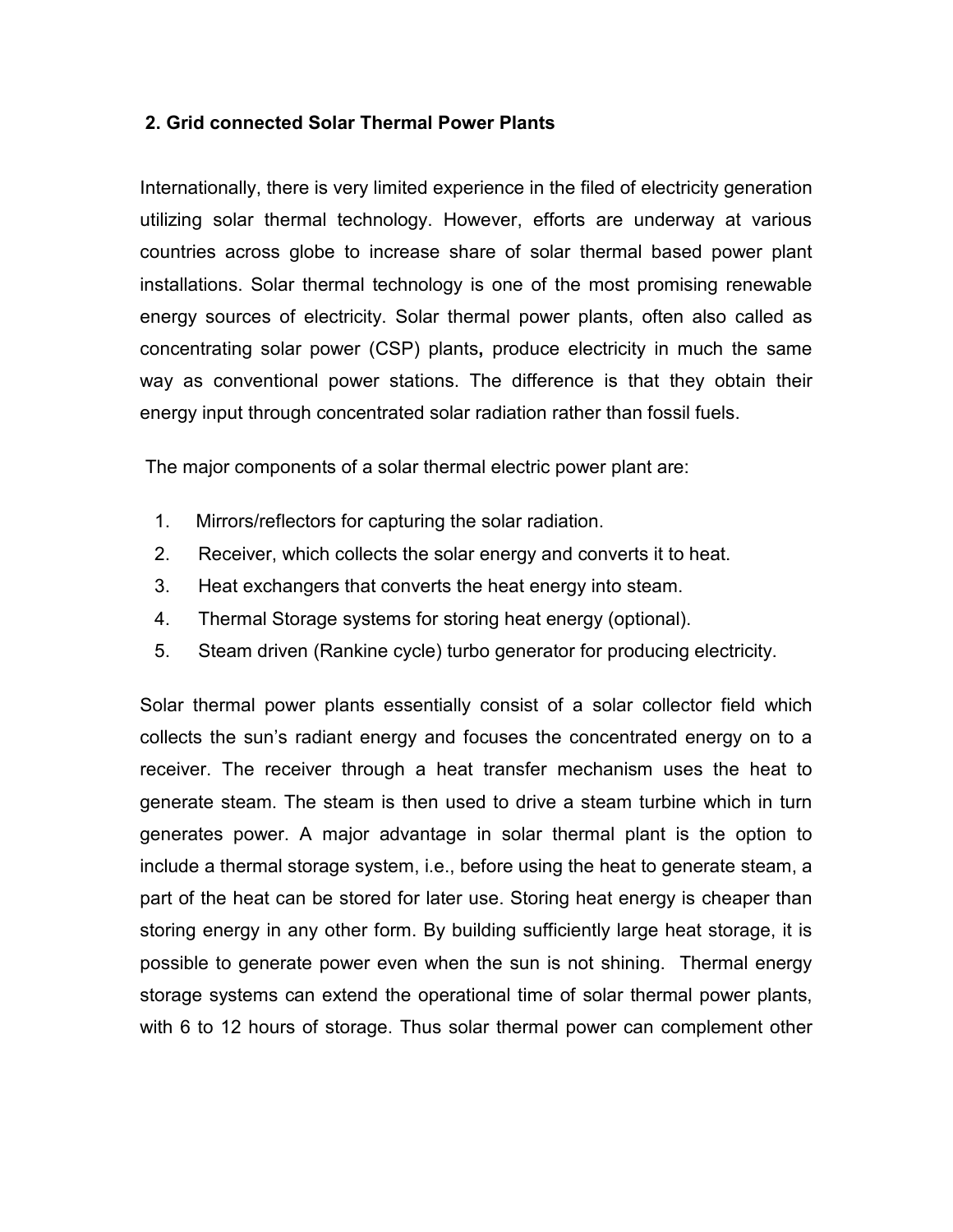renewable energy sources, such as wind, which may not be available during peak hours.

Base loads and peak loads can be handled well and more importantly plant load factors will be similar to that of conventional power plants. If the solar collector field is increased by about 2 or 3 times that of nominal turbine capacity, it is possible to store as much as 16-18 hours worth of energy. Following are the types of CSP technology deployed in solar thermal systems towards achieving solar thermal power generation:

- a. Power tower
- b. Parabolic Trough
- c. Stirling Dish Engine

# a) POWER TOWER



**Figure 2. Solar TRES flow schematic** 

The solar power tower plant comprises of array of heliostats (mirrors) which concentrates the solar radiation to the top of the high tower where the solar receiver is located. Heliostats are 2-axis tracking mirrors, individually tracking the Sun through out the day to reflect the solar radiation onto the boiler. The receiver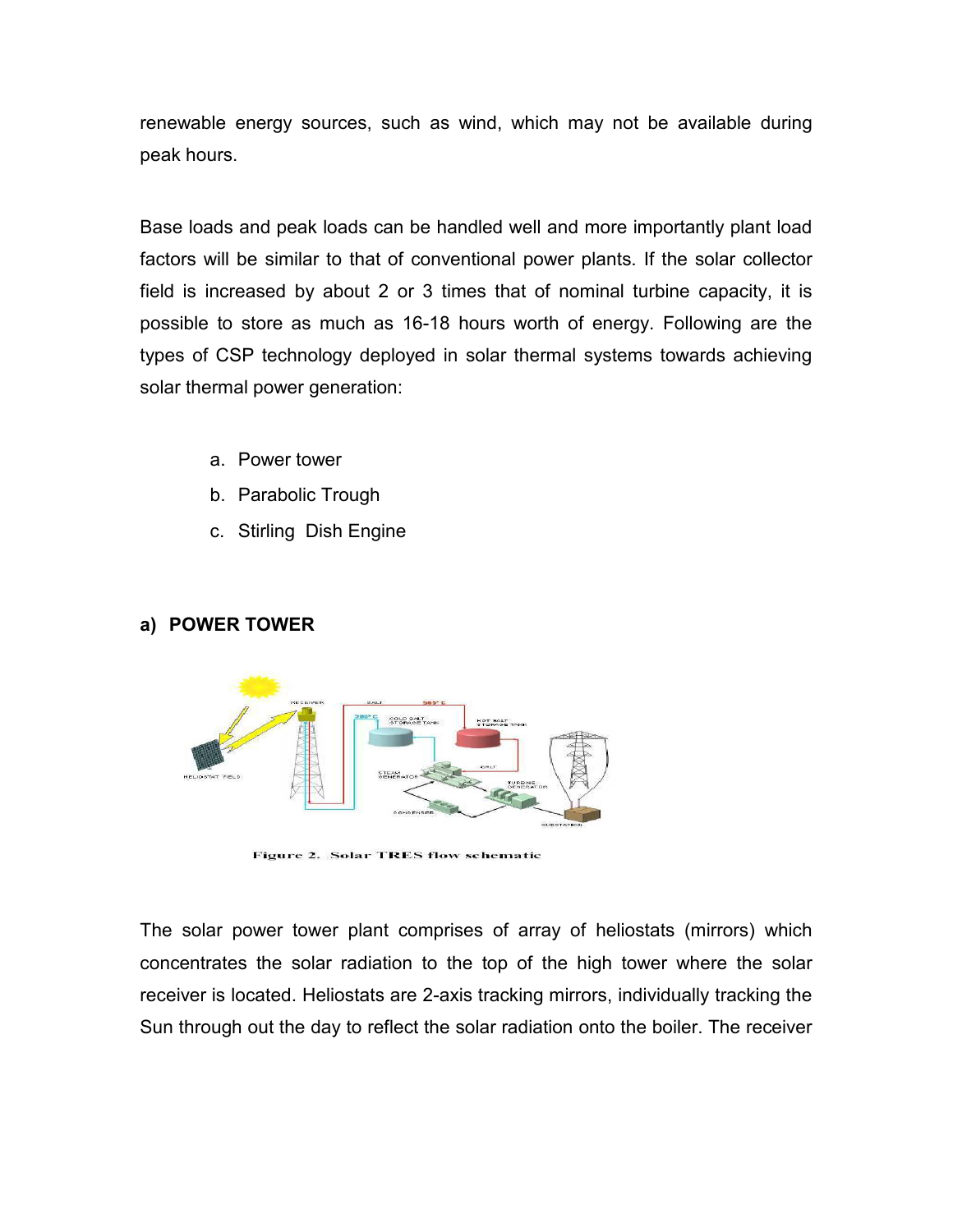collects the concentrated sun radiation and transfers the energy to generate steam to drive a conventional Rankine cycle steam power plant.

In a grid connected solar-thermal plant, hundreds of mirrors tracking the sun from east to west, concentrating sunlight onto the receiver are deployed to capture the heat energy.

# b) TROUGH TYPE



Trough solar systems use parabolic curved/ trough shaped reflectors that focus the sun's energy on to a receiver pipe running at the focus of the reflector. The concentrated energy heats a heat transfer fluid (HTF), usually oil, flowing through the pipe. This fluid is then used to generate steam which powers a turbine that drives an electric generator.

To achieve high heat concentration ratio, the trough tracks the sun in one axis continually throughout the day. (To maximize the sunlight incident on the absorber, the reflectance of the parabolic reflector must be as high as possible, eg., say aluminum or silver reflectors. )

In all the types of Concentrated Solar Power technology discussed above, the thermal storage system facilitates in improving the capacity factor, by allowing the heat transfer fluid to store its energy in a large storage system like hot salt tank, containing molten salt or oil. (Molten salts are used due to their ability to store thermal energy and because they are liquid at standard atmospheric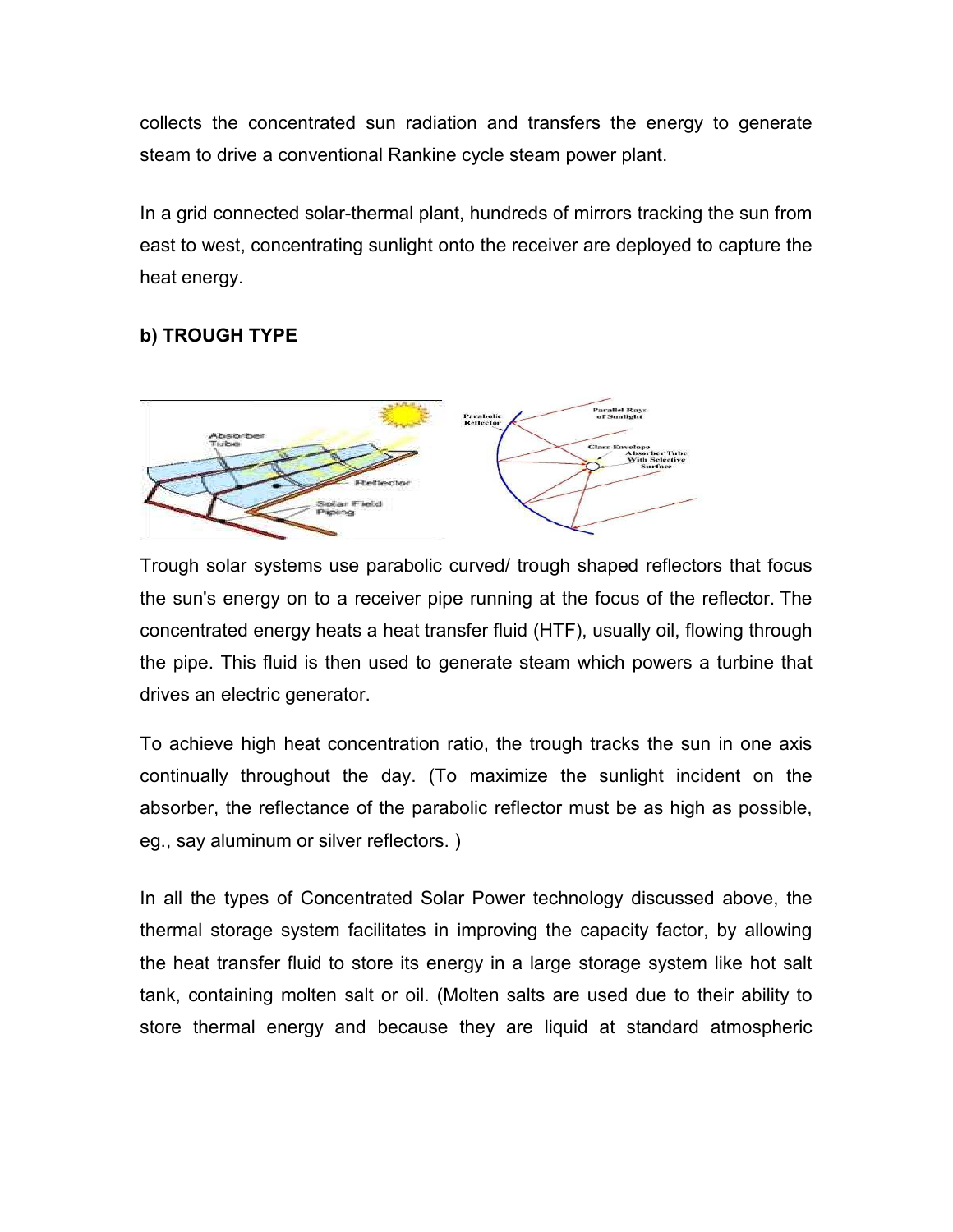pressure and temperature). The stored heat energy in the hot salt tank is used as a heat source for generation of power through turbines.

Considering the factors discussed above, it is to be stated that the Solar thermal power plant generation cost is governed mainly by the following factors:

- 1. Number of heliostats /parabolic Collectors deployed (including storage )
- 2. Reflectivity and cleaning-factor performance of the collector system.
- 3. Heat transfer fluid deployed
- 4. Tower height (in respect of power Tower)
- 5. Receiver system
- 6. Thermal Storage system ( depending on hours of storage)

As interpolated from the web data on project announcements, the probable capital cost of establishing 1MW Solar Thermal Power Plant capacity varies between Rs. 14 - 24 crores, depending on the technology/features.

# C) STIRLING DISH ENGINE (KW RANGE)



The solar dish generates electricity by focusing the sun's rays onto a receiver, which transmits the heat energy to an engine. The engine is a sealed system filled with hydrogen, and as the gas heats and cools, its pressure rises and falls.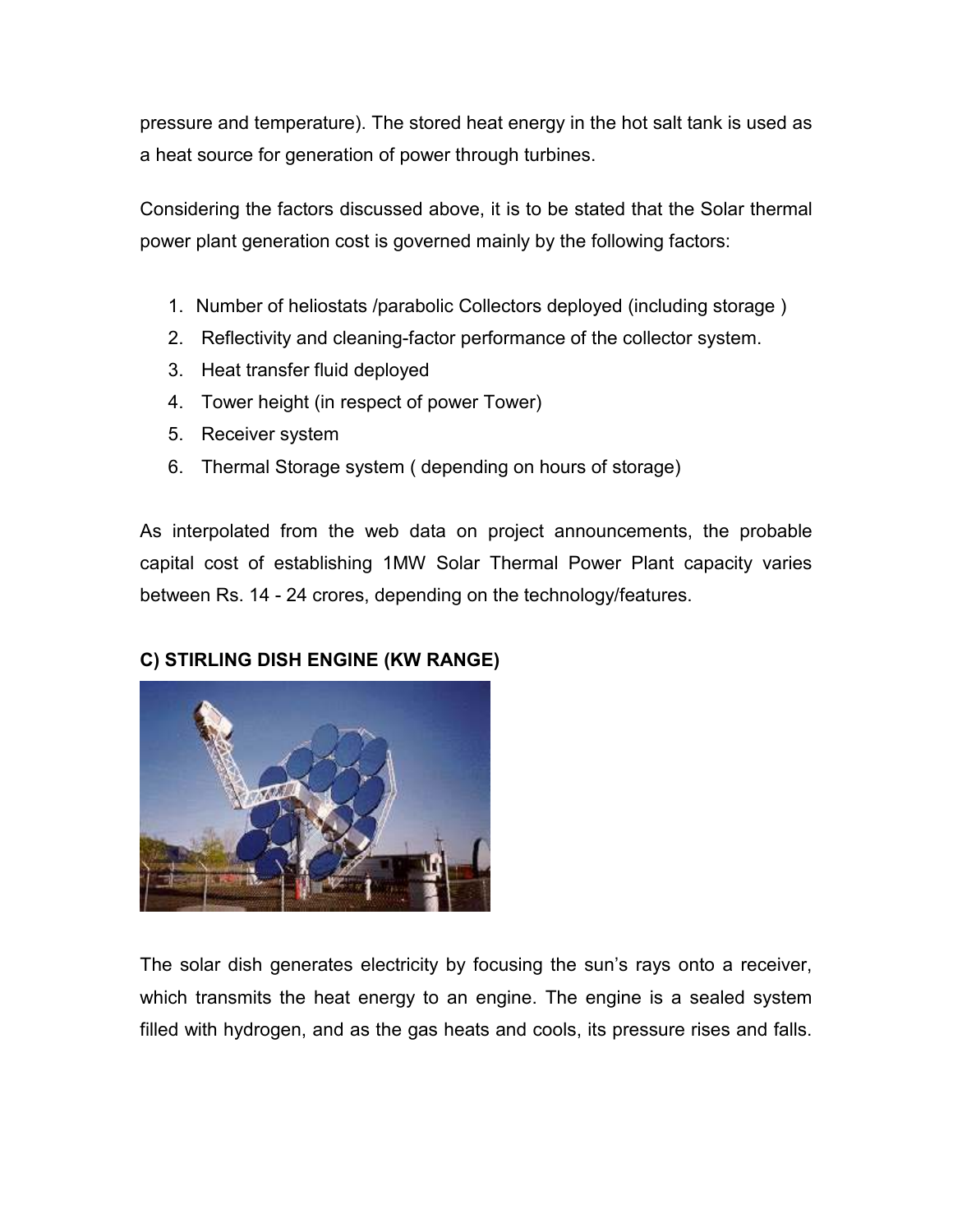The change in pressure drives the pistons inside the engine, producing mechanical power. The mechanical power in turn drives a generator and produces electricity.

 The solar dish Stirling system could be well deployed for decentralised power generation. (in KW range for minor applications )

CSP based Solar thermal Plants have the following advantages over SPV for large scale power generation:

- a) CSP technology is simple, versatile and commercially proven.
- b) No specific land constraints & various technologies are available to suit the land requirements.
- c) Energy storage facility.
- d) Improved efficiency with reduced cost of generation.
- e) Further technological developments can be expected resulting in increased power generating capacity.
- f) Best suited for high capacity plants, can be scaled up to several hundred megawatts, putting it in the same utility-scale class as coal and nuclear. (Grid connected PV systems are not as economical & not suitable for higher capacity plants both in terms of cost and efficiency)
- g) In contrast to wind power, the heat transfer medium deployed in this technology does not suffer from power fluctuations due to transient clouds.

Solar thermal power plants are among the most cost effective renewable power technologies; they hold promise to become competitive with fossil fuel plants in the near future. Solar thermal power plant technology is well proved and demonstrated.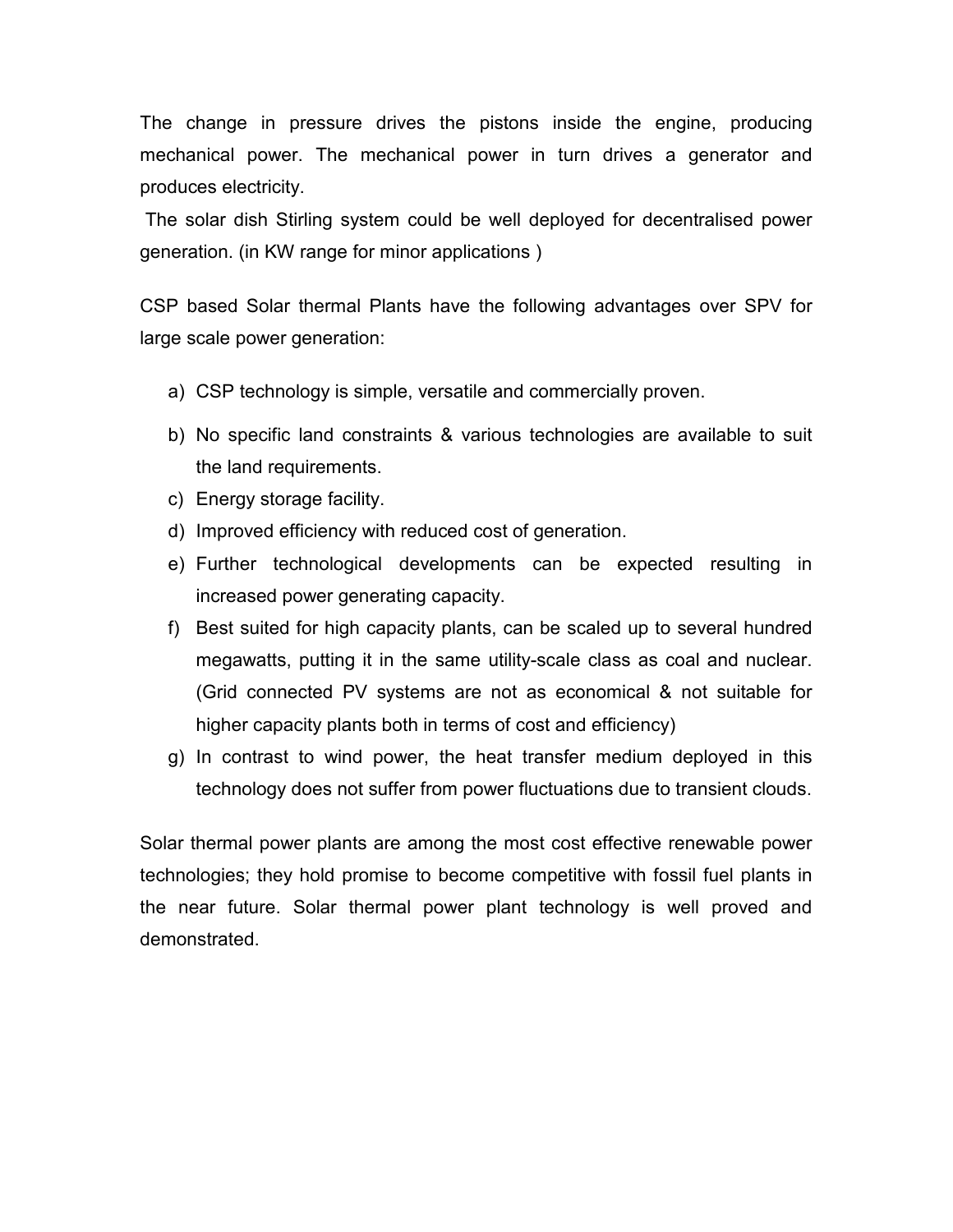| World List of Selected Proposed Concentrating Solar Thermal Power<br>Projects as of June 2008 |                                          |                                                      |                          |                                                  |  |
|-----------------------------------------------------------------------------------------------|------------------------------------------|------------------------------------------------------|--------------------------|--------------------------------------------------|--|
| Location                                                                                      | Company                                  | Project                                              | <b>Power</b><br>Capacity | <b>Scheduled</b><br><b>Year of</b><br>Completion |  |
|                                                                                               |                                          |                                                      | Megawatts                |                                                  |  |
| California,<br><b>USA</b>                                                                     | Solel Solar<br>Systems, Ltd.             | Mojave Solar<br>Park                                 | 553                      | 2011                                             |  |
| California,<br><b>USA</b>                                                                     | <b>Stirling Energy</b><br><b>Systems</b> | Solar One                                            | 500 (850)                | 2011                                             |  |
| California,<br><b>USA</b>                                                                     | <b>BrightSource</b><br>Energy, Inc.      | Ivanpah Solar<br>Electricity<br>Generating<br>System | 400 (900)                | 2011                                             |  |
| California,<br><b>USA</b>                                                                     | <b>Stirling Energy</b><br><b>Systems</b> | <b>Solar Two</b>                                     | 300 (900)                | not set                                          |  |
| Andalucía,<br>Spain                                                                           | Abengoa Solar                            | Solúcar<br>Platform                                  | 300                      | 2013                                             |  |
| Florida, USA Ausra, Inc.                                                                      |                                          | n.a.                                                 | 300                      | 2011                                             |  |
|                                                                                               | Arizona, USA Abengoa Solar               | Solana                                               | 280                      | 2011                                             |  |
| California,<br><b>USA</b>                                                                     | Beacon Solar,<br>LLC                     | <b>Beacon Solar</b><br><b>Energy Project</b>         | 250                      | 2011                                             |  |
| California,<br>USA                                                                            | Harper Lake,<br>LLC                      | Harper Lake<br><b>Energy Park</b>                    | 250 (500)                | 2010                                             |  |
| Ramat<br>Negev, Israel n.a.                                                                   |                                          | n.a.                                                 | 250                      | 2011                                             |  |
| California,<br>USA                                                                            | eSolar                                   | ln.a.                                                | 245                      | 2011                                             |  |
| Australia                                                                                     | EnviroMission<br>Ltd.                    | <b>Solar Mission</b><br>Project                      | 200                      | not set                                          |  |
| California,<br><b>USA</b>                                                                     | Ausra, Inc.                              | Carrizo<br>Energy Solar<br>Farm                      | 177                      | 2010                                             |  |
| Jordan                                                                                        | n.a.                                     | n.a.                                                 | 150 (300)                | 2015                                             |  |
| Spain                                                                                         | Solel Solar<br>Systems, Ltd.             | n.a.                                                 | 150                      | not set                                          |  |
| Ciudad Real,  Iberdrola                                                                       |                                          | n.a.                                                 | 150                      | not set                                          |  |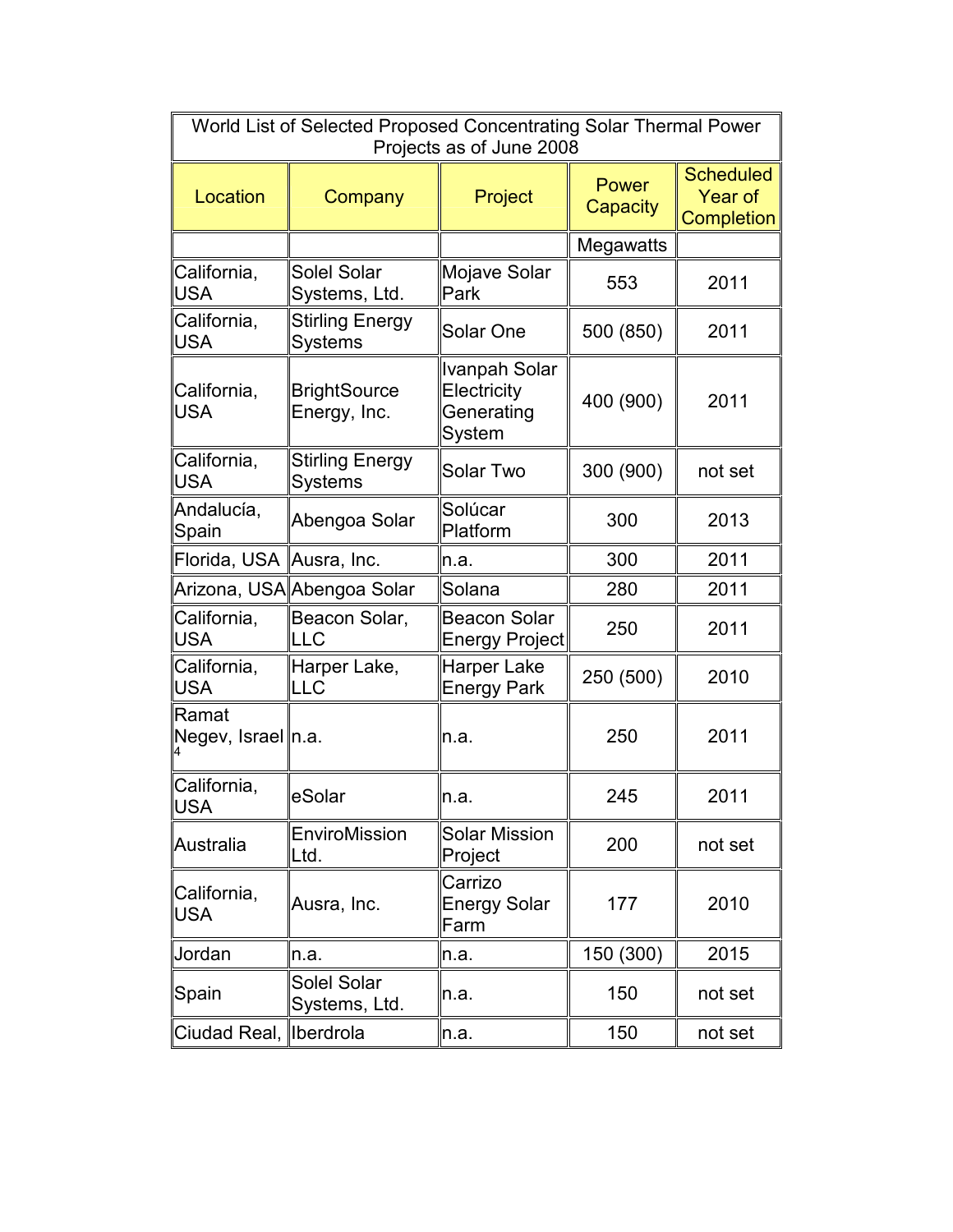| Spain                                        | Renewables                                               |                                |            |         |
|----------------------------------------------|----------------------------------------------------------|--------------------------------|------------|---------|
| Upington,<br>South Africa                    | Eskom                                                    | n.a.                           | 100        | not set |
| Madinat<br>Zayad,<br>United Arab<br>Emirates | Masdar (Abu<br><b>Dhabi Future</b><br>Energy<br>Company) | Shams                          | 100        | 2010    |
| Greece                                       | Solar Millennium<br>AG                                   | Theseus                        | 52         | not set |
| China                                        | Solar Millennium<br>AG                                   | n.a.                           | 50 (1,000) | 2020    |
| Spain                                        | <b>Solar Millennium</b><br>AG                            | <b>Extremasol 1</b>            | 50         | 2011    |
| Spain                                        | Solar Millennium<br>AG                                   | <b>Extremasol 2</b>            | 50         | 2012    |
| Spain                                        | Solar Millennium<br>AG                                   | Murciasol 1                    | 50         | 2011    |
| Spain                                        | Solar Millennium<br>AG                                   | Murciasol 2                    | 50         | not set |
| Córdoba,<br>Spain                            | <b>Acciona Energy</b>                                    | Palma del Rio                  | 50         | not set |
| Córdoba,<br>Spain                            | <b>Acciona Energy</b>                                    | Palma del Rio<br>$\mathsf{II}$ | 50         | not set |
| Ciudad Real,<br>Spain                        | Abengoa Solar                                            | Helios 1                       | 50         | not set |
| Ciudad Real,<br>Spain                        | Abengoa Solar                                            | Helios <sub>2</sub>            | 50         | not set |
| California,<br>United States LLC             | Bethel Energy,                                           | <b>Bethel 1</b>                | 50         | 2010    |
| California,<br>United States LLC             | Bethel Energy,                                           | <b>Bethel 2</b>                | 50         | 2010    |
| California,<br>United States                 | n.a.                                                     | <b>Victorville 2</b>           | 50         | 2010    |
| Cáceres,<br>Spain                            | Acciona Energy                                           | Majadas de<br>Tiétar           | 50         | not set |
| Badajoz,<br>Spain                            | Acciona Energy                                           | Alvarado                       | 50         | 2009    |
| Andalucía,<br>Spain                          | Abengoa Solar                                            | Ecija 1                        | 50         | not set |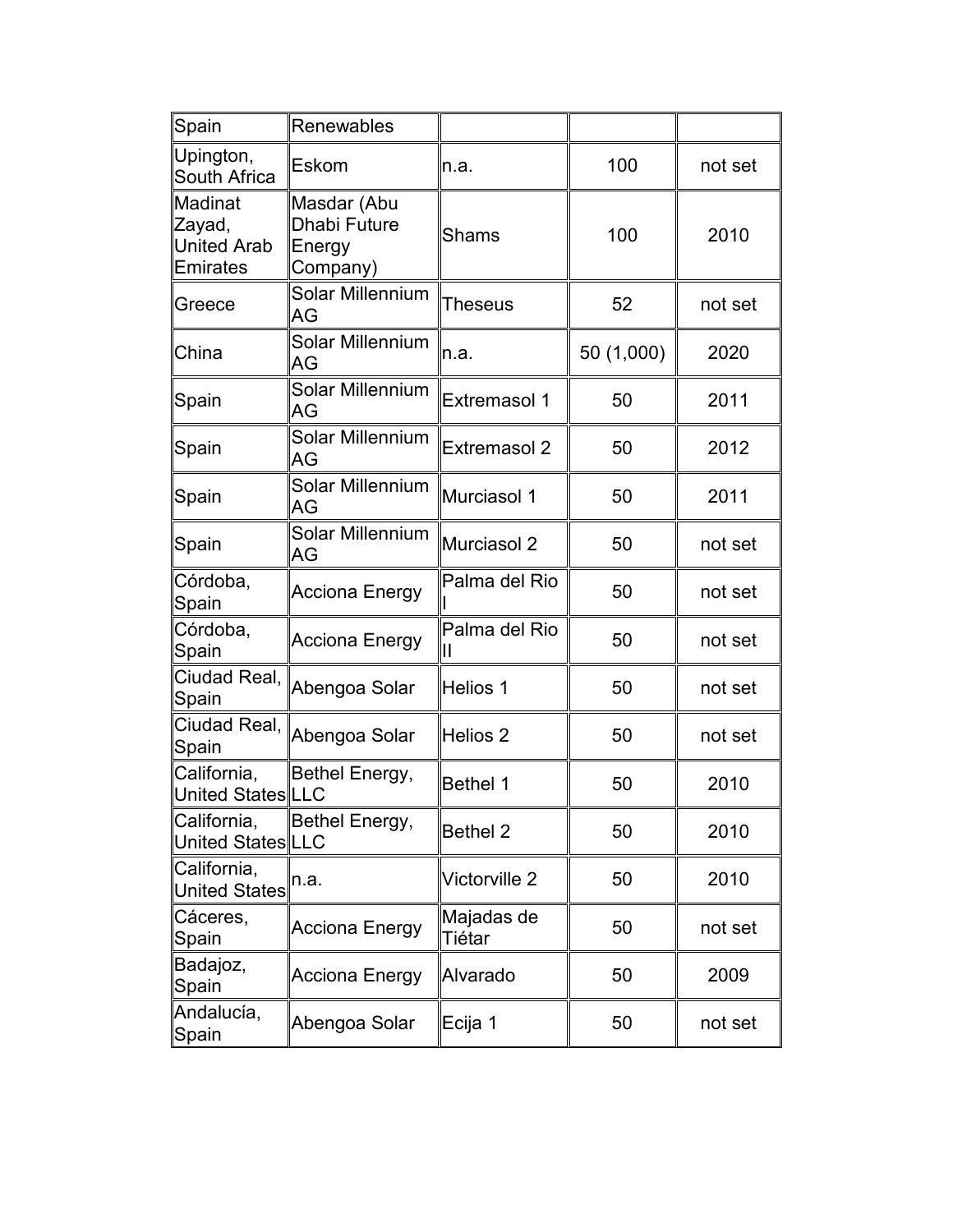| Andalucía,<br>Spain            | Abengoa Solar                  | Ecija 2                  | 50 | not set |
|--------------------------------|--------------------------------|--------------------------|----|---------|
| Andalucía,<br>Spain            | Solar Millennium<br>AG         | Andasol 1                | 50 | 2008    |
| Andalucía,<br>Spain            | <b>Solar Millennium</b><br>AG  | Andasol 2                | 50 | 2009    |
| Andalucía,<br>Spain            | <b>Solar Millennium</b><br>AG  | Andasol 3                | 50 | 2010    |
| Spain                          | Iberdrola<br><b>Renewables</b> | n.a.                     | 50 | not set |
| Spain                          | Iberdrola<br>Renewables        | ln.a.                    | 50 | not set |
| Spain                          | Iberdrola<br><b>Renewables</b> | n.a.                     | 50 | not set |
| Spain                          | Iberdrola<br><b>Renewables</b> | n.a.                     | 50 | not set |
| Spain                          | Iberdrola<br>Renewables        | n.a.                     | 50 | not set |
| Spain                          | Iberdrola<br>Renewables        | n.a.                     | 50 | not set |
| Spain                          | Iberdrola<br>Renewables        | n.a.                     | 50 | not set |
| Liddell,<br>Australia          | Ausra, Inc.                    | Liddell Power<br>Station | 37 | 2008    |
| Kuraymat,<br>Egypt             | Solar Millennium<br>AG         | n.a.                     | 30 | not set |
| Sonora,<br><b>Mexico</b>       | n.a.                           | Agua Prieta II           | 25 | 2009    |
| Yazd, Iran                     | ln.a.                          | n.a.                     | 20 | 2010    |
| Hassi-R'mel,<br>Algeria        | Abengoa Solar                  | In.a.                    | 20 | 2009    |
| Almaden,<br>Spain              | Abengoa Solar                  | $\ln a$ .                | 20 | not set |
| Ain-Ben-<br>Mathar,<br>Morocco | Abengoa Solar                  | n.a.                     | 20 | 2008    |
| Andalucía,<br>Spain            | Sener                          | Solar Tres               | 16 | not set |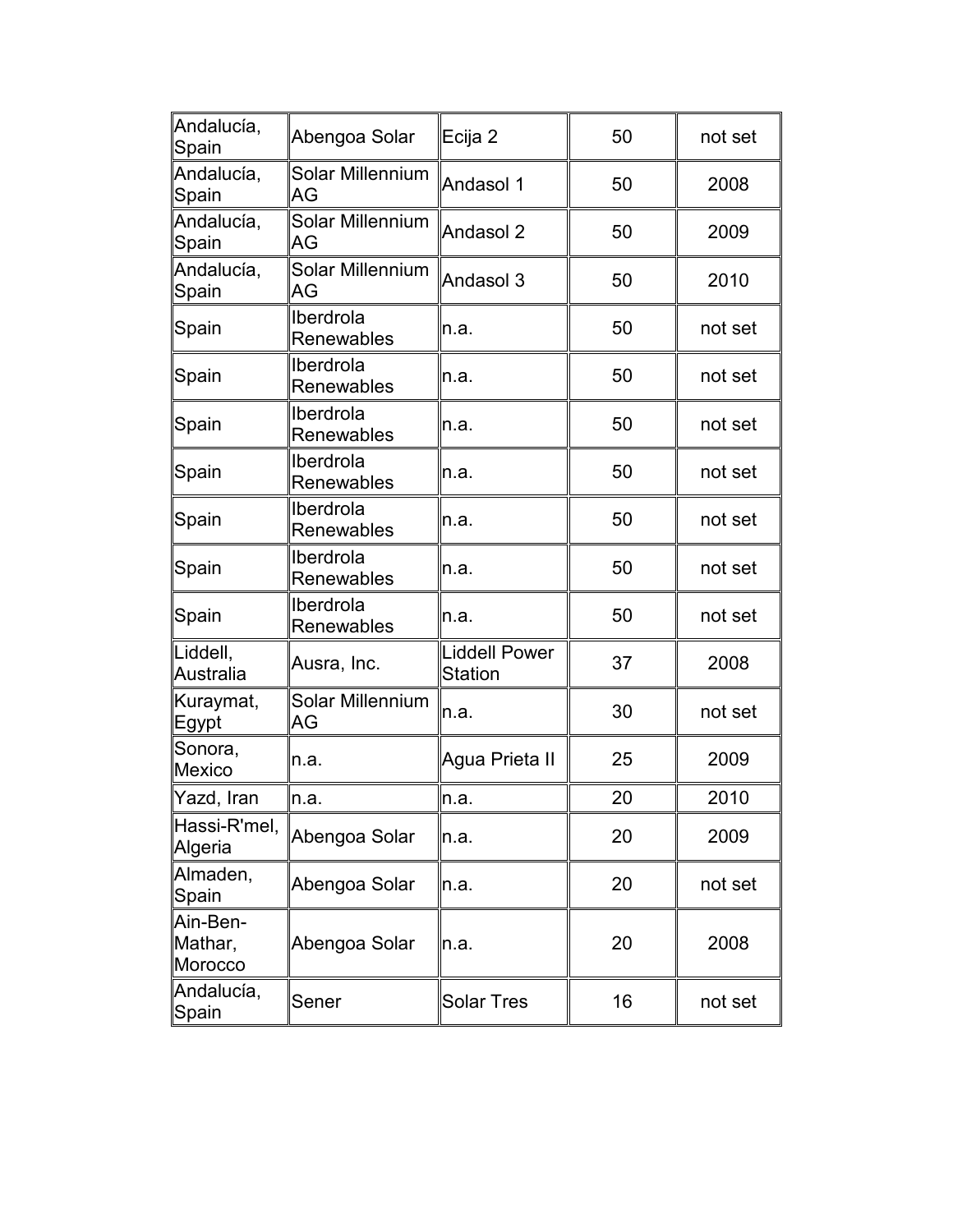| Cloncurry, | Lloyd Energy<br>Systems and | <b>Cloncurry</b><br><b>Solar Power</b> |  |
|------------|-----------------------------|----------------------------------------|--|
| Australia  | ∥Ergon Energy               | <b>IProject</b>                        |  |

Since 1985, nine parabolic trough type solar thermal plants in California have fed more than 8 billion KWhr of solar electricity into the Southern Californian grid demonstrating the soundness of the concept. The PS-10, 11 MW Central Tower plant in Spain has proven its commercial operation, generating 24 GWhr/annum. The second plant namely PS 20, 20 MW in Spain is being put into commercial operation for generation of 48 GWhrs/annum based on the successful operation of PS-10. Both the plants have thermal storage facility.



Currently CSP projects to a tune of 5500 MW are being taken up worldwide for implementation.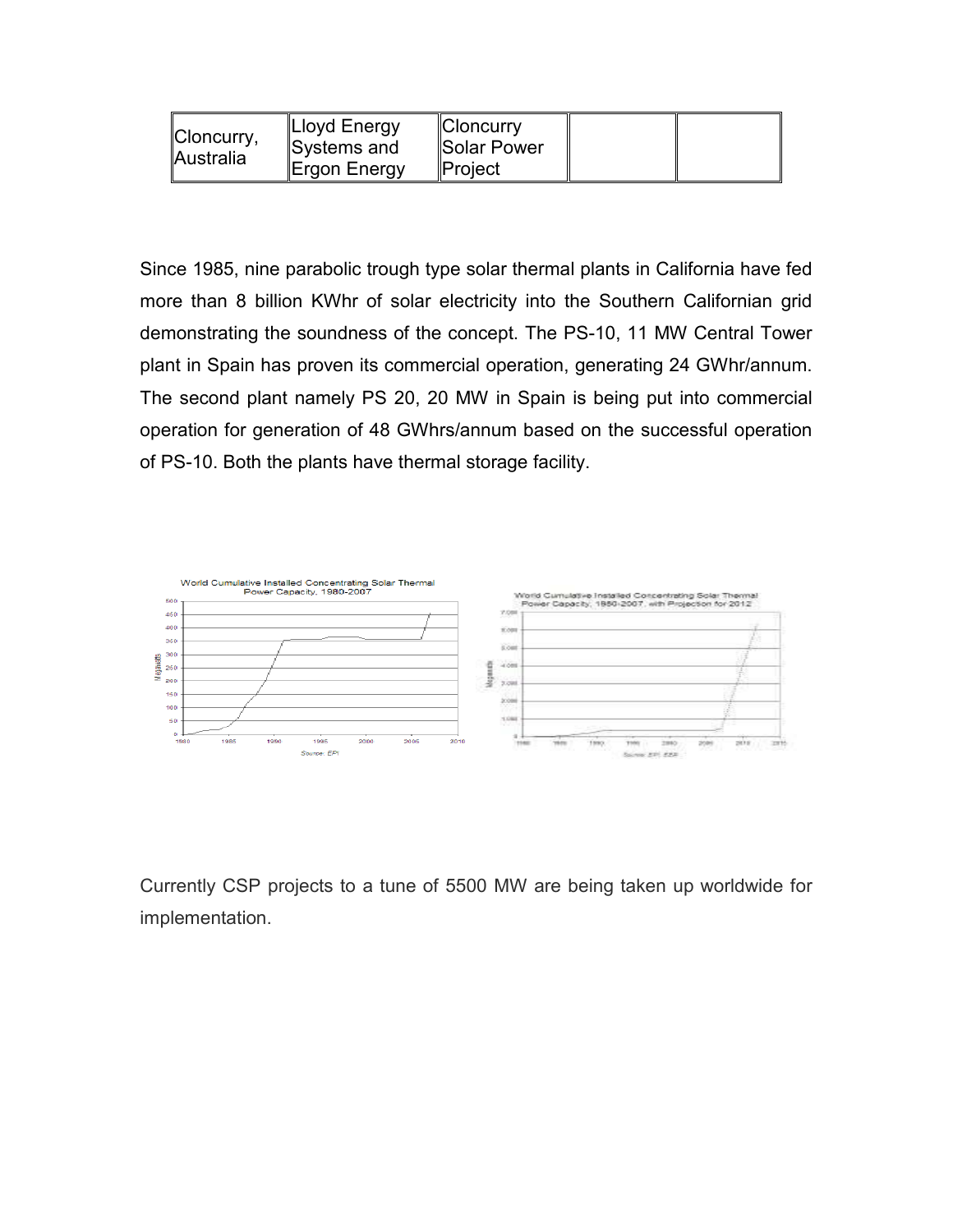| <b>Annexure 3- Calculation of Solar PV Tariff</b> |         |                                                                 |                   |           |          |           |  |  |  |  |
|---------------------------------------------------|---------|-----------------------------------------------------------------|-------------------|-----------|----------|-----------|--|--|--|--|
| <b>Financial/Operational parameters assumed</b>   |         |                                                                 |                   |           |          |           |  |  |  |  |
| <b>CUF</b>                                        | 19.00%  |                                                                 |                   |           |          |           |  |  |  |  |
| Life                                              | 25      | years                                                           |                   |           |          |           |  |  |  |  |
| Capital                                           | 16.90   | Crores Rs.                                                      | Loan Outstanding  |           | Interest | Loan      |  |  |  |  |
| Debt: Equity                                      | 70:30   |                                                                 |                   |           |          | Repayment |  |  |  |  |
| Interest on Loan                                  | 12.00%  |                                                                 | Year 1            | 118300000 | 14196000 | $\Omega$  |  |  |  |  |
| <b>ROE</b>                                        | 19.85%  | Pre-Tax or 15.5% post-tax                                       | Year <sub>2</sub> | 118300000 | 14196000 | 11830000  |  |  |  |  |
| Loan Repayment                                    | 10      | years with 1 year moratorium period                             | Year 3            | 106470000 | 12776400 | 11830000  |  |  |  |  |
| O&M Charges/MW                                    | 9.515   | Ls/Annum with escalation of 5.72%<br>after 1 <sup>st</sup> year | Year 4            | 94640000  | 11356800 | 11830000  |  |  |  |  |
| Depreciation                                      | 7.00%   | for initial 10 years and 1.33% for the<br>remaining years       | Year 5            | 82810000  | 9937200  | 11830000  |  |  |  |  |
| <b>Residual Value</b>                             | 10%     |                                                                 | Year 6            | 70980000  | 8517600  | 11830000  |  |  |  |  |
| Interest on working<br>capital                    | 12.00%  |                                                                 | Year 7            | 59150000  | 7098000  | 11830000  |  |  |  |  |
| Auxiliary<br>Consumption                          | 2.00%   |                                                                 | Year 8            | 47320000  | 5678400  | 11830000  |  |  |  |  |
| De-rating Factor                                  | $1\%$   | for every year after ten years                                  | Year 9            | 35490000  | 4258800  | 11830000  |  |  |  |  |
| <b>Discount Factor</b>                            | 0.14355 |                                                                 | Year 10           | 23660000  | 2839200  | 11830000  |  |  |  |  |
|                                                   |         |                                                                 | Year 11           | 11830000  | 1419600  | 11830000  |  |  |  |  |

# Levellised tariff

| <b>Years</b>                                                   |          | $\mathbf{2}$ | 3        | 4        | 5        | 6        |          | 8        | 9        | 10       |
|----------------------------------------------------------------|----------|--------------|----------|----------|----------|----------|----------|----------|----------|----------|
|                                                                |          |              |          |          |          |          |          |          |          |          |
| O & M Charges (Rs.)                                            | 951500   | 1005926      | 1063465  | 1124295  | 1188605  | 1256593  | 1328470  | 1404458  | 1484793  | 1569724  |
| Interest on Loan @ 12.00% (Rs.)                                | 14196000 | 14196000     | 12776400 | 11356800 | 9937200  | 8517600  | 7098000  | 5678400  | 4258800  | 2839200  |
| Depreciation (Rs.)                                             | 11830000 | 11830000     | 11830000 | 11830000 | 11830000 | 11830000 | 11830000 | 11830000 | 11830000 | 11830000 |
| ROE 19.85% Pre-Tax (Rs.)                                       | 10063950 | 10063950     | 10063950 | 10063950 | 10063950 | 10063950 | 10063950 | 10063950 | 10063950 | 10063950 |
| Maintenance<br>Operation<br>and<br>expenses for one month      | 79292    | 83827        | 88622    | 93691    | 99050    | 104716   | 110706   | 117038   | 123733   | 130810   |
| Maintenance spares @ 1% of the<br>O&M expenses                 | 9515     | 10059        | 10635    | 11243    | 11886    | 12566    | 13285    | 14045    | 14848    | 15697    |
| equivalent<br>Receivables<br>to<br>one<br>month of fixed cost. | 3118864  | 3123497      | 3008899  | 2894582  | 2780561  | 2666853  | 2553476  | 2440449  | 2327792  | 2215526  |
| <b>Total Working Capital</b>                                   | 3207671  | 3217383      | 3108156  | 2999516  | 2891498  | 2784135  | 2677467  | 2571532  | 2466373  | 2362034  |
| Interest on working capital @12%                               | 384921   | 386086       | 372979   | 359942   | 346980   | 334096   | 321296   | 308584   | 295965   | 283444   |
| Total Cost (Rs.)                                               | 37426371 | 37481962     | 36106793 | 34734987 | 33366734 | 32002239 | 30641716 | 29285392 | 27933508 | 26586318 |
| Units generated for 1 MW                                       | 1631112  | 1631112      | 1631112  | 1631112  | 1631112  | 1631112  | 1631112  | 1631112  | 1631112  | 1631112  |
| Cost/unit (Rs.)                                                | 22.945   | 22.979       | 22.136   | 21.295   | 20.456   | 19.620   | 18.786   | 17.954   | 17.125   | 16.300   |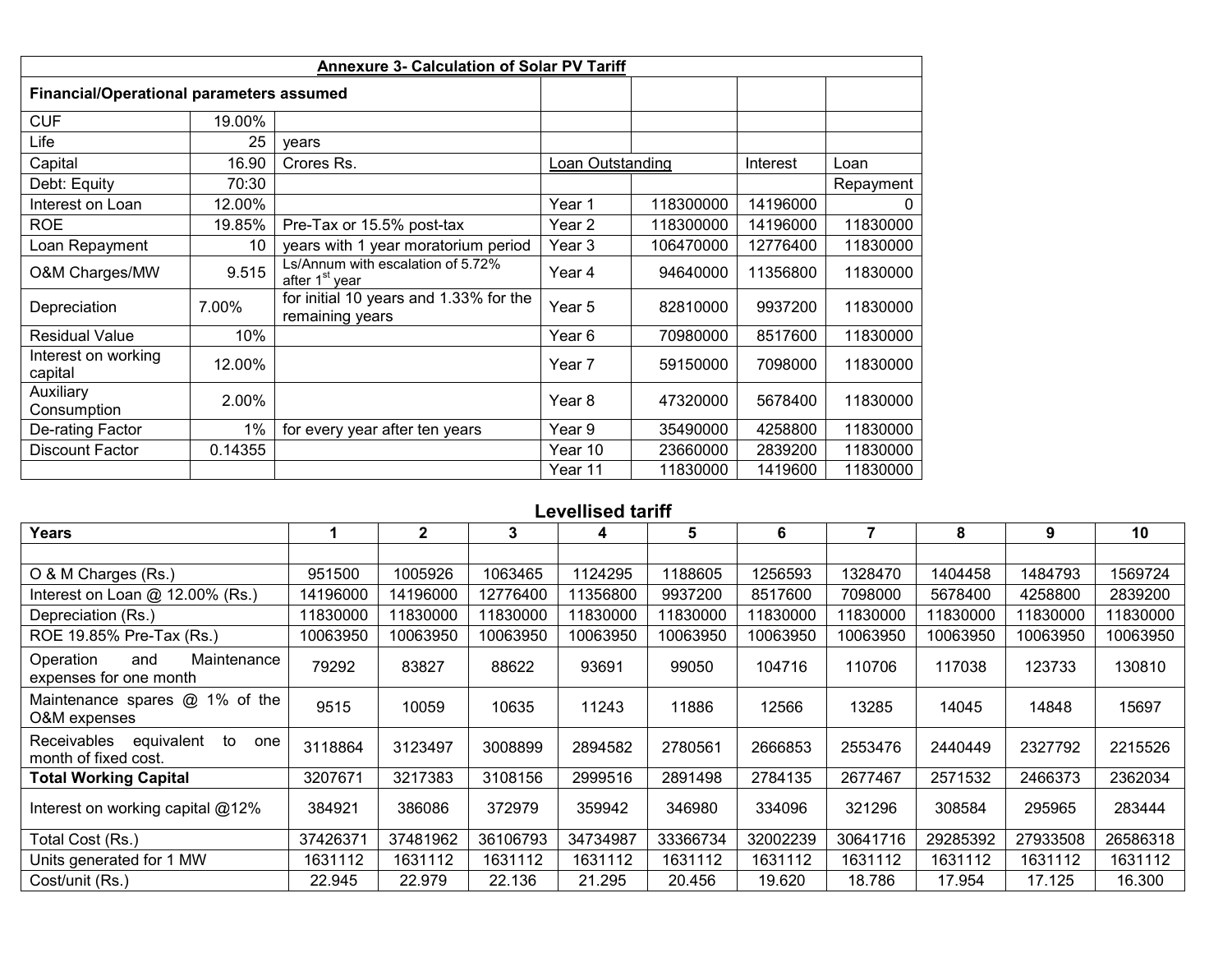| $-$<br>Discount Factor |                | 0.874 | .765<br>◡., | 0.669 | 0.585 | $\bigcap$ $FA$<br>U.51 | $0.44^{-}$                 | ୍ର ୧୦ 1<br>v.vv | 0.342 | 0.299 |
|------------------------|----------------|-------|-------------|-------|-------|------------------------|----------------------------|-----------------|-------|-------|
| <b>Present Value</b>   | 22.Q5<br>22.JJ | 20.09 | 16.93       | $+24$ | 1.96  | 10.03                  | 2 A C<br>v. <del>-</del> v | 7.02            | 5.86  | 4.87  |

| Years                                                          | 11       | 12       | 13       | 14       | 15       | 16       | 17       | 18       | 19       | 20       |
|----------------------------------------------------------------|----------|----------|----------|----------|----------|----------|----------|----------|----------|----------|
|                                                                |          |          |          |          |          |          |          |          |          |          |
| O & M Charges (Rs.)                                            | 1659512  | 1754436  | 1854790  | 1960884  | 2073046  | 2191624  | 2316985  | 2449517  | 2589629  | 2737756  |
| Interest on Loan $@$ 12.00% (Rs.)                              | 1419600  |          |          |          |          |          |          |          |          |          |
| Depreciation (Rs.)                                             | 2247700  | 2247700  | 2247700  | 2247700  | 2247700  | 2247700  | 2247700  | 2247700  | 2247700  | 2247700  |
| ROE 19.85% Pre-Tax (Rs.)                                       | 10063950 | 10063950 | 10063950 | 10063950 | 10063950 | 10063950 | 10063950 | 10063950 | 10063950 | 10063950 |
| Maintenance<br>Operation<br>and<br>expenses for one month      | 138293   | 146203   | 154566   | 163407   | 172754   | 182635   | 193082   | 204126   | 215802   | 228146   |
| Maintenance spares @ 1% of the<br>O&M expenses                 | 16595    | 17544    | 18548    | 19609    | 20730    | 21916    | 23170    | 24495    | 25896    | 27378    |
| Receivables<br>equivalent<br>to<br>one<br>month of fixed cost. | 1297083  | 1185668  | 1194210  | 1203240  | 1212787  | 1222881  | 1233551  | 1244832  | 1256758  | 1269366  |
| <b>Total Working Capital</b>                                   | 1451971  | 1349415  | 1367324  | 1386256  | 1406272  | 1427432  | 1449803  | 1473453  | 1498457  | 1524890  |
| Interest on working capital @12%                               | 174237   | 161930   | 164079   | 166351   | 168753   | 171292   | 173976   | 176814   | 179815   | 182987   |
| Total Cost (Rs.)                                               | 15564998 | 14228016 | 14330518 | 14438884 | 14553449 | 14674566 | 14802612 | 14937981 | 15081094 | 15232393 |
| Units generated for 1 MW                                       | 1614801  | 1598653  | 1582666  | 1566840  | 1551171  | 1535660  | 1520303  | 1505100  | 1490049  | 1475148  |
| Cost/unit (Rs.)                                                | 9.639    | 8.900    | 9.055    | 9.215    | 9.382    | 9.556    | 9.737    | 9.925    | 10.121   | 10.326   |
| Discount Factor                                                | 0.261    | 0.229    | 0.200    | 0.175    | 0.153    | 0.134    | 0.117    | 0.102    | 0.089    | 0.078    |
| <b>Present Value</b>                                           | 2.520    | 2.035    | 1.811    | 1.611    | 1.435    | 1.278    | 1.138    | 1.015    | 0.905    | 0.807    |

| Years                                                          | 21       | 22       | 23       | 24       | 25       |
|----------------------------------------------------------------|----------|----------|----------|----------|----------|
|                                                                |          |          |          |          |          |
| O & M Charges (Rs.)                                            | 2894356  | 3059913  | 3234940  | 3419978  | 3615601  |
| Interest on Loan $@$ 12.00% (Rs.)                              | 0        |          |          |          |          |
| Depreciation (Rs.)                                             | 2247700  | 2247700  | 2247700  | 2247700  | 2247700  |
| ROE 19.85% Pre-Tax (Rs.)                                       | 10063950 | 10063950 | 10063950 | 10063950 | 10063950 |
| Maintenance<br>Operation<br>and<br>expenses for one month      | 241196   | 254993   | 269578   | 284998   | 301300   |
| Maintenance spares @ 1% of the<br>O&M expenses                 | 28944    | 30599    | 32349    | 34200    | 36156    |
| equivalent<br>Receivables<br>to<br>one<br>month of fixed cost. | 1282695  | 1296787  | 1311685  | 1327435  | 1344086  |
| <b>Total Working Capital</b>                                   | 1552835  | 1582379  | 1613613  | 1646633  | 1681542  |
| Interest on working capital @12%                               | 186340   | 189886   | 193634   | 197596   | 201785   |
| Total Cost (Rs.)                                               | 15392346 | 15561448 | 15740223 | 15929224 | 16129036 |
| Units generated for 1 MW                                       | 1460397  | 1445793  | 1431335  | 1417022  | 1402852  |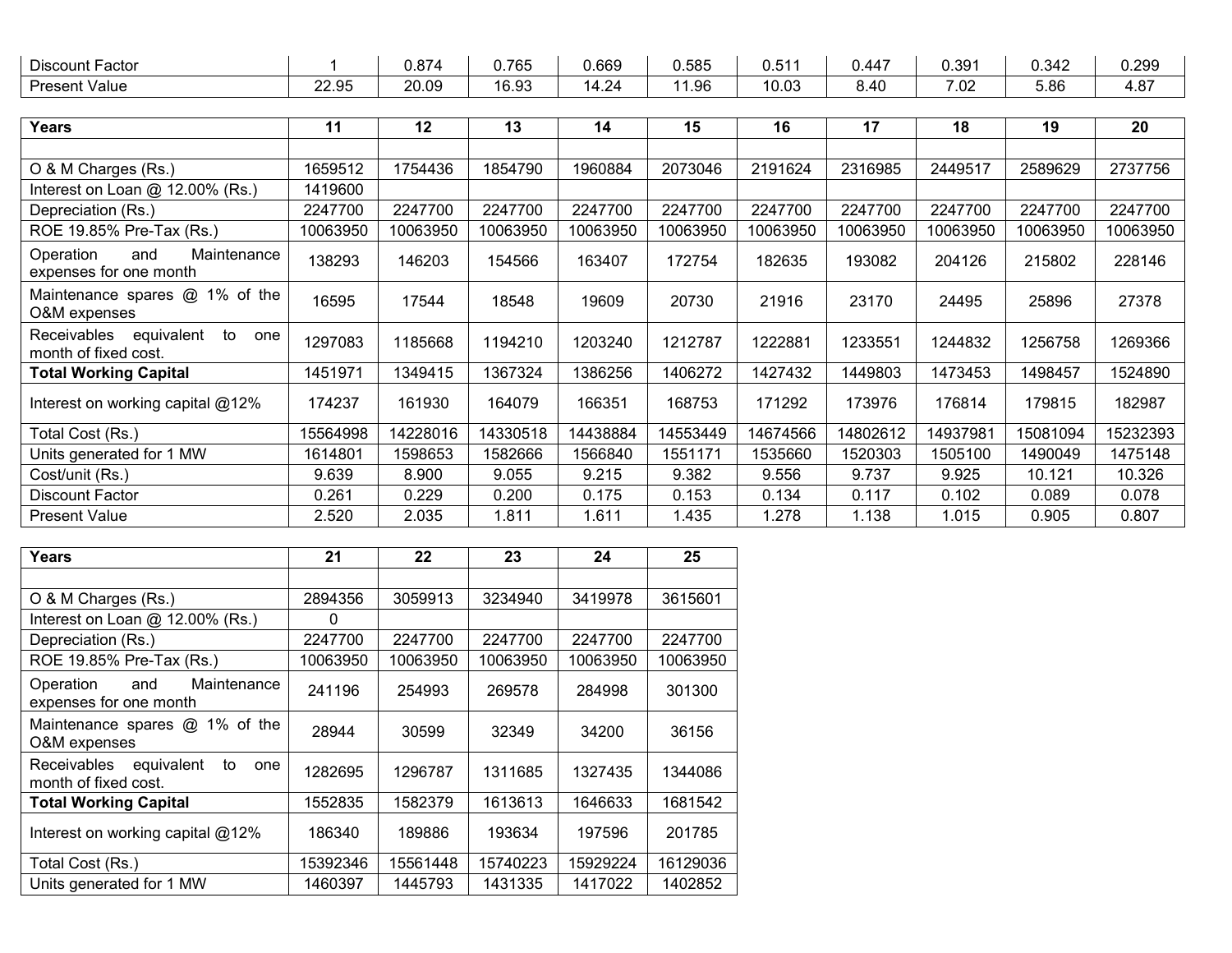| Cost/unit (Rs.)      | 10.540 | 10.763 | 10.997 | 11.241 | 11.497 |
|----------------------|--------|--------|--------|--------|--------|
| Discount Factor      | 0.068  | 0.060  | 0.052  | 0.046  | 0.040  |
| <b>Present Value</b> | 0.721  | 0.644  | 0.575  | 0.514  | 0.460  |

The levellised tariff for 25 years =Rs. 18.19

| <b>Determination of</b><br>accelerated depreciation |         |                |        |          |          |          |                |          |          |                 |
|-----------------------------------------------------|---------|----------------|--------|----------|----------|----------|----------------|----------|----------|-----------------|
| benefit                                             |         |                |        |          |          |          |                |          |          |                 |
| Depreciation amount                                 | 90%     |                |        |          |          |          |                |          |          |                 |
| Book depreciation rate                              | 5.28%   |                |        |          |          |          |                |          |          |                 |
| Tax depreciation rate                               | 80%     |                |        |          |          |          |                |          |          |                 |
| Income Tax (MAT)                                    | 16.995% |                |        |          |          |          |                |          |          |                 |
| Income Tax (Normal rate)                            | 33.990% |                |        |          |          |          |                |          |          |                 |
|                                                     |         | Lakhs          |        |          |          |          |                |          |          |                 |
| <b>Capital Cost</b>                                 | 1690    | /annum         |        |          |          |          |                |          |          |                 |
|                                                     |         | $\overline{2}$ |        |          |          |          | $\overline{7}$ |          |          |                 |
| Years<br>Book Depreciation (Rs. In                  |         |                | 3      | 4        | 5        | 6        |                | 8        | 9        | 10 <sup>°</sup> |
| Lakhs)                                              | 89.232  | 89.232         | 89.232 | 89.232   | 89.232   | 89.232   | 89.232         | 89.232   | 89.232   | 89.232          |
| <b>Accelerated Depreciation</b>                     |         |                |        |          |          |          |                |          |          |                 |
| Opening %                                           | 100%    | 60.0%          | 12.0%  | 2.4%     | 0.5%     | 0.1%     | 0.0%           | 0.0%     | 0.0%     | $0.0\%$         |
| Allowed during the year %                           | 40.0%   | 48.00%         | 9.60%  | 1.92%    | 0.38%    | 0.08%    | 0.02%          | 0.00%    | 0.00%    | $0.00\%$        |
| Closing %                                           | 60.0%   | 12.0%          | 2.4%   | 0.5%     | 0.1%     | 0.0%     | $0.0\%$        | 0.0%     | 0.0%     | $0.0\%$         |
| <b>Accelerated Depreciation</b>                     | 676.00  | 811.20         | 162.24 | 32.45    | 6.49     | 1.30     | 0.26           | 0.05     | 0.01     | 0.00            |
|                                                     |         |                |        |          |          |          |                |          |          |                 |
| Net Depreciation Benefit (Rs.                       |         |                |        |          |          |          |                |          |          |                 |
| In lakhs)                                           | 586.77  | 721.97         | 73.01  | $-56.78$ | $-82.74$ | $-87.93$ | $-88.97$       | $-89.18$ | $-89.22$ | $-89.23$        |
| Tax Benefit (Rs. In lakhs)                          | 99.72   | 122.70         | 12.41  | $-9.65$  | $-14.06$ | $-14.94$ | $-15.12$       | $-15.16$ | $-15.16$ | $-15.16$        |
| <b>Energy Generation MUs</b>                        | 1.63    | 1.63           | 1.63   | 1.63     | 1.63     | 1.63     | 1.63           | 1.63     | 1.63     | 1.63            |
| Per unit benefit (Rs. / Unit)                       | 6.11    | 7.52           | 0.76   | $-0.59$  | $-0.86$  | $-0.92$  | $-0.93$        | $-0.93$  | $-0.93$  | $-0.93$         |
| <b>Discounting Factor</b>                           | 1.000   | 0.874          | 0.765  | 0.669    | 0.585    | 0.511    | 0.447          | 0.391    | 0.342    | 0.299           |
| Present Value (Rs.)                                 | 6.11    | 6.58           | 0.58   | $-0.40$  | $-0.50$  | $-0.47$  | $-0.41$        | $-0.36$  | $-0.32$  | $-0.28$         |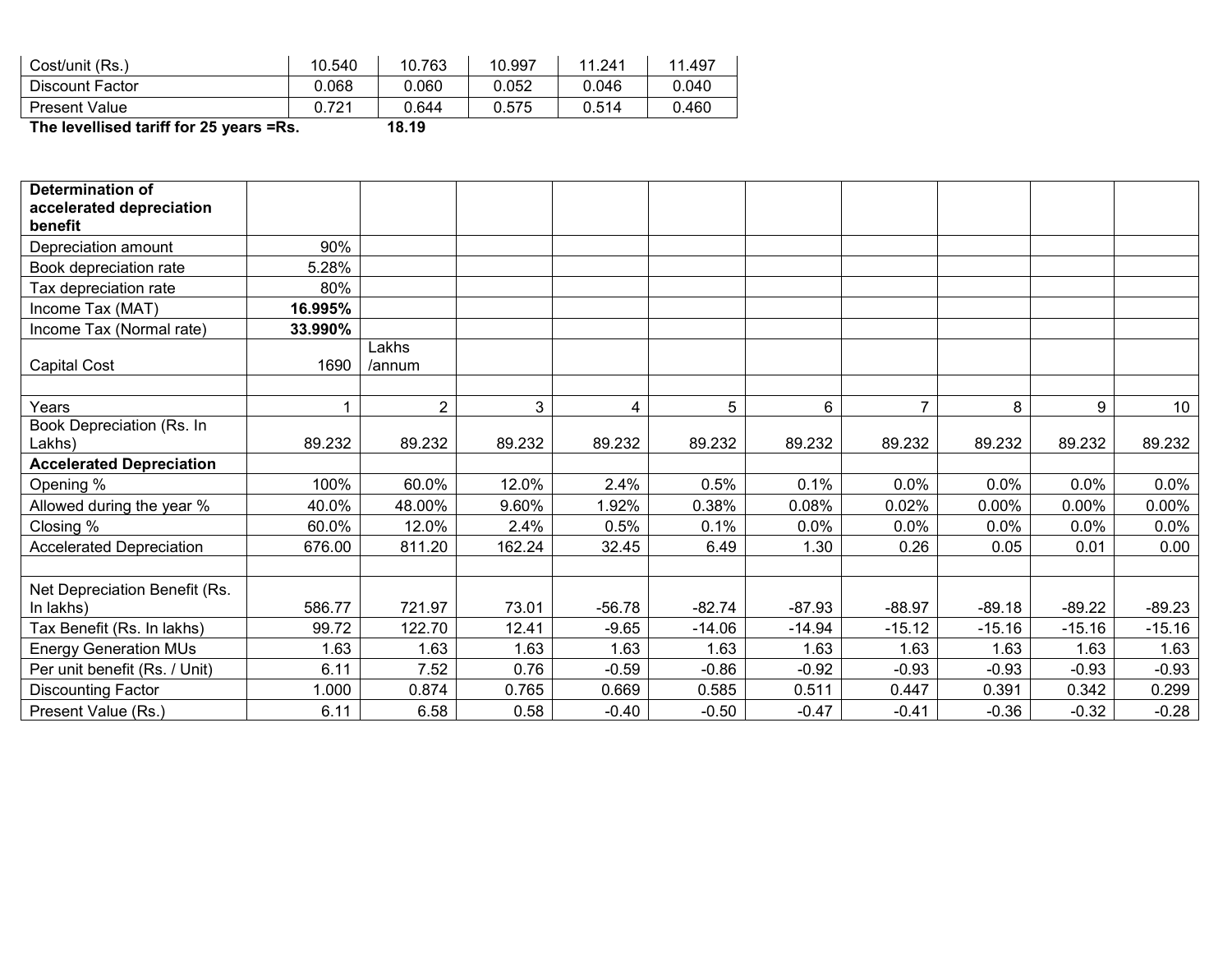| Years                            | 11       | 12       | 13       | 14       | 15       | 16       | 17       | 18       | 19       | 20    |
|----------------------------------|----------|----------|----------|----------|----------|----------|----------|----------|----------|-------|
| Book Depreciation (Rs. In        |          |          |          |          |          |          |          |          |          |       |
| Lakhs)                           | 89.232   | 89.232   | 89.232   | 89.232   | 89.232   | 89.232   | 89.232   | 4.056    | 0        | 0     |
| <b>Accelerated Depreciation</b>  |          |          |          |          |          |          |          |          |          |       |
| Opening %                        | $0.0\%$  | 0.0%     | 0.0%     | 0.0%     | 0.0%     | 0.0%     | 0.0%     | 0.0%     | 0.0%     | 0.0%  |
| Allowed during the year %        | $0.00\%$ | $0.00\%$ | $0.00\%$ | $0.00\%$ | $0.00\%$ | $0.00\%$ | $0.00\%$ | $0.00\%$ | $0.00\%$ | 0.00% |
| Closing %                        | 0.0%     | 0.0%     | 0.0%     | 0.0%     | 0.0%     | 0.0%     | 0.0%     | 0.0%     | $0.0\%$  | 0.0%  |
| <b>Accelerated Depreciation</b>  | 0.00     | 0.00     | 0.00     | 0.00     | 0.00     | 0.00     | 0.00     | 0.00     | 0.00     | 0.00  |
|                                  |          |          |          |          |          |          |          |          |          |       |
| Net Depreciation Benefit (Rs. In |          |          |          |          |          |          |          |          |          |       |
| lakhs)                           | $-89.23$ | $-89.23$ | $-89.23$ | $-89.23$ | $-89.23$ | $-89.23$ | $-89.23$ | $-4.06$  | 0.00     | 0.00  |
| Tax Benefit (Rs. In lakhs)       | $-30.33$ | $-30.33$ | $-30.33$ | $-30.33$ | $-30.33$ | $-30.33$ | $-30.33$ | $-1.38$  | 0.00     | 0.00  |
| <b>Energy Generation MUs</b>     | 1.61     | 1.60     | 1.58     | 1.57     | 1.55     | 1.54     | 1.52     | 1.51     | 1.49     | 1.48  |
| Per unit benefit (Rs. / Unit)    | $-1.88$  | $-1.90$  | $-1.92$  | $-1.94$  | $-1.96$  | $-1.98$  | $-1.99$  | $-0.09$  | 0.00     | 0.00  |
| <b>Discounting Factor</b>        | 0.261    | 0.229    | 0.200    | 0.175    | 0.153    | 0.134    | 0.117    | 0.102    | 0.089    | 0.078 |
| Present Value (Rs.)              | $-0.49$  | $-0.43$  | $-0.38$  | $-0.34$  | $-0.30$  | $-0.26$  | $-0.23$  | $-0.01$  | 0.00     | 0.00  |
| Levellised benefit (Rs.)         | 1.09     |          |          |          |          |          |          |          |          |       |

Effective Tariff after levellised benefit (Rs.) | 17.10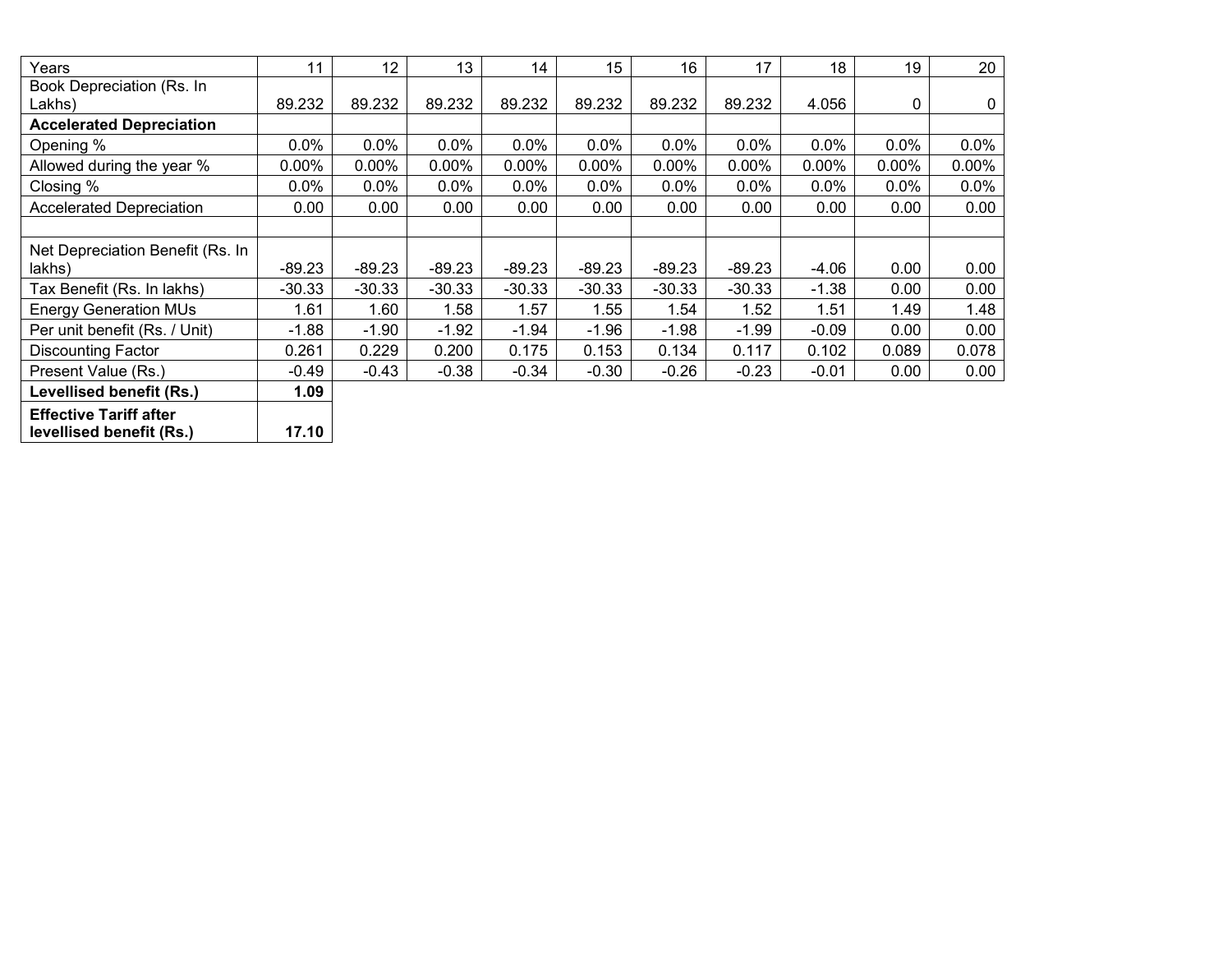# Annexure 4- Calculation of Solar Thermal Tariff

## Financial/Operational parameters assumed

| <b>CUF</b>                   | 23.00%  |                                                              |                  |           |          |           |
|------------------------------|---------|--------------------------------------------------------------|------------------|-----------|----------|-----------|
| Life                         | 25      | vears                                                        |                  |           |          |           |
| Capital                      | 15.30   | Crores Rs.                                                   | Loan Outstanding |           | Interest | Loan      |
| Debt: Equity                 | 70:30   |                                                              |                  |           |          | Repayment |
| Interest on Loan             | 12.00%  |                                                              | Year 1           | 107100000 | 12852000 | $\Omega$  |
| <b>ROE</b>                   | 19.85%  | Pre-Tax or 15.5% post-tax                                    | Year 2           | 107100000 | 12852000 | 10710000  |
| Loan Repayment               | 10      | years with 1 year moratorium period                          | Year 3           | 96390000  | 11566800 | 10710000  |
| O&M Charges/MW               | 13.740  | Ls/Annum with escalation of 5.72% after 1 <sup>st</sup> year | Year 4           | 85680000  | 10281600 | 10710000  |
| Depreciation                 | 7.00%   | for initial 10 years and 1.33% for the remaining years       | Year 5           | 74970000  | 8996400  | 10710000  |
| <b>Residual Value</b>        | 10%     |                                                              | Year 6           | 64260000  | 7711200  | 10710000  |
| Interest on working capital  | 12.00%  |                                                              | Year 7           | 53550000  | 6426000  | 10710000  |
| <b>Auxiliary Consumption</b> | 10.00%  |                                                              | Year 8           | 42840000  | 5140800  | 10710000  |
| Derating Factor              | 1%      | for every year after ten years                               | Year 9           | 32130000  | 3855600  | 10710000  |
| <b>Discount Factor</b>       | 0.14355 |                                                              | Year 10          | 21420000  | 2570400  | 10710000  |
|                              |         |                                                              | Year 11          | 10710000  | 1285200  | 10710000  |

Levellised tariff

| <b>Years</b>                                          |          | $\mathbf{2}$ | 3        | 4        | 5        | 6        |          | 8        | 9        | 10       |
|-------------------------------------------------------|----------|--------------|----------|----------|----------|----------|----------|----------|----------|----------|
|                                                       |          |              |          |          |          |          |          |          |          |          |
| O & M Charges (Rs.)                                   | 1374000  | 1452593      | 1535681  | 1623522  | 1716388  | 1814565  | 1918358  | 2028088  | 2144095  | 2266737  |
| Interest on Loan $@$ 12.00% (Rs.)                     | 12852000 | 12852000     | 11566800 | 10281600 | 8996400  | 7711200  | 6426000  | 5140800  | 3855600  | 2570400  |
| Depreciation (Rs.)                                    | 10710000 | 10710000     | 10710000 | 10710000 | 10710000 | 10710000 | 10710000 | 10710000 | 10710000 | 10710000 |
| ROE 19.85% Pre-Tax (Rs.)                              | 9111150  | 9111150      | 9111150  | 9111150  | 9111150  | 9111150  | 9111150  | 9111150  | 9111150  | 9111150  |
| Operation and Maintenance expenses<br>for one month   | 114500   | 121049       | 127973   | 135294   | 143032   | 151214   | 159863   | 169007   | 178675   | 188895   |
| Maintenance spares @ 15% of the<br>O&M expenses       | 206100   | 217889       | 230352   | 243528   | 257458   | 272185   | 287754   | 304213   | 321614   | 340011   |
| Receivables equivalent to one month<br>of fixed cost. | 2869160  | 2875961      | 2774969  | 2674388  | 2574242  | 2474556  | 2375355  | 2276669  | 2178525  | 2080956  |
| <b>Total Working Capital</b>                          | 3189760  | 3214899      | 3133294  | 3053210  | 2974733  | 2897954  | 2822972  | 2749889  | 2678814  | 2609861  |
| Interest on working capital $@12\%$                   | 382771   | 385788       | 375995   | 366385   | 356968   | 347755   | 338757   | 329987   | 321458   | 313183   |
| Total Cost (Rs.)                                      | 34429921 | 34511531     | 33299626 | 32092657 | 30890905 | 29694669 | 28504265 | 27320025 | 26142302 | 24971470 |
| Units generated for 1 MW                              | 1813320  | 1813320      | 1813320  | 1813320  | 1813320  | 1813320  | 1813320  | 1813320  | 1813320  | 1813320  |
| Cost/unit (Rs.)                                       | 18.987   | 19.032       | 18.364   | 17.698   | 17.036   | 16.376   | 15.719   | 15.066   | 14.417   | 13.771   |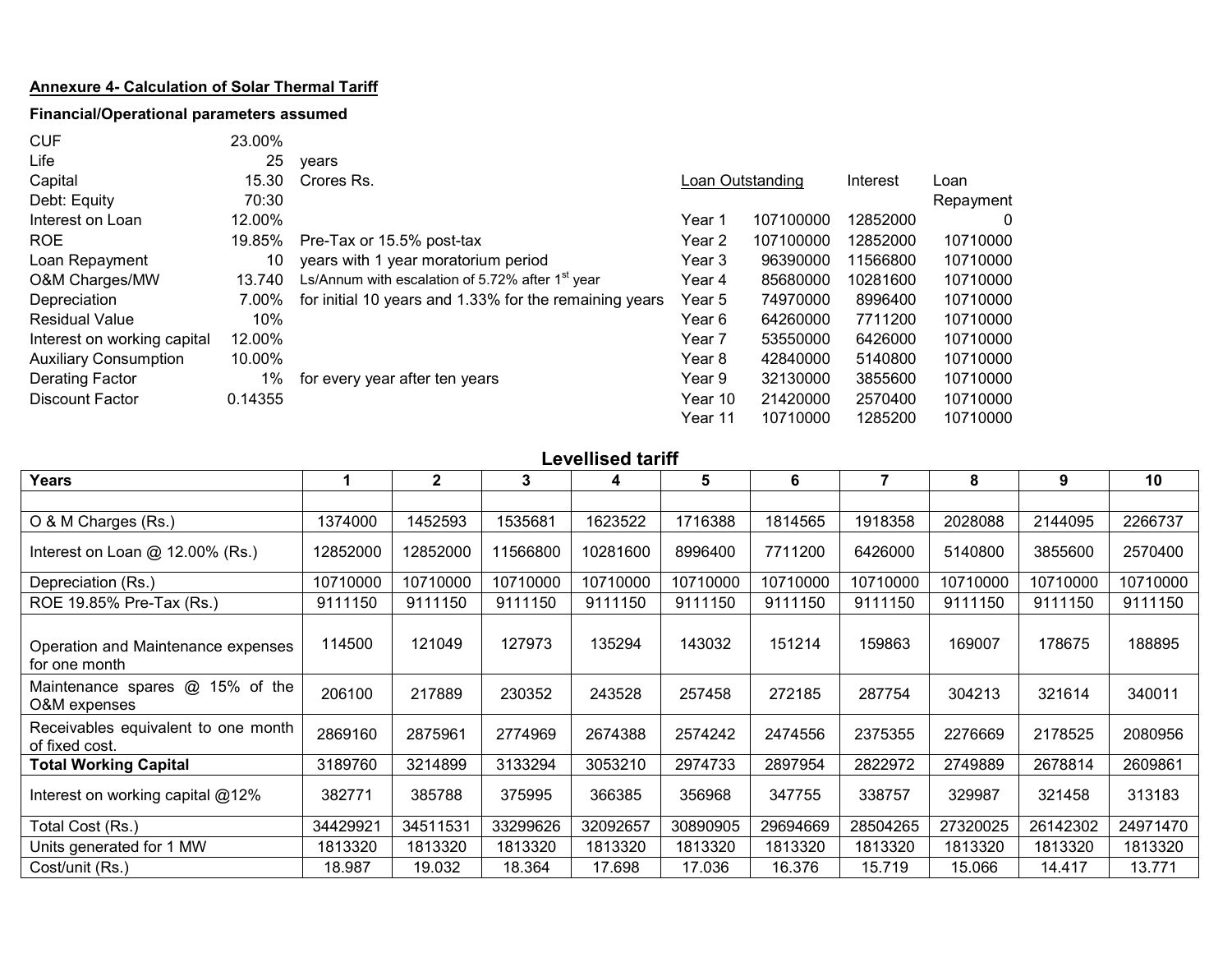| Discount Factor      |       | 0.874 | 0.765 | 0.669 | 0.585       | <b>EA</b><br>. | 0.447 | 0.391 | $\sim$ $\sim$<br>U.342 | 0.299                                               |
|----------------------|-------|-------|-------|-------|-------------|----------------|-------|-------|------------------------|-----------------------------------------------------|
| <b>Present Value</b> | 18.99 | 16.64 | 14.04 | 1.83  | ח ב<br>v.vu | $50-$<br>ບ.ບ.  | 7.03  | 5.89  | $\sim$<br>. .<br>T. J. | $\overline{1}$<br>$\overline{\phantom{a}}$<br>T. IZ |

| <b>Years</b>                                          | 11       | 12       | 13       | 14       | 15       | 16       | 17       | 18       | 19       | 20       |
|-------------------------------------------------------|----------|----------|----------|----------|----------|----------|----------|----------|----------|----------|
|                                                       |          |          |          |          |          |          |          |          |          |          |
| O & M Charges (Rs.)                                   | 2396394  | 2533468  | 2678382  | 2831586  | 2993553  | 3164784  | 3345809  | 3537190  | 3739517  | 3953417  |
| Interest on Loan @ 12.00% (Rs.)                       | 1285200  |          |          |          |          |          |          |          |          |          |
| Depreciation (Rs.)                                    | 2034900  | 2034900  | 2034900  | 2034900  | 2034900  | 2034900  | 2034900  | 2034900  | 2034900  | 2034900  |
| ROE 19.85% Pre-Tax (Rs.)                              | 9111150  | 9111150  | 9111150  | 9111150  | 9111150  | 9111150  | 9111150  | 9111150  | 9111150  | 9111150  |
| Operation and Maintenance expenses<br>for one month   | 199700   | 211122   | 223199   | 235965   | 249463   | 263732   | 278817   | 294766   | 311626   | 329451   |
| Maintenance spares @ 15% of the<br>O&M expenses       | 359459   | 380020   | 401757   | 424738   | 449033   | 474718   | 501871   | 530578   | 560928   | 593013   |
| Receivables equivalent to one month<br>of fixed cost. | 1253766  | 1157446  | 1169985  | 1183242  | 1197258  | 1212075  | 1227739  | 1244300  | 1261808  | 1280317  |
| <b>Total Working Capital</b>                          | 1812925  | 1748588  | 1794941  | 1843946  | 1895753  | 1950524  | 2008428  | 2069644  | 2134362  | 2202781  |
| Interest on working capital @12%                      | 217551   | 209831   | 215393   | 221273   | 227490   | 234063   | 241011   | 248357   | 256123   | 264334   |
| Total Cost (Rs.)                                      | 15045195 | 13889349 | 14039825 | 14198909 | 14367093 | 14544897 | 14732871 | 14931597 | 15141690 | 15363801 |
| Units generated for 1 MW                              | 1795187  | 1777235  | 1759463  | 1741868  | 1724449  | 1707205  | 1690133  | 1673231  | 1656499  | 1639934  |
| Cost/unit (Rs.)                                       | 8.381    | 7.815    | 7.980    | 8.152    | 8.331    | 8.520    | 8.717    | 8.924    | 9.141    | 9.369    |
| Discount Factor                                       | 0.261    | 0.229    | 0.200    | 0.175    | 0.153    | 0.134    | 0.117    | 0.102    | 0.089    | 0.078    |
| <b>Present Value</b>                                  | 2.191    | 1.787    | 1.596    | 1.425    | 1.274    | 1.139    | 1.019    | 0.912    | 0.817    | 0.733    |

| Years                                                 | 21      | 22      | 23      | 24      | 25      |
|-------------------------------------------------------|---------|---------|---------|---------|---------|
|                                                       |         |         |         |         |         |
| O & M Charges (Rs.)                                   | 4179553 | 4418623 | 4671369 | 4938571 | 5221057 |
| Interest on Loan $@$ 12.00% (Rs.)                     | 0       |         |         |         |         |
| Depreciation (Rs.)                                    | 2034900 | 2034900 | 2034900 | 2034900 | 2034900 |
| ROE 19.85% Pre-Tax (Rs.)                              | 9111150 | 9111150 | 9111150 | 9111150 | 9111150 |
| Operation and Maintenance expenses<br>for one month   | 348296  | 368219  | 389281  | 411548  | 435088  |
| 15% of the<br>Maintenance spares @<br>O&M expenses    | 626933  | 662793  | 700705  | 740786  | 783159  |
| Receivables equivalent to one month<br>of fixed cost. | 1299885 | 1320572 | 1342442 | 1365564 | 1390008 |
| <b>Total Working Capital</b>                          | 2275114 | 2351584 | 2432428 | 2517897 | 2608255 |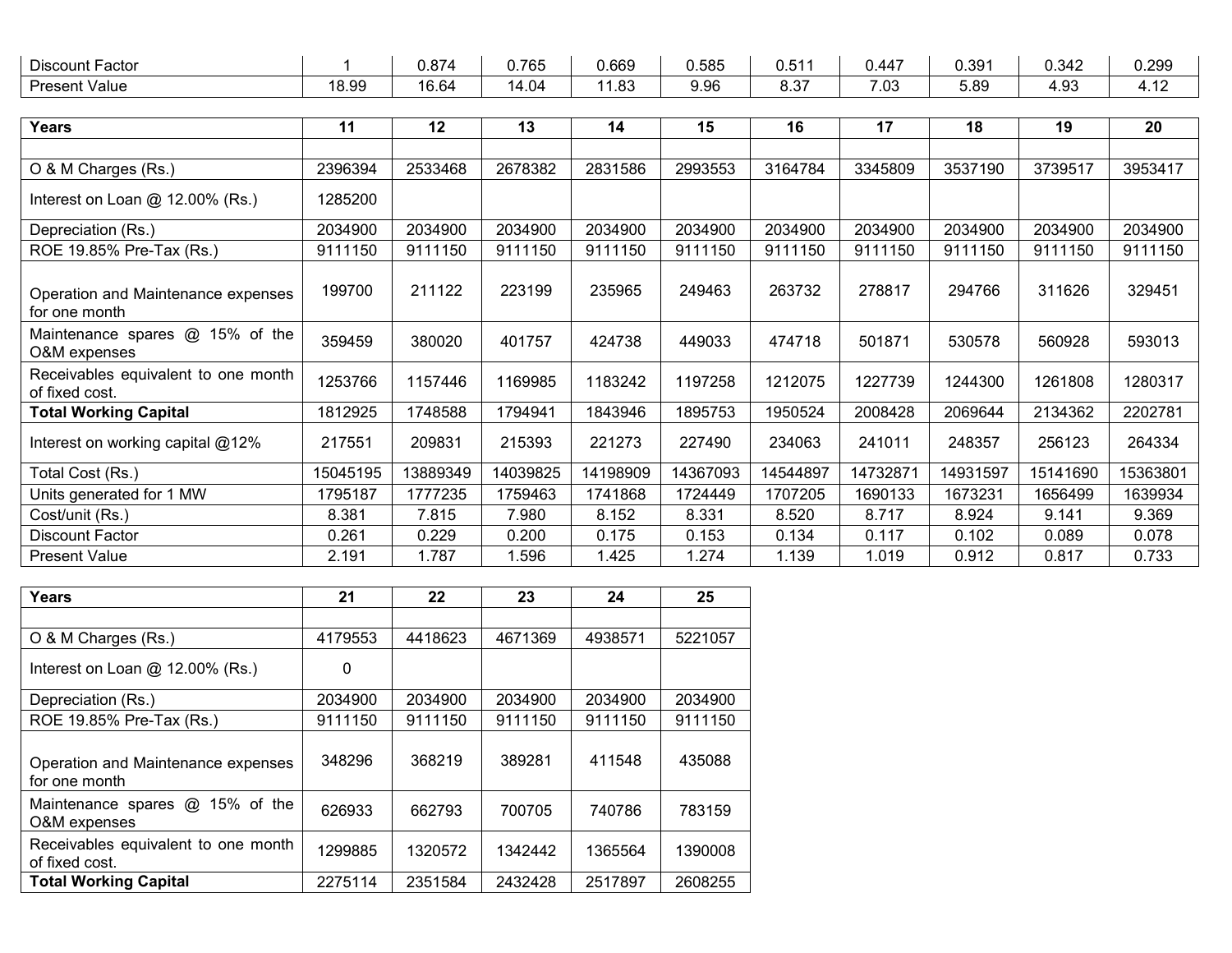| Interest on working capital @12% | 273014   | 282190   | 291891   | 302148   | 312991   |
|----------------------------------|----------|----------|----------|----------|----------|
| Total Cost (Rs.)                 | 15598617 | 15846863 | 16109310 | 16386768 | 16680098 |
| Units generated for 1 MW         | 1623535  | 1607299  | 1591226  | 1575314  | 1559561  |
| Cost/unit (Rs.)                  | 9.608    | 9.859    | 10.124   | 10.402   | 10.695   |
| Discount Factor                  | 0.068    | 0.060    | 0.052    | 0.046    | 0.040    |
| <b>Present Value</b>             | 0.657    | 0.590    | 0.529    | 0.476    | 0.428    |

The levellised tariff for 25 years = 15.269

| <b>Determination of</b><br>accelerated<br>depreciation benefit |         |             |  |
|----------------------------------------------------------------|---------|-------------|--|
| Depreciation amount                                            | 90%     |             |  |
| Book depreciation rate                                         | 5.28%   |             |  |
| Tax depreciation rate                                          | 80%     |             |  |
| Income Tax (MAT)                                               | 16.995% |             |  |
| Income Tax (Normal rate)                                       | 33.990% |             |  |
| <b>Capital Cost</b>                                            | 1530    | Lakhs/annum |  |

| Years                                      |        | 2      | 3      | 4        | 5        | 6        |          | 8        | 9        | 10       |
|--------------------------------------------|--------|--------|--------|----------|----------|----------|----------|----------|----------|----------|
| Book Depreciation (Rs. In<br>Lakhs)        | 80.784 | 80.784 | 80.784 | 80.784   | 80.784   | 80.784   | 80.784   | 80.784   | 80.784   | 80.784   |
| <b>Accelerated Depreciation</b>            |        |        |        |          |          |          |          |          |          |          |
| Opening %                                  | 100%   | 60.0%  | 12.0%  | 2.4%     | 0.5%     | 0.1%     | 0.0%     | 0.0%     | 0.0%     | 0.0%     |
| Allowed during the year %                  | 40.0%  | 48.00% | 9.60%  | .92%     | 0.38%    | 0.08%    | 0.02%    | $0.00\%$ | $0.00\%$ | 0.00%    |
| Closing %                                  | 60.0%  | 12.0%  | 2.4%   | 0.5%     | 0.1%     | $0.0\%$  | 0.0%     | 0.0%     | $0.0\%$  | 0.0%     |
| <b>Accelerated Depreciation</b>            | 612.00 | 734.40 | 146.88 | 29.38    | 5.88     | 1.18     | 0.24     | 0.05     | 0.01     | 0.00     |
|                                            |        |        |        |          |          |          |          |          |          |          |
| Net Depreciation Benefit (Rs.<br>In lakhs) | 531.22 | 653.62 | 66.10  | $-51.41$ | $-74.91$ | $-79.61$ | $-80.55$ | $-80.74$ | $-80.77$ | $-80.78$ |
| Tax Benefit (Rs. In lakhs)                 | 90.28  | 111.08 | 11.23  | $-8.74$  | $-12.73$ | $-13.53$ | $-13.69$ | $-13.72$ | $-13.73$ | $-13.73$ |
| <b>Energy Generation MUs</b>               | 1.81   | 1.81   | 1.81   | 1.81     | 1.81     | 1.81     | 1.81     | 1.81     | 1.81     | 1.81     |
| Per unit benefit (Rs. / Unit)              | 4.98   | 6.13   | 0.62   | $-0.48$  | $-0.70$  | $-0.75$  | $-0.75$  | $-0.76$  | $-0.76$  | $-0.76$  |
| <b>Discounting Factor</b>                  | 0.000  | 0.874  | 0.765  | 0.669    | 0.585    | 0.511    | 0.447    | 0.391    | 0.342    | 0.299    |
| Present Value (Rs.)                        | 4.98   | 5.36   | 0.47   | $-0.32$  | $-0.41$  | $-0.38$  | $-0.34$  | $-0.30$  | $-0.26$  | $-0.23$  |